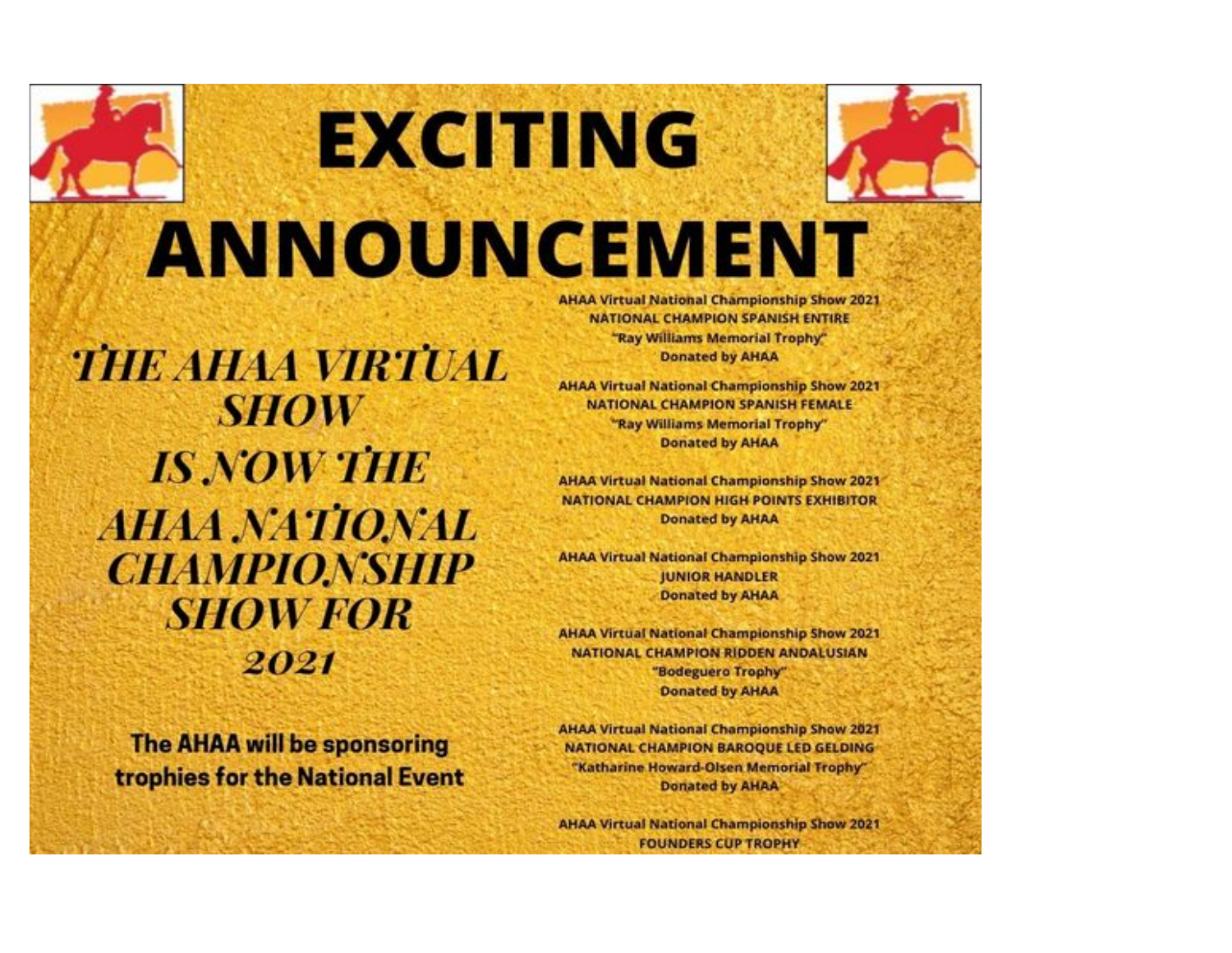





AHAA Western Australian Branch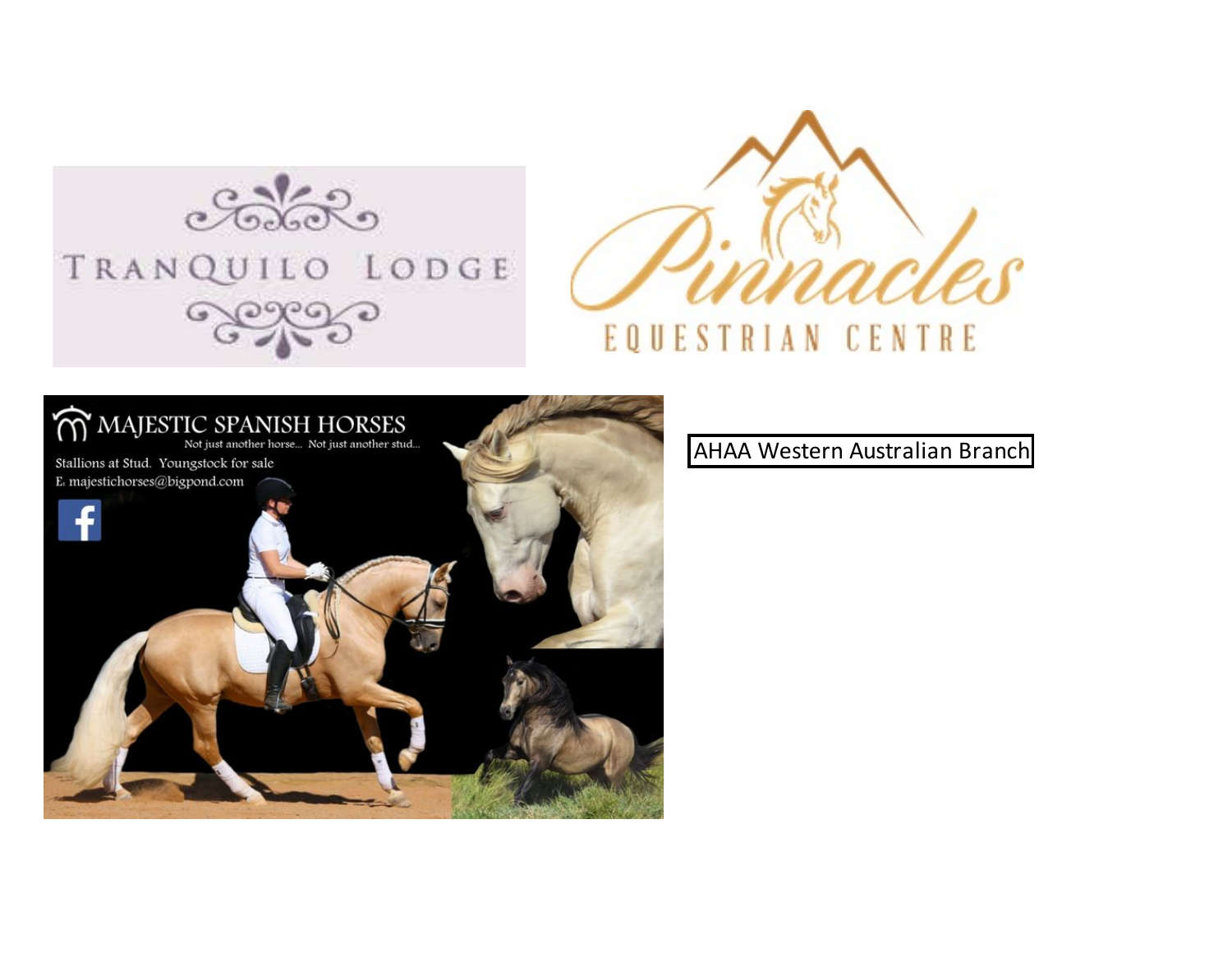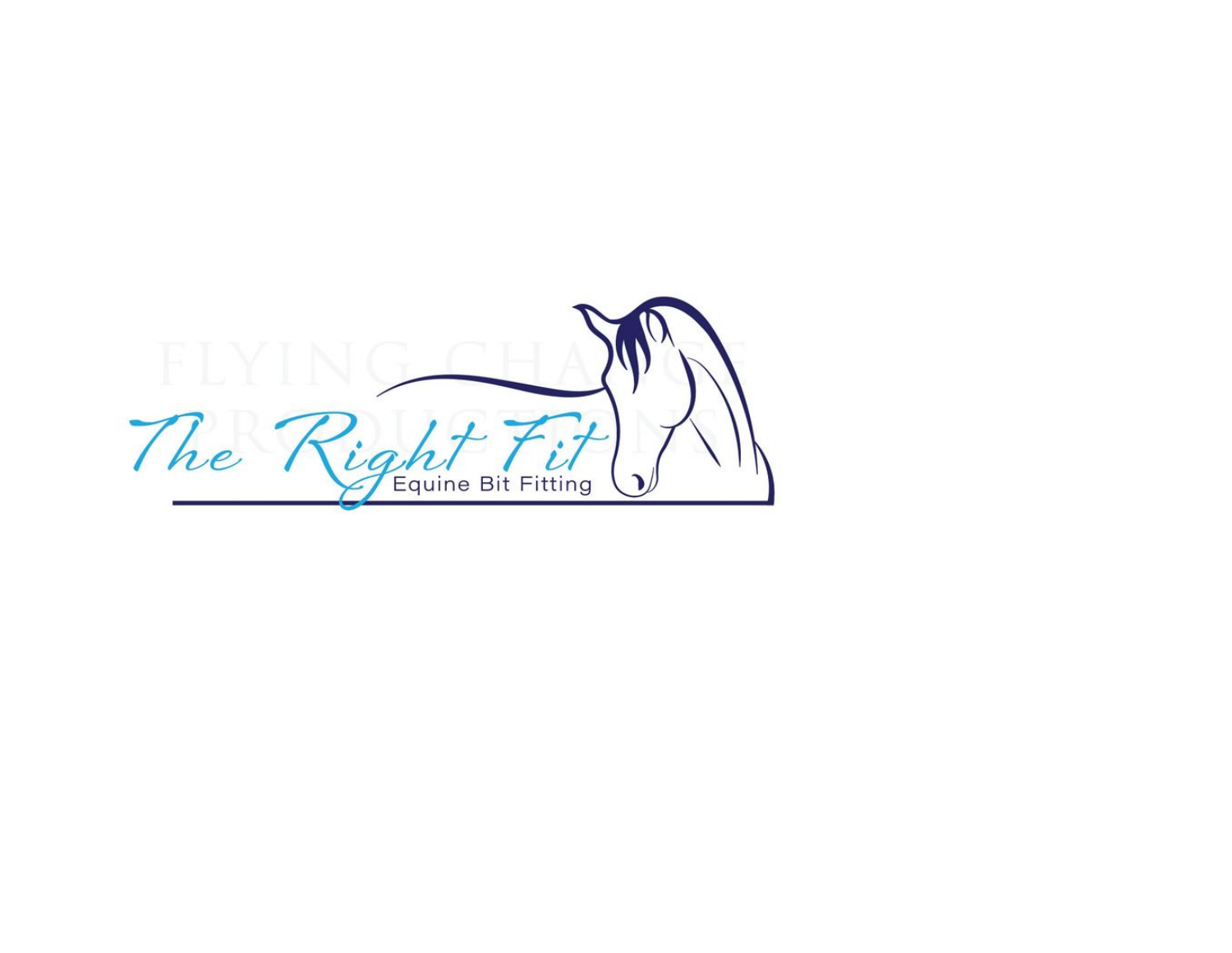

Victorian Branch AHAA

**Mal and Valerie Welsh**

## **Margaret Cala and Nina Maher**

**Rimini Park Performance Horses**

## **Minni Moss**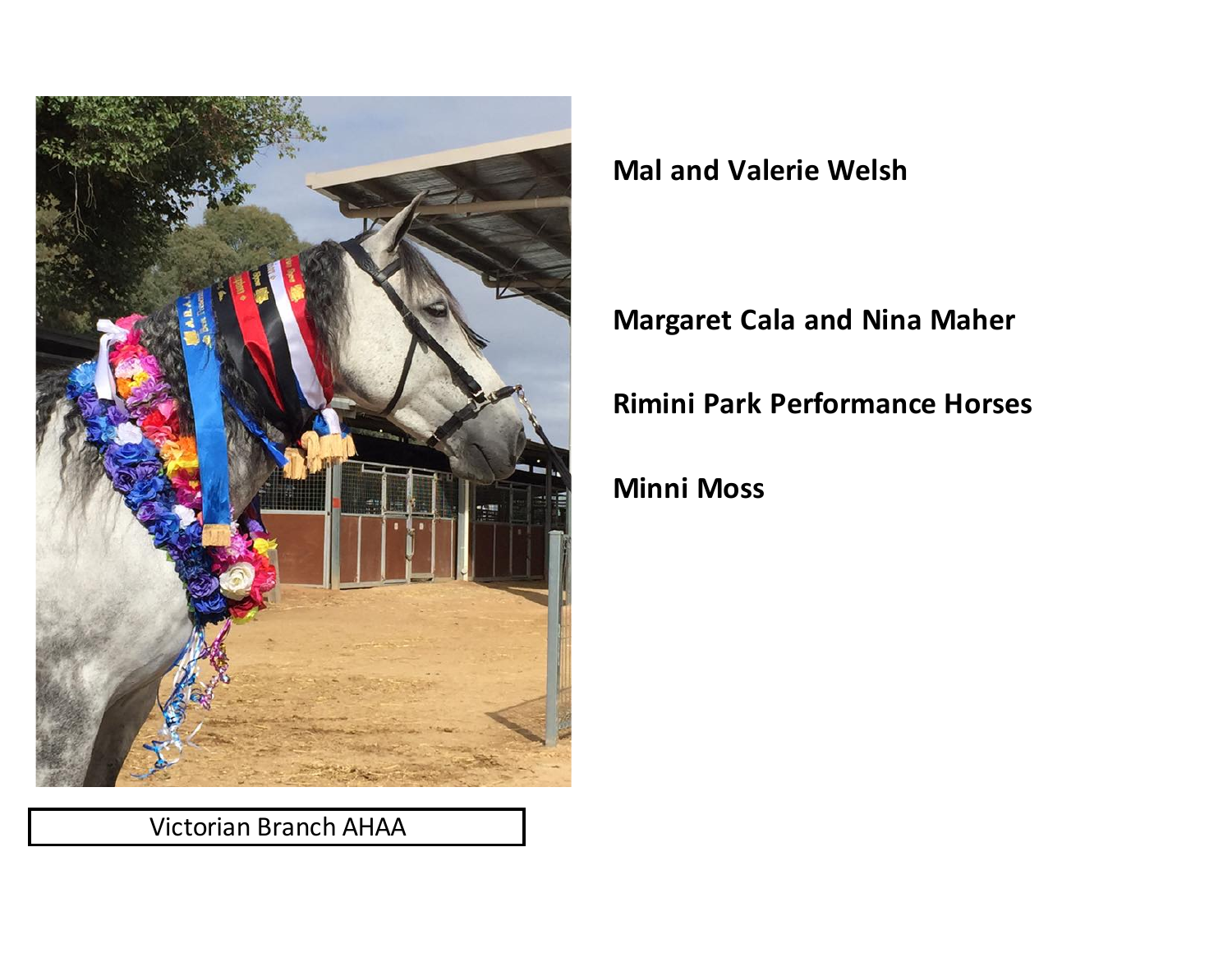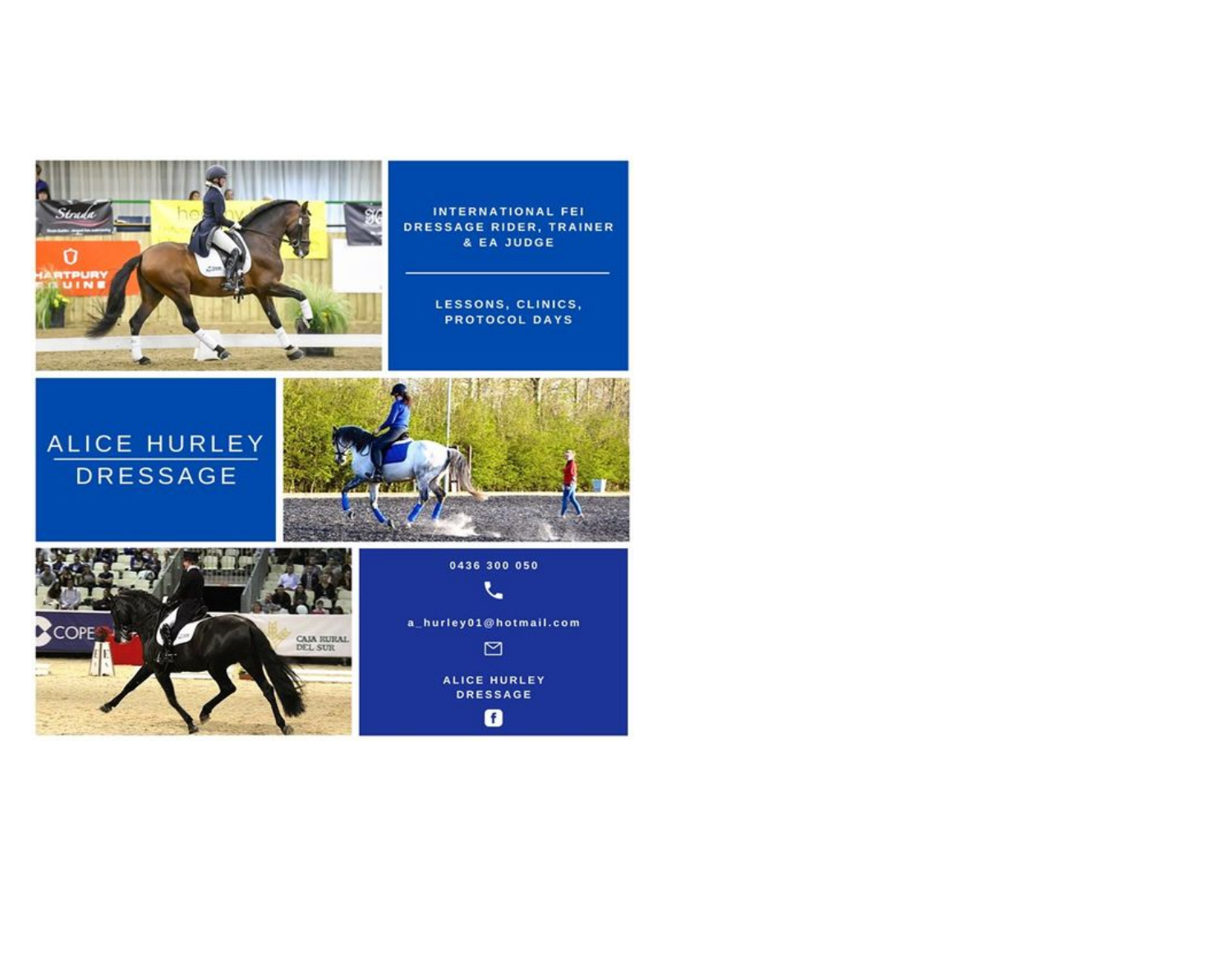

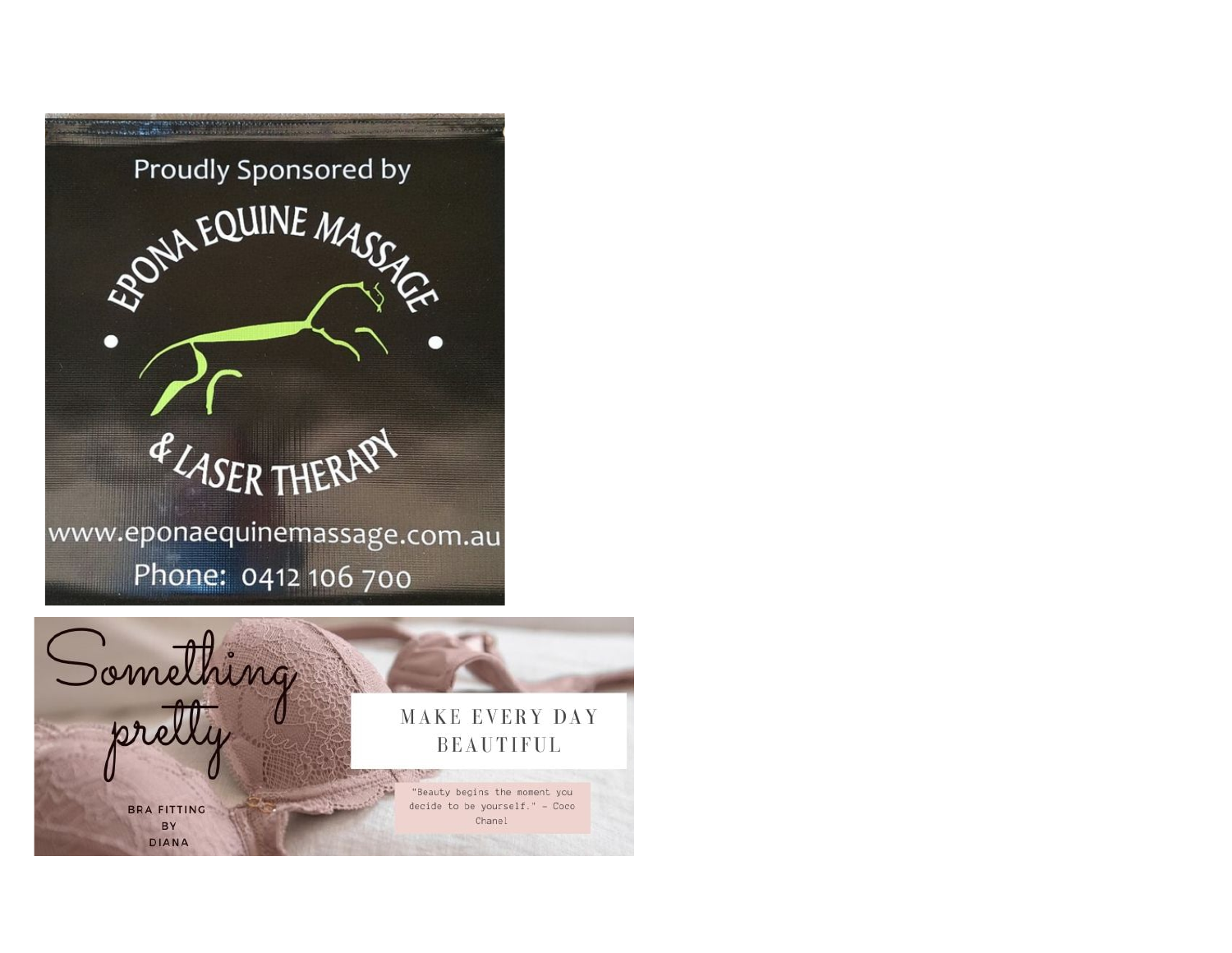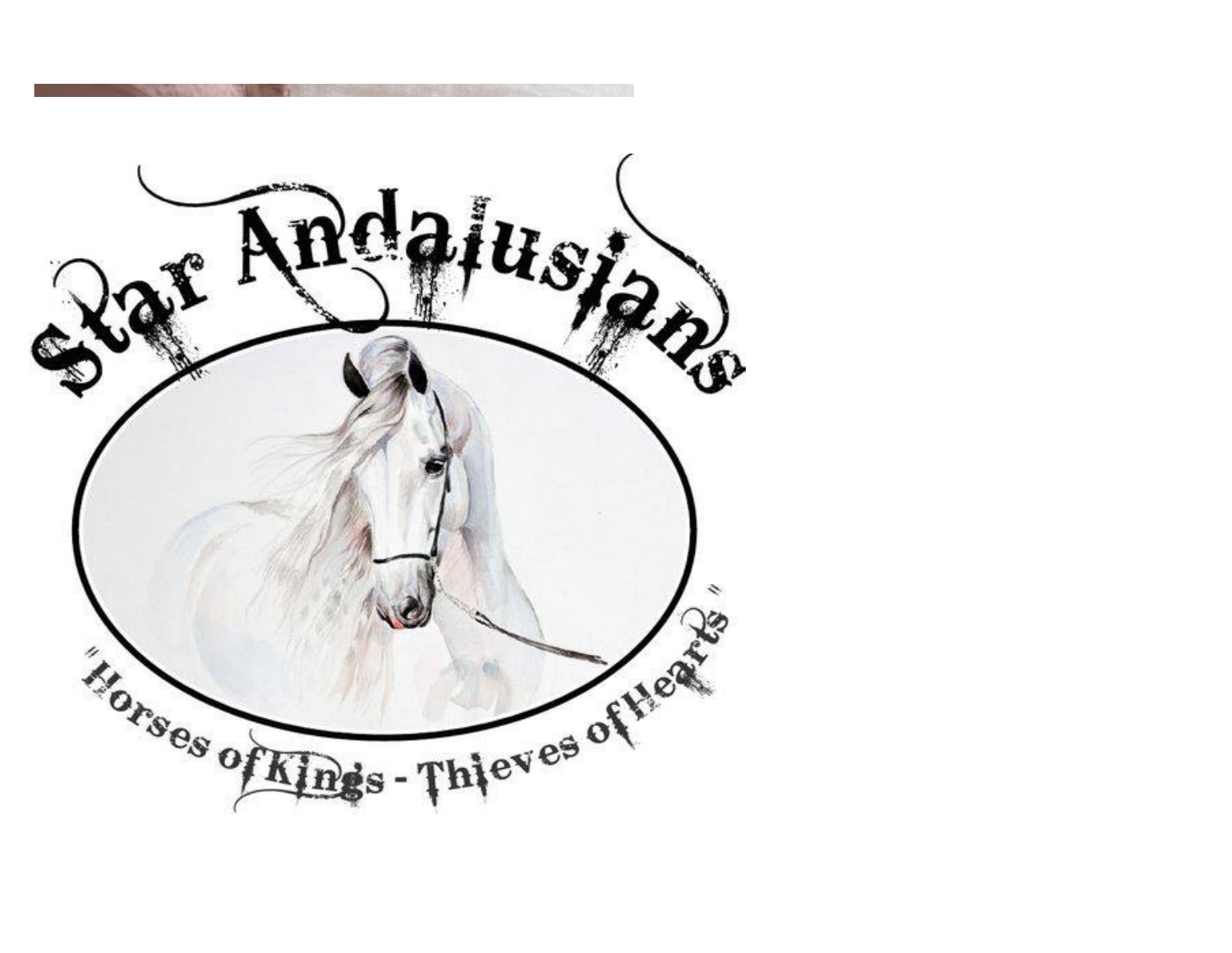

## (02) 4849 4268 | www.blackhorsemanor.com.au 77 Mount Fairy Road, Mount Fairy, NSW 2580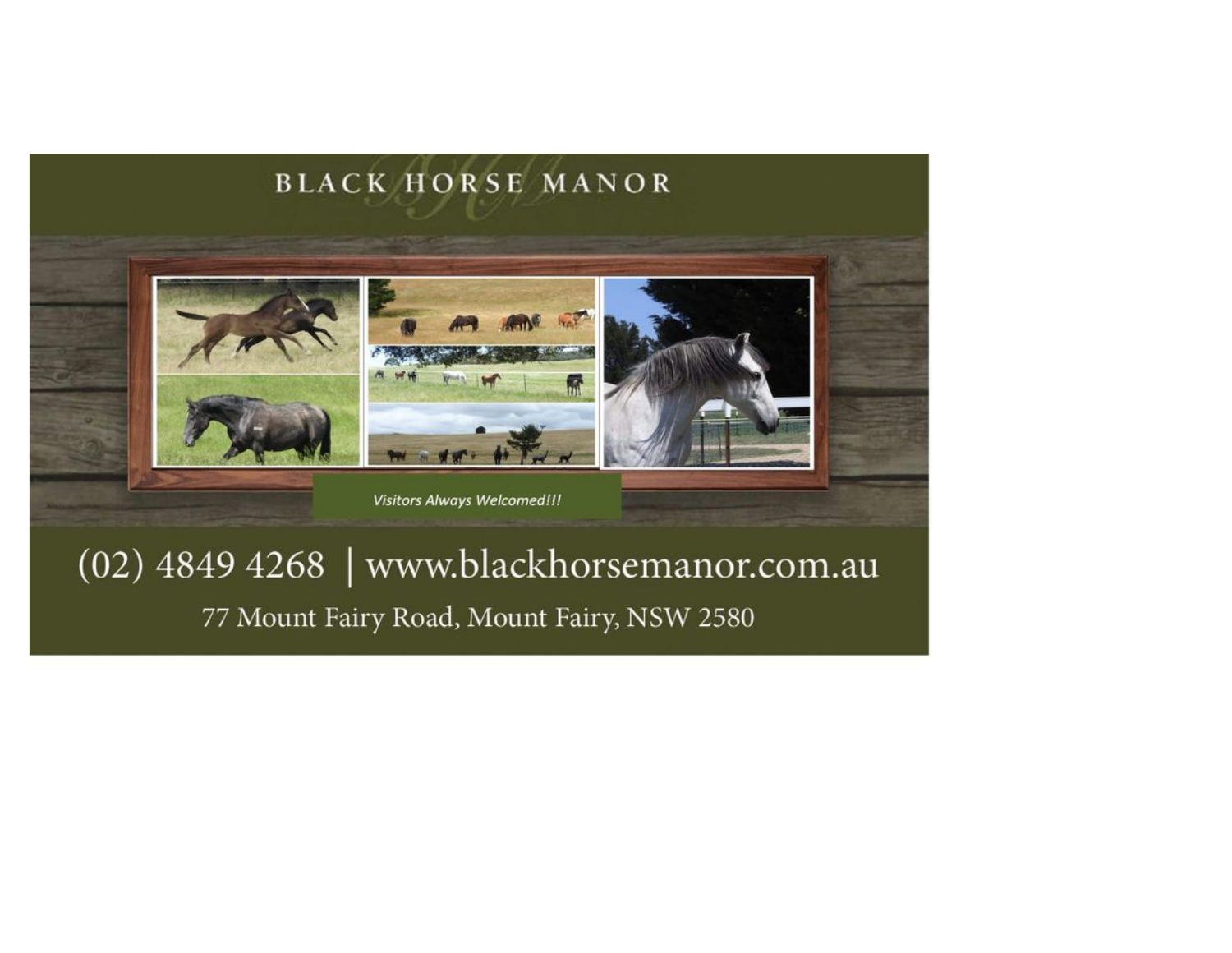

**AHAA NSW Branch**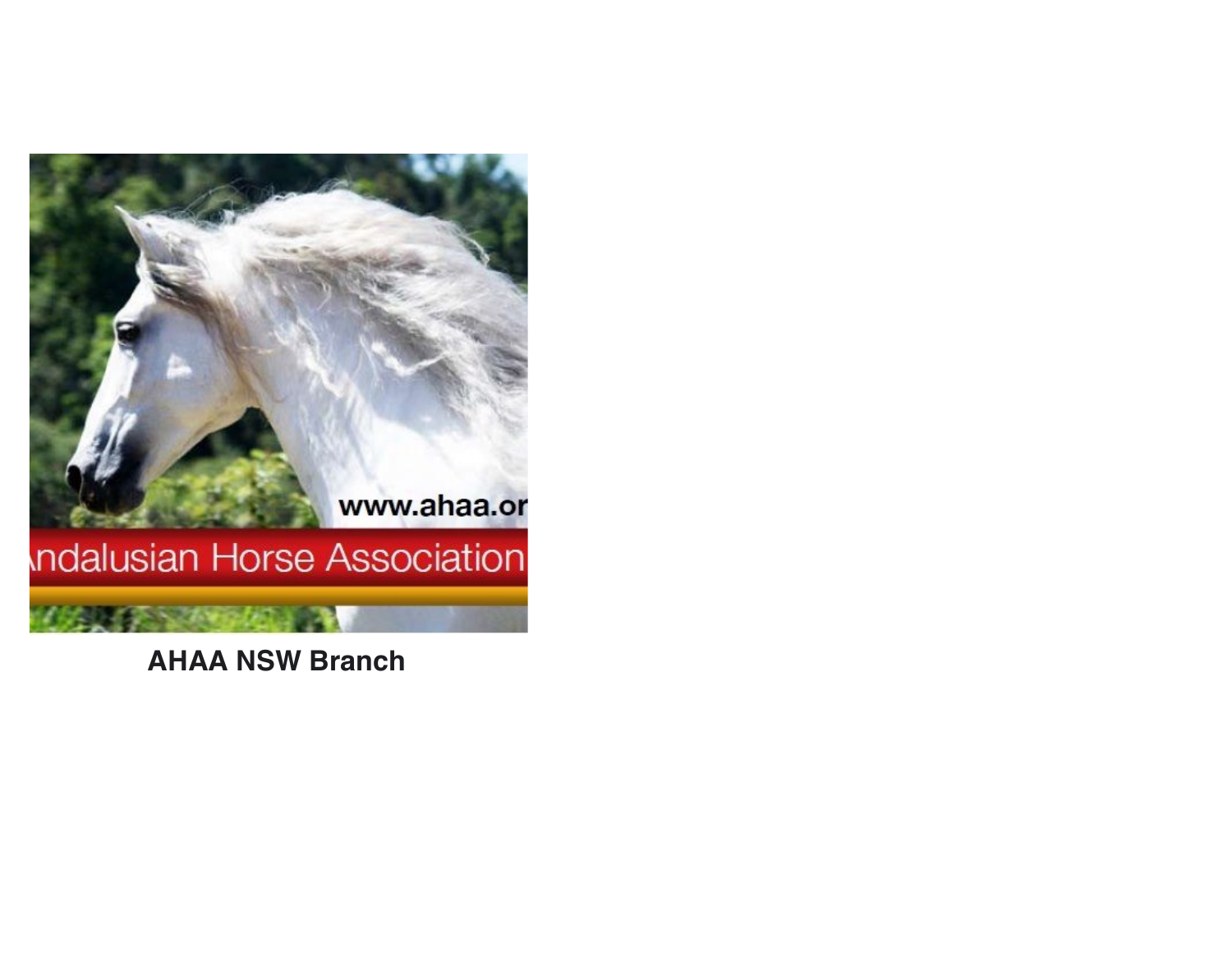#### **PUREBRED PROGRAM**

**Led Spanish Nil entries**

**2.1 Xalbador of Æ Thereal** Sire: Arpegio LP Dam: BHM Silver Bellachara 18 months old https://youtu.be/OY2XzZ7Qa4E

3 Led Spanish Colt 2yrs to 4yrs

**3.1 Torridon Cholita Ramiro** Sire: Simanda Park Cholita Rhythm Dam: Torridon Sienna 4 yrs old https://youtu.be/GKSfvjz4ejM

**3.2 Pinnacles El Milagro** Sire: Pinnacles Arturo Dam: Andaluka Madrina 4 yrs old **No video submitted**

**3.3 Don Diego FH** Sire: Delcerroaguilon Dam: Tara Esmeralda 3yrs old **No Video submitted**

1 Led Weanling Spanish Colt **Must be weaned.** Must be weaned. Must be under 12 months.

2 Led Yearling Spanish Colt **Must be 12 months and under 24 months old**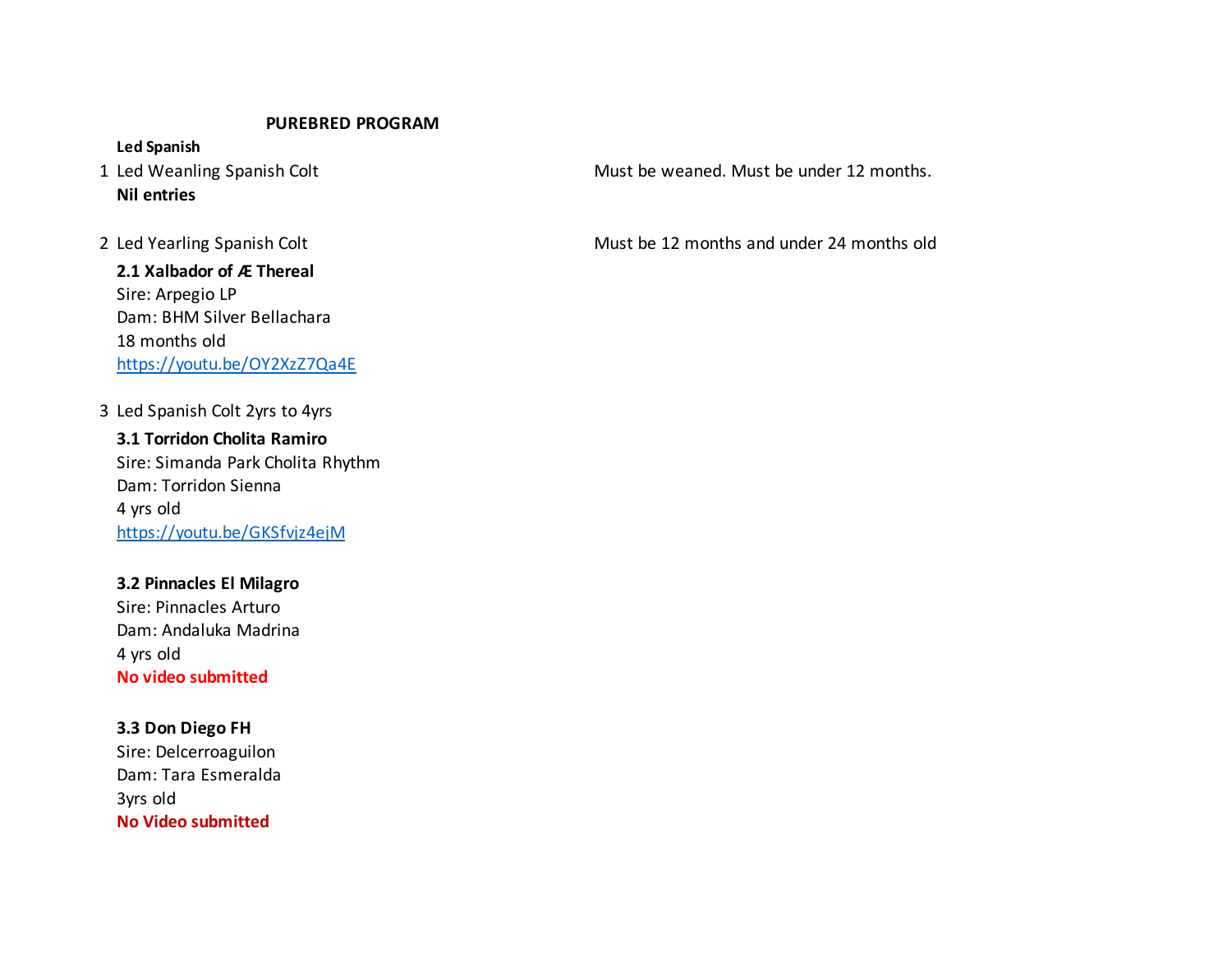#### Eligible for Champion

**Champion Junior Led Spanish Colt**

Eligible for Reserve Champion **Reserve Champion Junior Led Spanish Colt**

4 Led Spanish Stallion 5yrs to 8yrs

**4.1 T.L Jenson** Sire: T.L Tranquilo IV Dam: Andaluka Kelina 7 yrs old https://youtu.be/dNeYtFGQm6I

**4.2 T.L Kelino** Sire: T.L Tranquilo IV Dam: Andaluka Kelina 5yrs old https://youtu.be/lrrGThc94X4

**4.3 Pinnacles Arturo** Sire: Picaro PM Dam: Magestica Romanza 8 yrs old **No video submitted**

**4.4 Willtony Sajonaro** Sire: Kefren Dam: Sajona (Imp) 8yrs old **No video submitted**

## **Proudly Sponsored by Victorian Branch of the AHAA**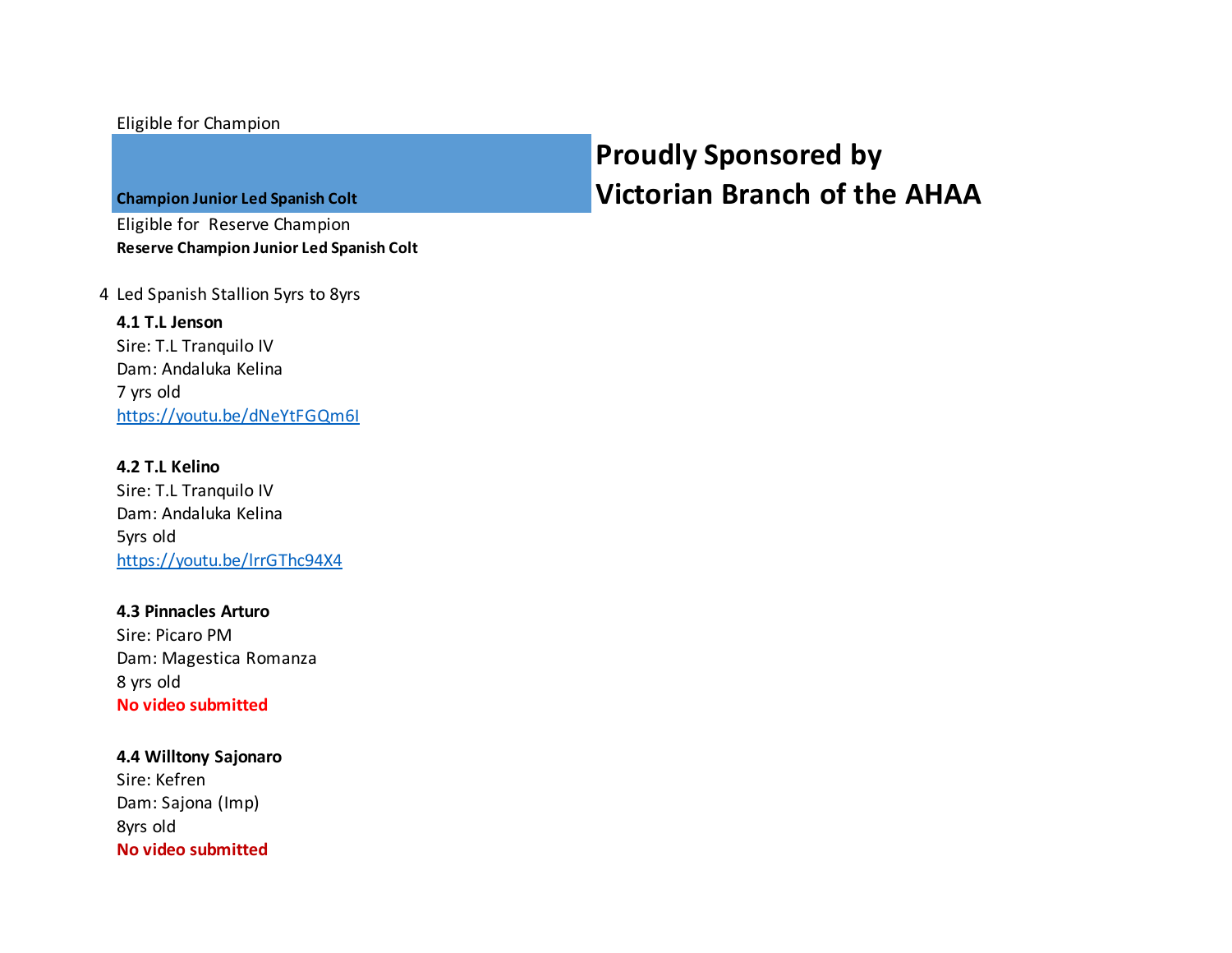- 5 Led Spanish Stallion 9yrs to 12 yrs **Nil entries**
- 6 Led Spanish Stallion over 12 yrs

#### **6.1 Gotico Park Nevetto** Sire: Gotico Park Escamillo Dam: Bon Esperence Novette 18 yrs old

**No video submitted**

#### Eligible for Champion

| <b>Champion Senior Led Spanish Stallion</b>  |  |  |  |
|----------------------------------------------|--|--|--|
| Eligible for Reserve Champion                |  |  |  |
| Reserve Champion Senior Led Spanish Stallion |  |  |  |

### 7 Led Weanling Spanish Filly **Nil entries**

- 8 Led Yearling Spanish Filly **Nil entries**
- 9 Led Spanish Filly 2yrs to 4yrs

#### **9.1 Minerva**

Sire: Harmony Hills Aragon Dam: Mayville Lodge Diva 4 yrs old https://youtu.be/2SkimcNvn\_s

## **Proudly Sponsored by Pinnacles Equestrian Centre**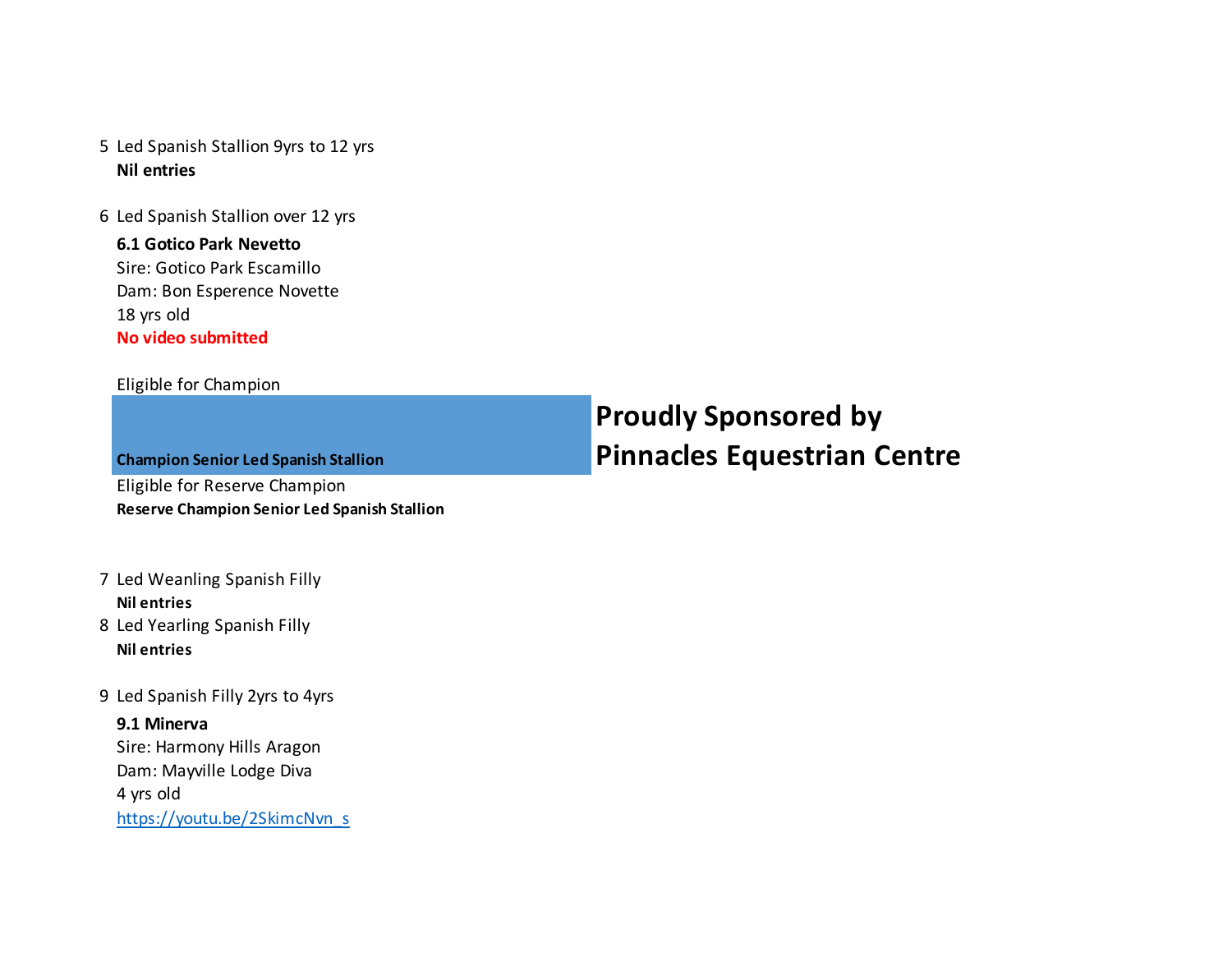**9.2 T.Lluvia** Sire: Donoso VII Dam: Sajona imp 4 yrs old **No video submitted**

**9.3 BHM Enchantress** Sire: Poeta De Susaeta Dam: BHM Silver Bellachara 3rys old https://youtu.be/TSXAS2zf-LY

**9.4 T.L Tranquila** Sire: T.L Tranquilo IV Dam: Andaluka Kelina 3 yrs old **No video submitted**

**9.5 Arabella DLD** Sire: Harmony Hills Tamino Dam: Castellano Arcadia 4 yrs old https://youtu.be/J-NUHeQYdOE

Eligible for Champion

**Proudly Sponsored by - The Right Fit - Equine Bit Fitting**

**Champion Junior Led Spanish Filly**

Eligible for Reserve Champion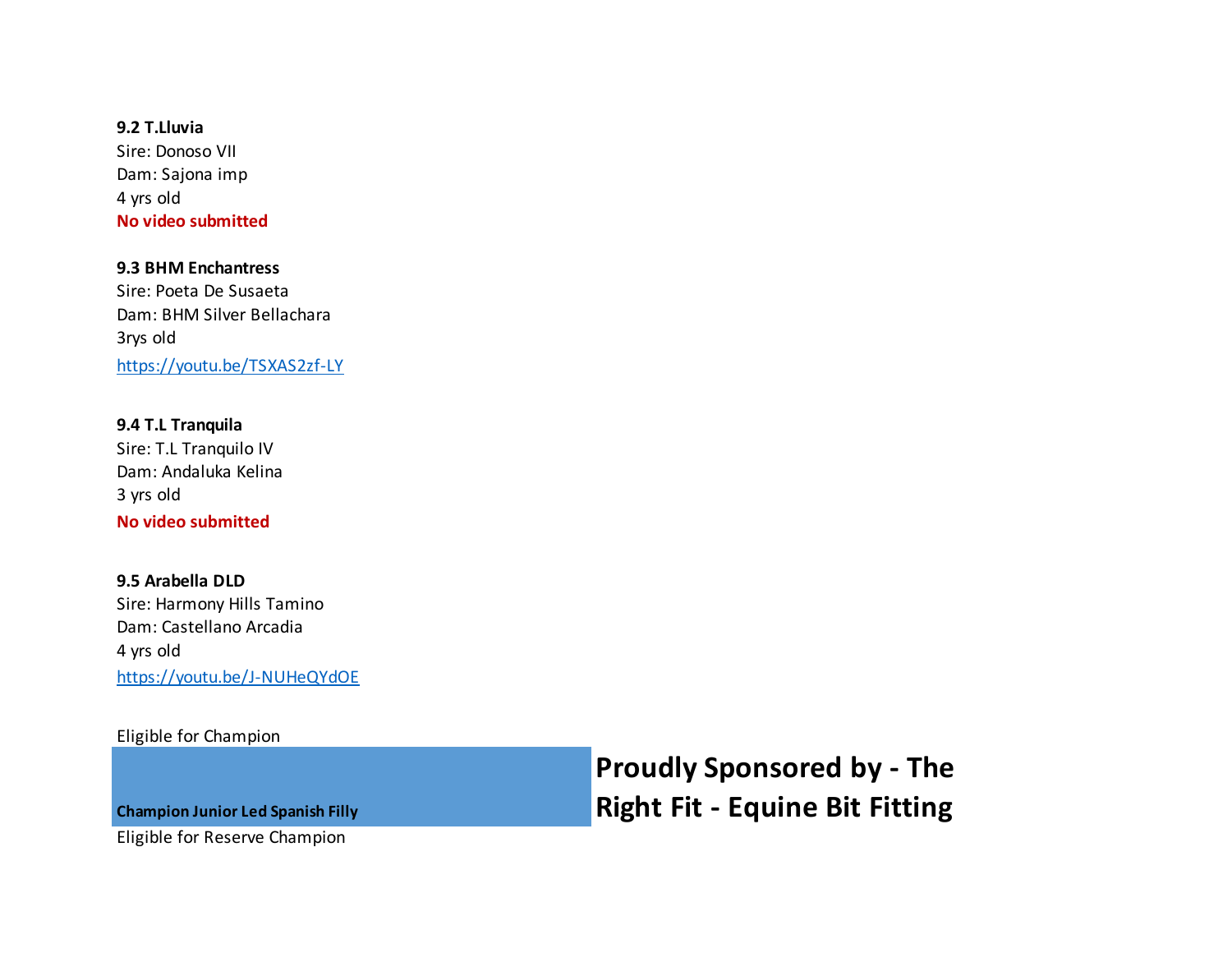#### **Reserve Champion Junior Led Spanish Filly**

10 Led Spanish Mare 5yrs to 8yrs

**10.1 Willtony Anastacia** Sire: Necesario ll Dam: Castellano Arcadia 7 yrs old https://youtu.be/z6xI0kz0eKs

#### **10.2 Majestic Caressa**

Sire: Picaro PM Dam: Majestic Promesa 5 yrs https://youtu.be/YjYLllWUILM

**10.3 Majestic De Ora** Sire: Picaro Dam: Lyenda 6yrs old https://youtu.be/bb\_u3RoZ32o

**10.4 El Manteca Amadala** Sire: El Manteca Praylor Dam: Caliente CS 6 yrs old https://youtu.be/1XVyLfaHxq8

11 Led Spanish Mare 9yrs to 12 yrs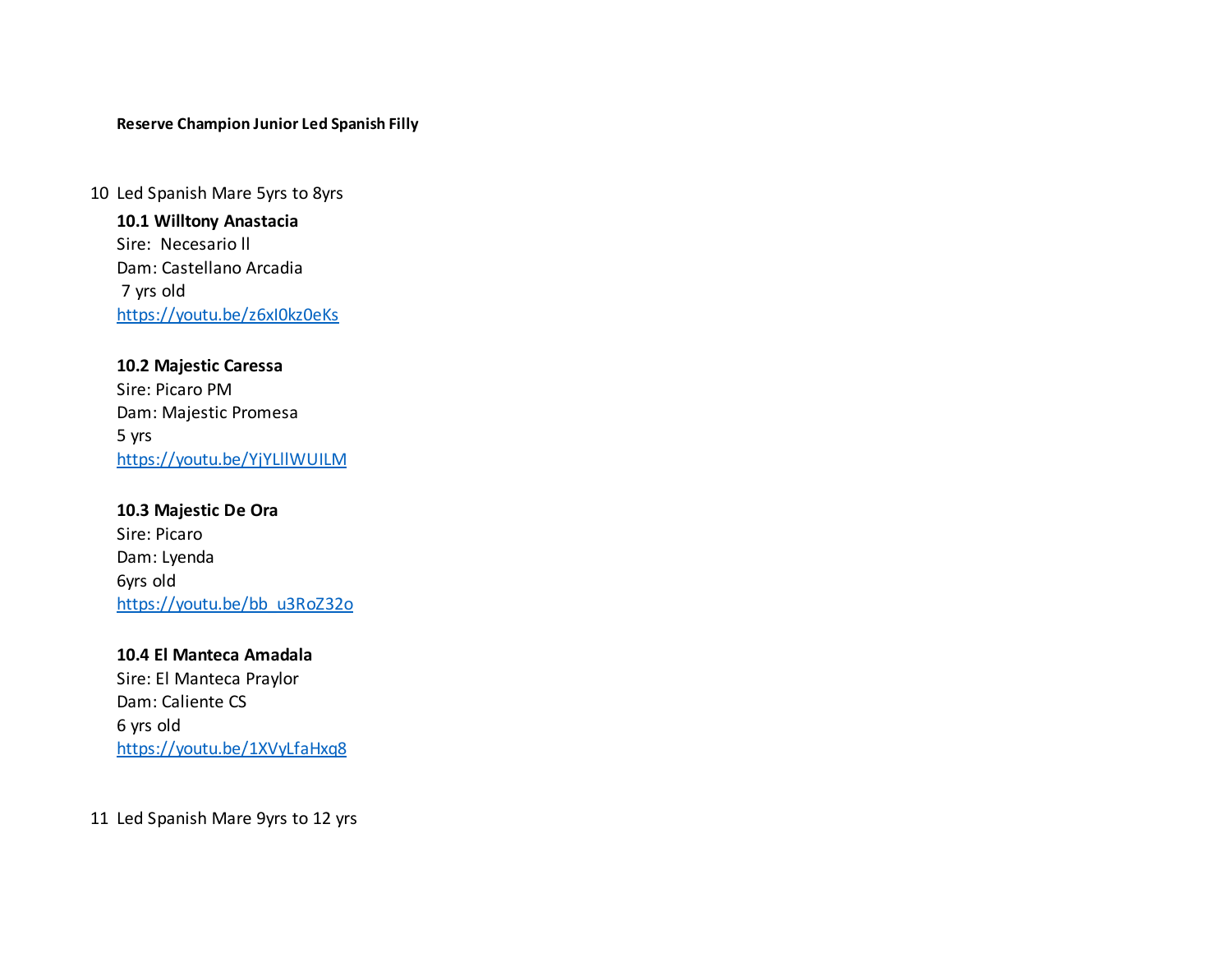**Class 11.1 Aura Star** Sire: Blueblood Acoso Dam: Tempest MF 11 yrs old https://youtu.be/k31ap3zz3C8

**11.2 Gotico Park Juanera** Sire: Sonajero XI (IMP) Dam: Gotico Park Juarani 10 yrs old https://youtu.be/nKNlDZ1wEeQ

**11.3 Gotico Park Braleeda** Sire: Esplendido Dam: Gotico Park Braleesa 10 yrs old https://youtu.be/dVgSq7RDXLw

**11.4 Harmoney Hills Astra** Sire: Harmony Hills Tamino Dam: Mayville Lodge Arian 9 yrs old https://youtu.be/I4BMnoN8l6A

**11.5 LQ Pureza** Sire: Infante XXXVII Dam: LQ Pamperita 11 yrs old **No video submitted**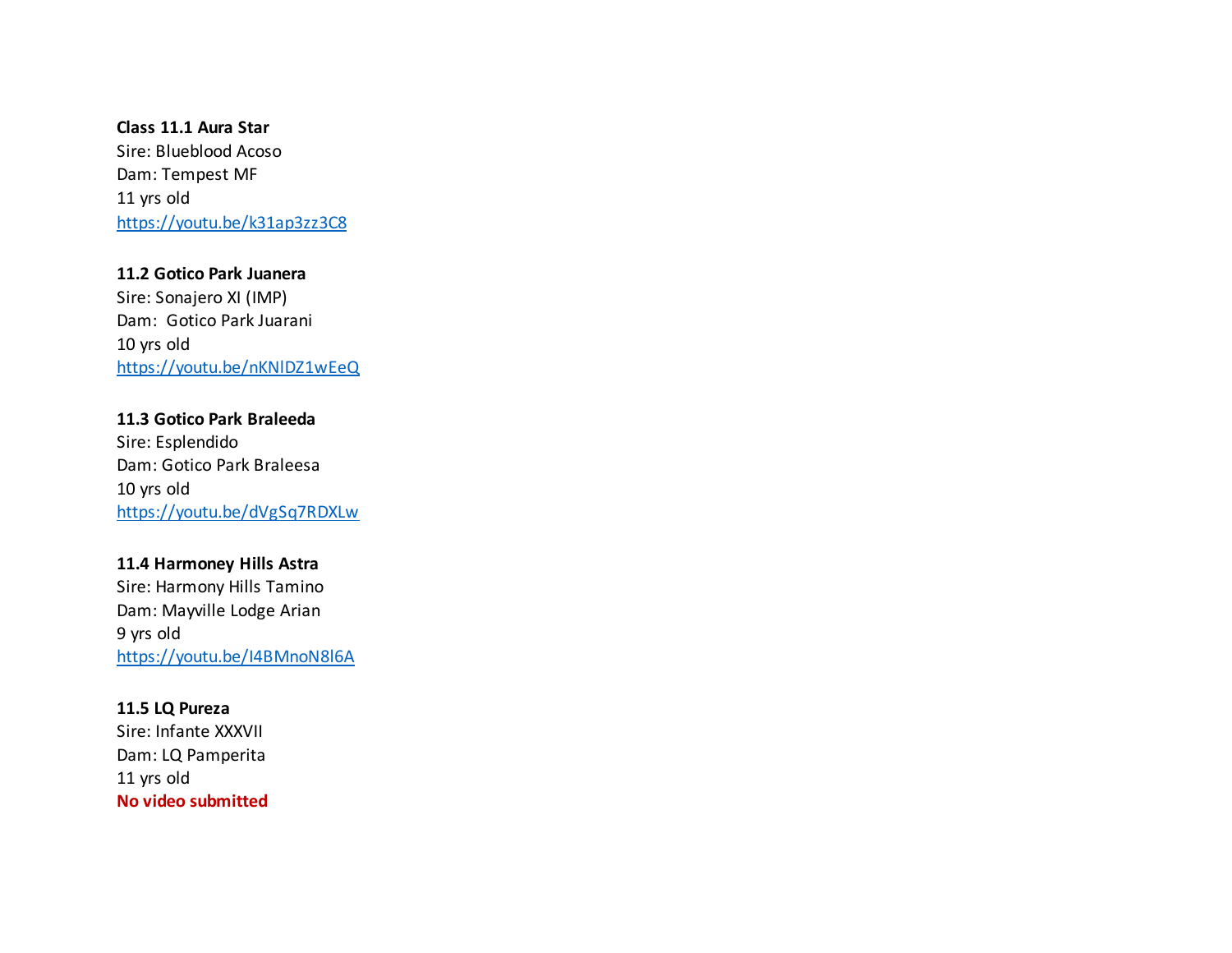#### 12 Led Spanish Mare over 12 yrs

**12.1 De Buena Vela Esperanza** Sire: Simanda Park Cholita Rhythm Dam: SAN 14 yrs old **No video submitted**

13 Led Spanish Broodmare 4yrs to 8 yrs Must have had a foal or has a foal at foot **Nil entries** 14 Led Spanish Broodmare over 8 yrs Must have had a foal or has a foal at foot

#### **Nil entries**

#### Eligible for Champion

**Champion Senior Led Spanish Mare** Eligible for Reserve Champion **Reserve Champion Senior Led Spanish Mare**

## **Nil entries**

- **Nil entries**
- 17 Led Spanish Gelding 2yrs to 4yrs

**17.1 Majestic Kalico**  Sire: Rayadillo SG Dam: Mencia PM 4yrs old https://youtu.be/N3tppA8s3Iw

## **Proudly Sponsored by - The Right Fit - Equine Bit Fitting**

15 Led Weanling Spanish Gelding Must be weaned. Must be under 12 months.

16 Led Yearling Spanish Gelding Must be 12 months and under 24 months old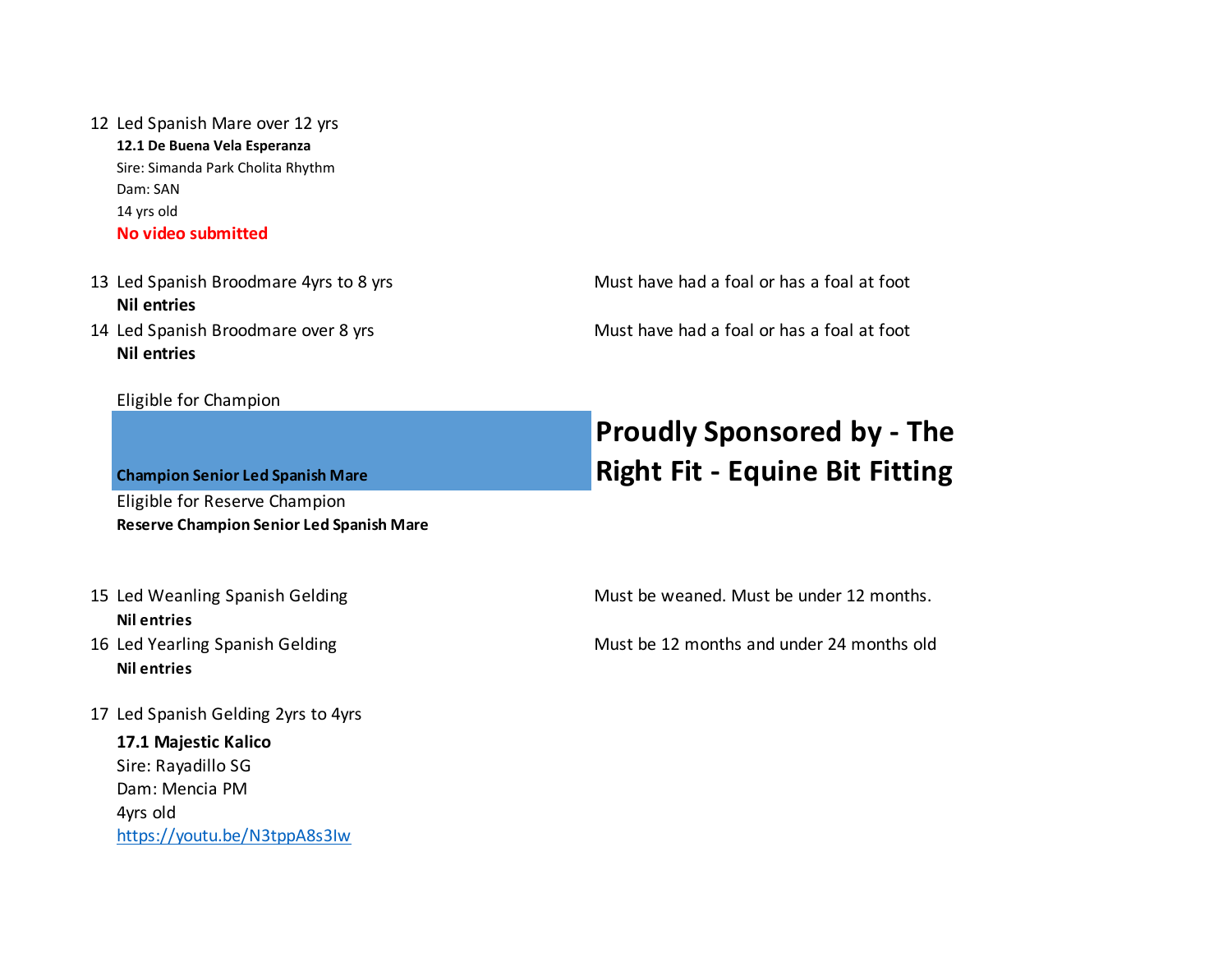#### **17.2 Harmony Hills Romero**

Sire: Hatero De PB Dam: Harmony Hills Romerita 3yrs old **No video Submitted**

#### Eligible for Champion

## **Proudly Sponsored by Simanda Park Stud**

**Champion Junior Led Spanish Gelding**

Eligible for Reserve Champion **Reserve Champion Junior Led Spanish Gelding**

#### 18 Led Spanish Gelding 5yrs to 8yrs

**18.1 Blueblood Juno** Sire: Zhivago Dam: Blue Blood Fillee 8 yrs old https://youtu.be/BjvuA0skCJA

**18.2 Kimaio Park Grand Gucci** Sire: Grandioso MG II (Imp) Dam: Kimaio Park Navidad 5yrs old **No video submitted**

19 Led Spanish Gelding 9yrs to 12 yrs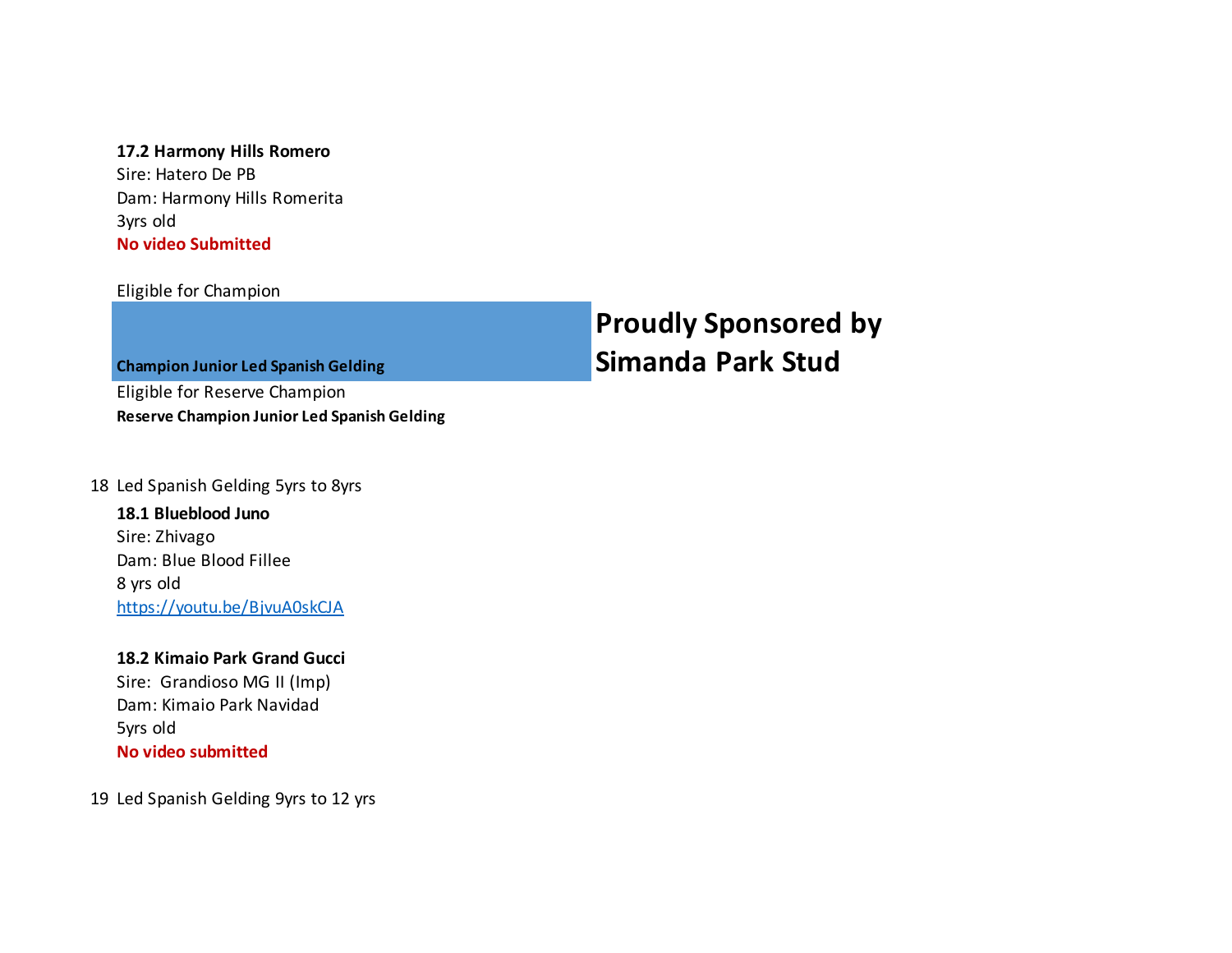**19.1 BHM Silver Jaguar** Sire: Galero XIV Dam: BHM Black Porscha 11 yrs old https://youtu.be/Zqrq\_VAKGZg

**19.2 Going Baroque in Style Bonito**  Sire: Gotico Park Desairo Dam: Andaluka Clarinette 9 yrs old https://youtu.be/Pg3tUyH8nhE

**19.3 Ardiels Rainerio** Sire: Romerito Dam: Josepha 11yrs old https://youtu.be/DZ5fxjg83IE

#### 20 Led Spanish Gelding over 12 yrs

**20.1 Omaru Comeroso** Sire: Jovial SI(Imp) Dam: Remony Temerosa II 16 yrs old https://youtu.be/kzsB4-o77wk

> **Proudly Sponsored by - Alice Hurley Dressage**

Eligible for Champion

**Champion Senior Led Spanish Gelding**

Eligible for Reserve Champion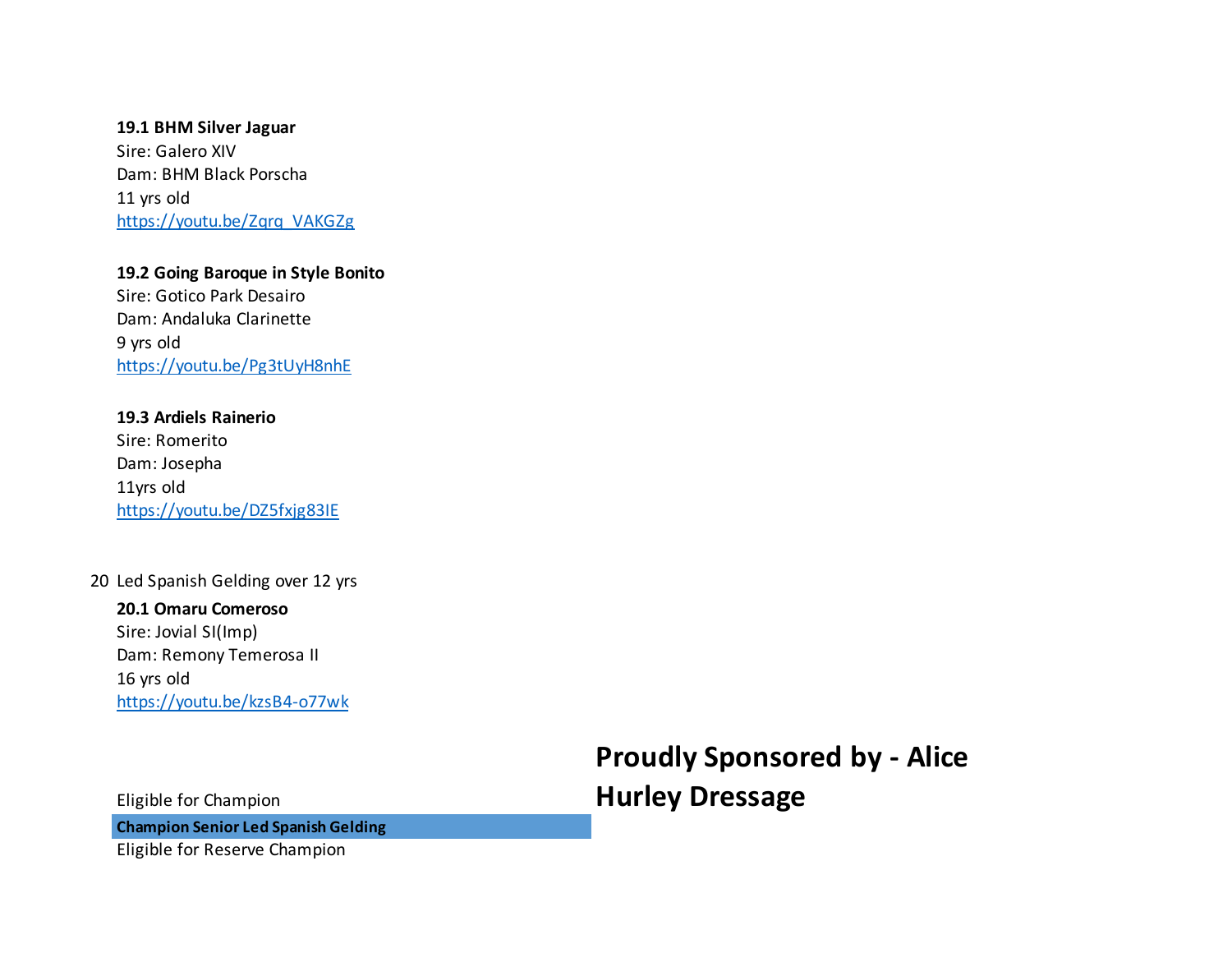#### **Reserve Champion Senior Led Spanish Gelding**

Eligible for Supreme **All Spanish Led Champions are eligible** 

## **Proudly Sponsored by - Tranquilo Lodge**

#### **Led Australian Andalusian** 21 Led Australian Colt 4yrs and under **Nil entries**

**Supreme Champion Led Spanish** 

- 22 Led Australian Stallion 5yrs and over **Nil entries**
- 23 Led Australian Filly 4yrs and under **Nil entries**
- 24 Led Australian Mare 5yrs and over

#### **Nil entries**

- 25 Led Australian Gelding 4yrs and under **Nil entries**
- 26 Led Australian Gelding 5yrs and over

**Nil entries**

Eligible for Champion

**Champion Led Australian Andalusian**

Eligible for Reserve Champion

**Reserve Champion Led Australian Andalusian**

#### **Led Lusitano**

- 27 Led Lusitano Colt 4yrs and under **Nil entries**
- 28 Led Lusitano Stallion 5yrs and over **Nil entries**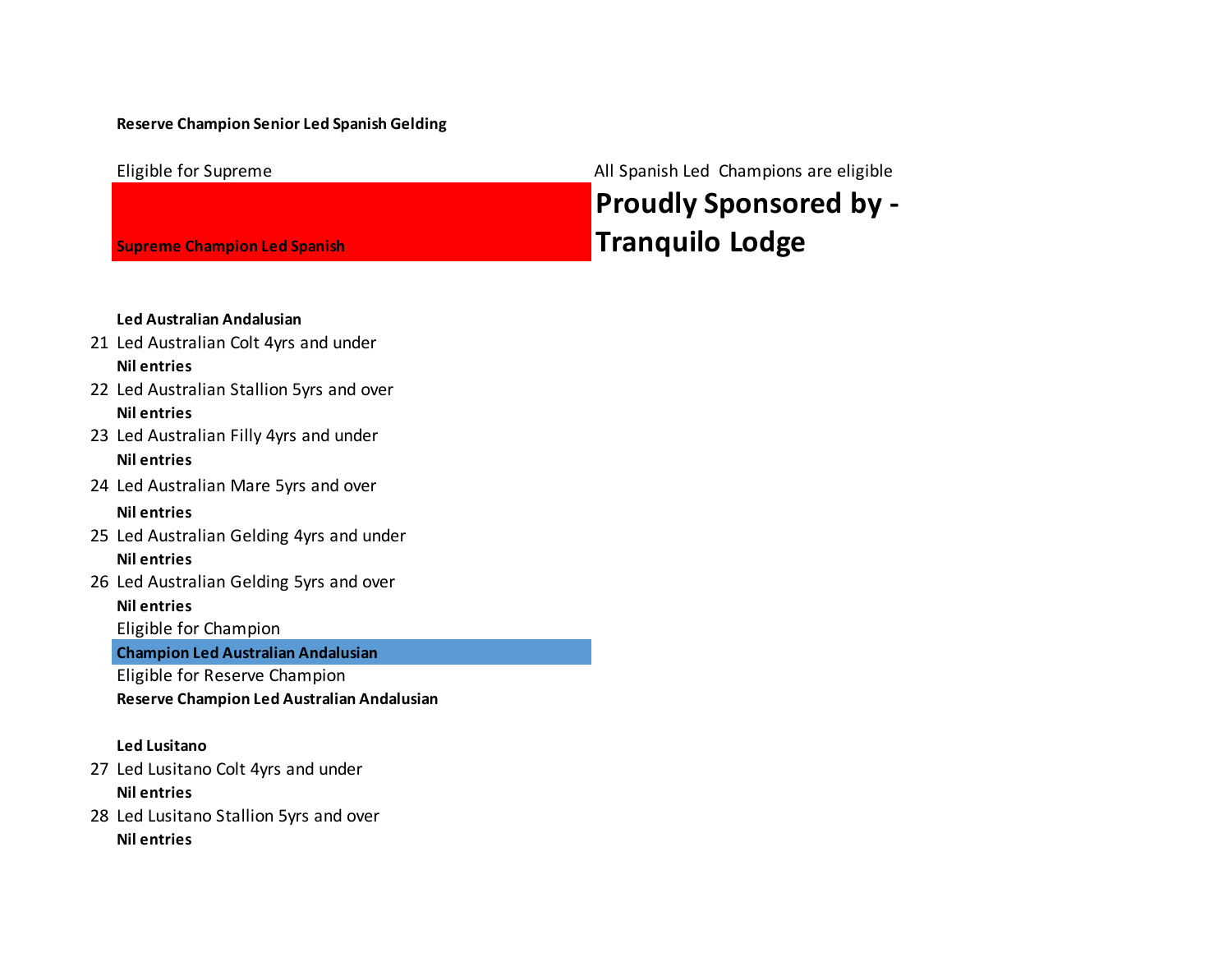#### 29 Led Lusitano Filly 4yrs and under

**29.1 Lusanda Park Pappillion** Sire: Fidalgo Dam: Chapelhouse Isabella 17 month old https://youtu.be/czlSJD8eelk

30 Led Lusitano Mare 5yrs and over

**30.1 Lexadina Jasmine** Sire: Chapelhouse Evento Dam: Chapelhouse Exquisite 6 yrs old https://youtu.be/m1qnvFNb61w

**30.2 Jeropiga Da Mina** Sire: Ruby Dam: Santa Da Repoula 7yrs old https://youtu.be/Pt8H0yGAsjs

#### 31 Led Lusitano Gelding 4yrs and under **Nil entries**

32 Led Lusitano Gelding 5yrs and over

**32.1 Chaplehouse Cristiano** Sire: Irreal Dam: Safada 14 yrs old https://youtu.be/yvH1dL\_BQCs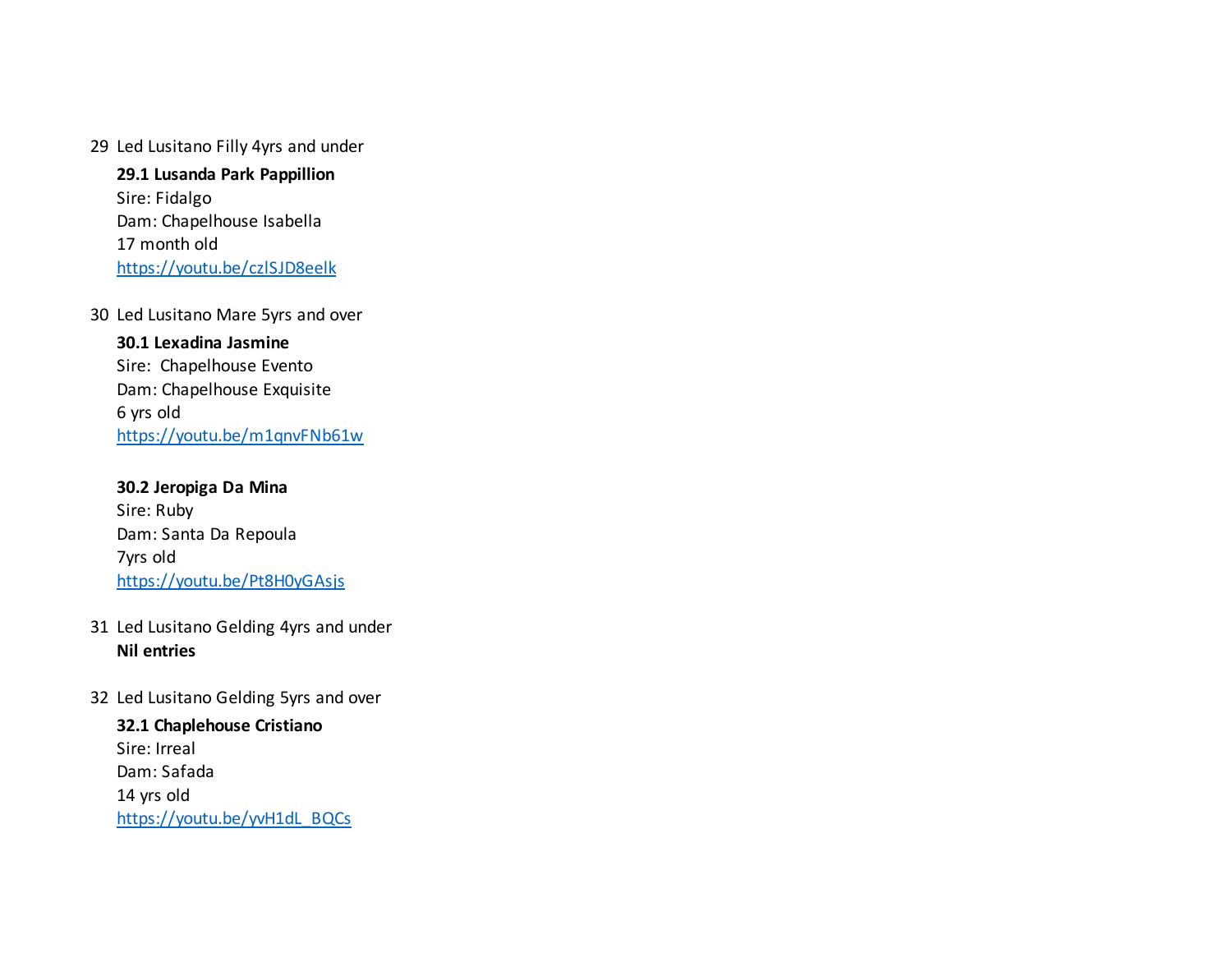#### Eligible for Champion

**Champion Led Lusitano Exhibit**

Eligible for Reserve Champion **Reserve Champion Led Lusitano Exhibit**

## **Proudly Sponsored by Lusitano Horse Association of**

#### **Led Purebred Iberian**

#### 33 Led Purebred Iberian Stallion/Colt **Nil entries**

- 34 Led Purebred Iberian Mare/Filly **Nil entries**
- 35 Led Purebred Iberian Gelding

**35.1 Simanda Park Milagro II** Sire: Chapelhouse Cristiano Dam: Simanda Park Milagra 10 yrs old https://youtu.be/EctbEojmUFg

#### Eligible for Champion

**Champion Led Purebred Iberian Exhibit**

Eligible for Reserve Champion **Reserve Champion Led Purebred Iberian Exhibit** **Proudly Sponsored by Margaret Cala and Nina** 

#### **Led Purebred Hispano-Arabe**

36 Led Purebred Hispano-Arabe Colt/Stallion **Nil entries**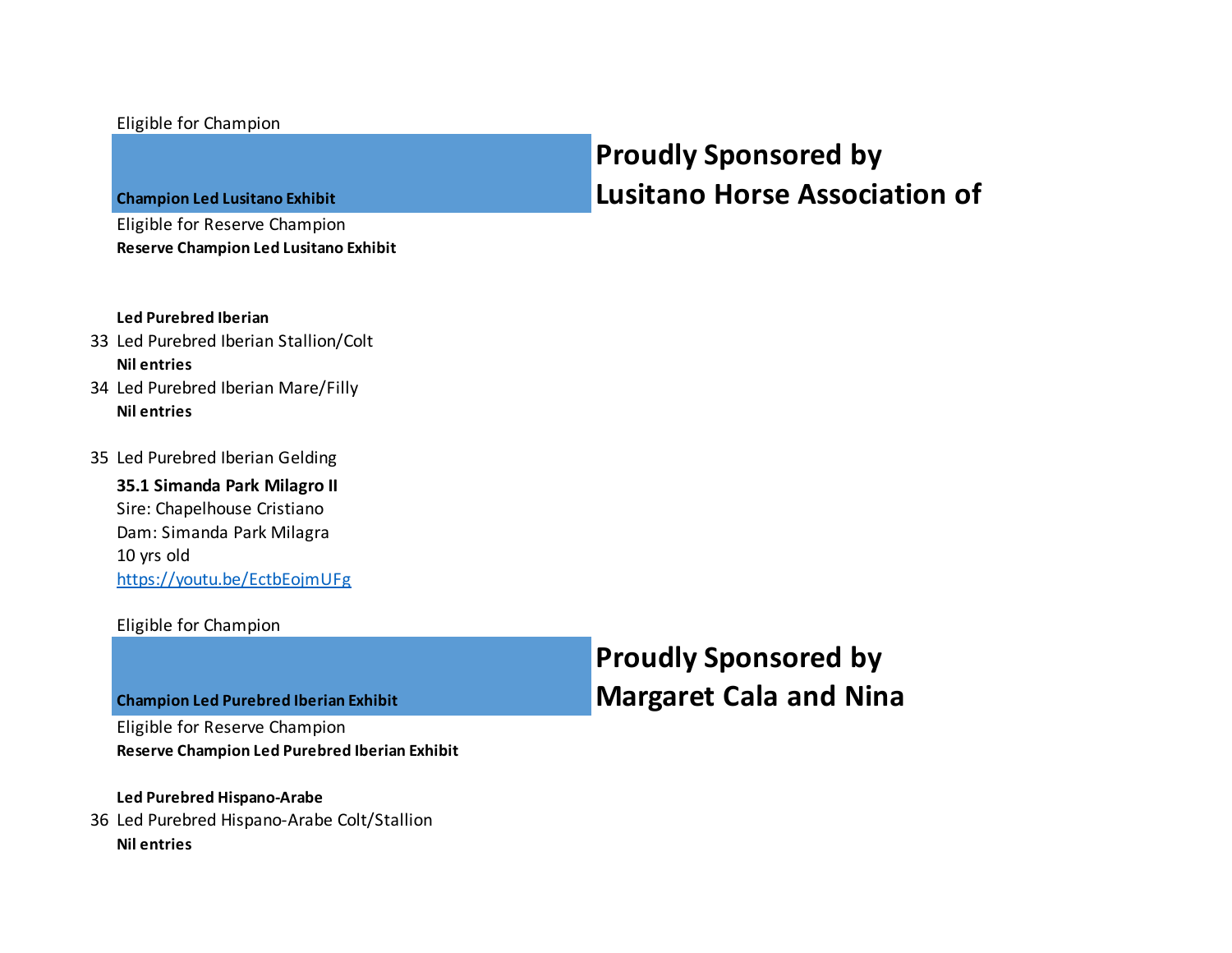37 Led Purebred Hispano-Arabe Filly/Mare

**37.1 Zafiraah** Sire: Harmony Hills Tamino (Spanish) Dam: Aloha Sashar (Arab) 6 yrs old https://youtu.be/2js7n\_4QR3o

38 Led Purebred Hispano-Arabe Gelding **Nil entries**

#### Eligible for Champion

| <b>Champion Led Purebred Hispano-Arabe Exhibit</b>  |  |  |
|-----------------------------------------------------|--|--|
| Eligible for Reserve Champion                       |  |  |
| Reserve Champion Led Purebred Hispano-Arabe Exhibit |  |  |

## **Produdly Sponsored by NSW Branch of the AHAA**

#### **Ridden Spanish**

- 39 Ridden Spanish Colt/Stallion 3yrs and under 5yrs **Nil entries**
- 40 Ridden Spanish Stallion 5yrs and under 7yrs **Nil entries**
- 41 Ridden Spanish Stallion 7yrs and over

**41.1 Blueblood Juno** Sire: Zhivago Dam: Blue Blood Fillee 8 yrs old **No video submitted**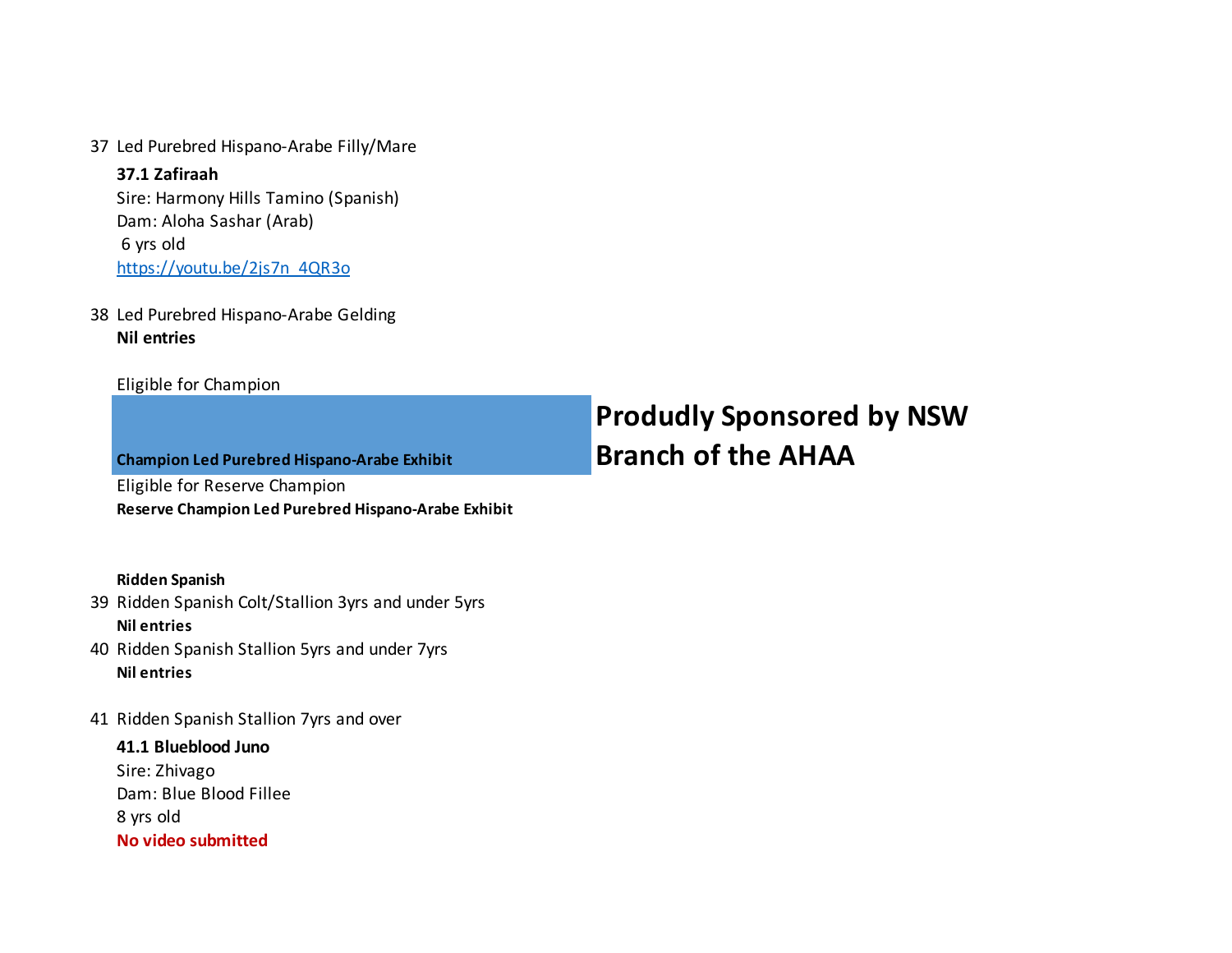#### **41.2 Gotico Park Nevetto**

Sire: Gotico Park Escamillo Dam: Bon Esperence Novette 18yrs old **No video submitted**

**41.3 Willtony Sajonaro** Sire: Kefren Dam: Sajona (Imp) 8yrs old **No video submitted**

#### **41.4 Harmony Hills Argon** Sire: Invasor II Dam: Harmony Hills Romerita 8 yrs old https://youtu.be/zMErIH98m5Q

**Champion Ridden Spanish Colt/Stallion** Eligible for Reserve Champion **Reserve Champion Led Spanish Colt/Stallion**

42 Ridden Spanish Filly/Mare 3yrs and under 5yrs

#### **42.1 Minerva**

Sire: Harmony Hills Aragon Dam: Mayville Lodge Diva 4 yrs old

## **Proudly Sponsored by the Victorian Branch of the AHAA**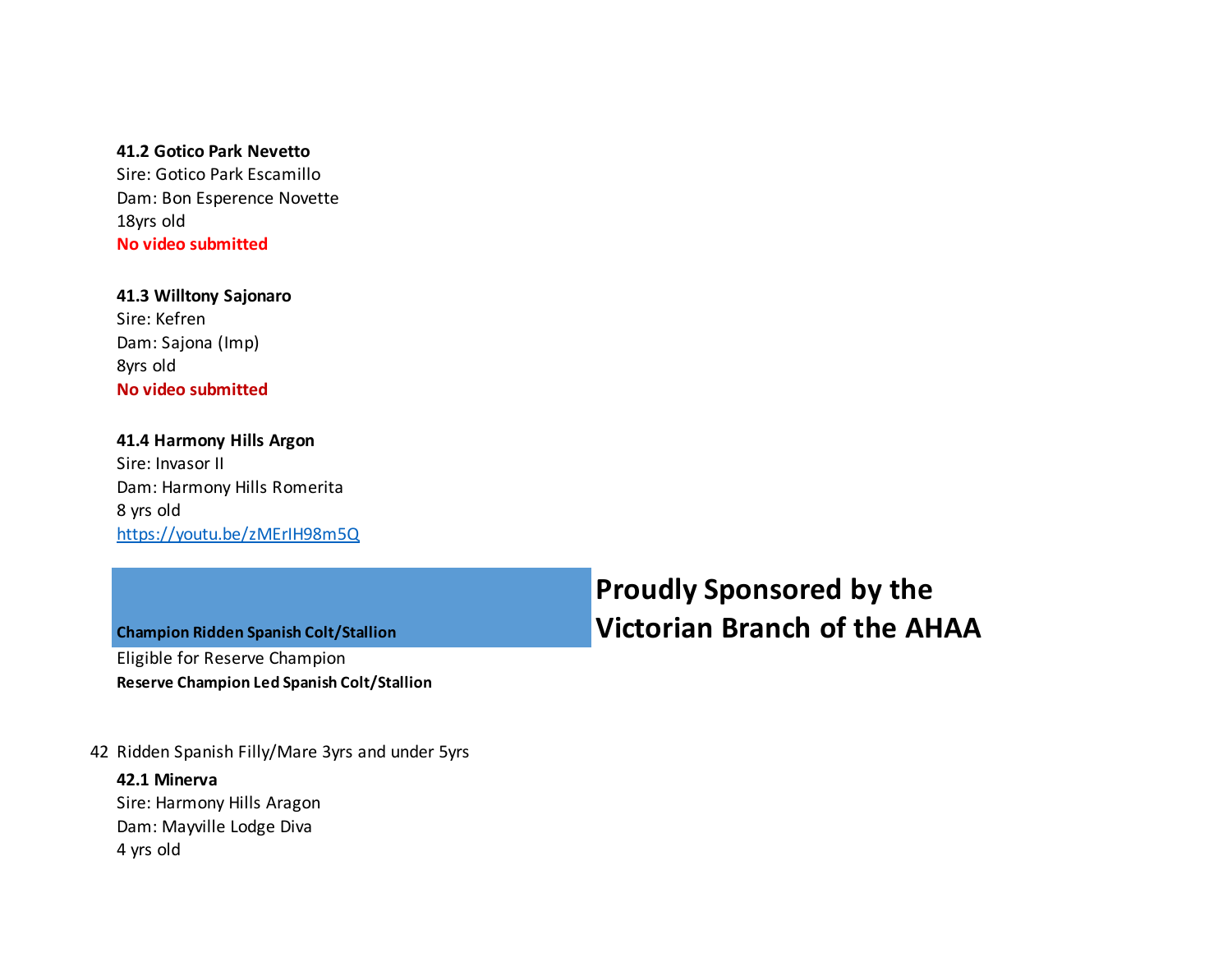#### **No video submitted**

#### **42.2 BHM Enchantress**

Sire: Poeta De Susaeta Dam: BHM Silver Bellachara 3rys old https://youtu.be/8\_d-uCTK4fM

43 Ridden Spanish Mare 5yrs and under 7yrs

**43.1 Majestic Caressa** Sire: Picaro PM Dam: Majestic Promesa 5 yrs **No Video Submitted**

**43.2 Majestic De Ora** Sire: Picaro PM Dam: Leyenda 6yrs old https://youtu.be/rR9jsh02s\_Y

44 Ridden Spanish Mare 7yrs and over

**44.1 Gotico Park Juanera** Sire: Sonajero XI (IMP) Dam: Gotico Park Juarani 10 yrs old https://youtu.be/L5FT5-dM3ag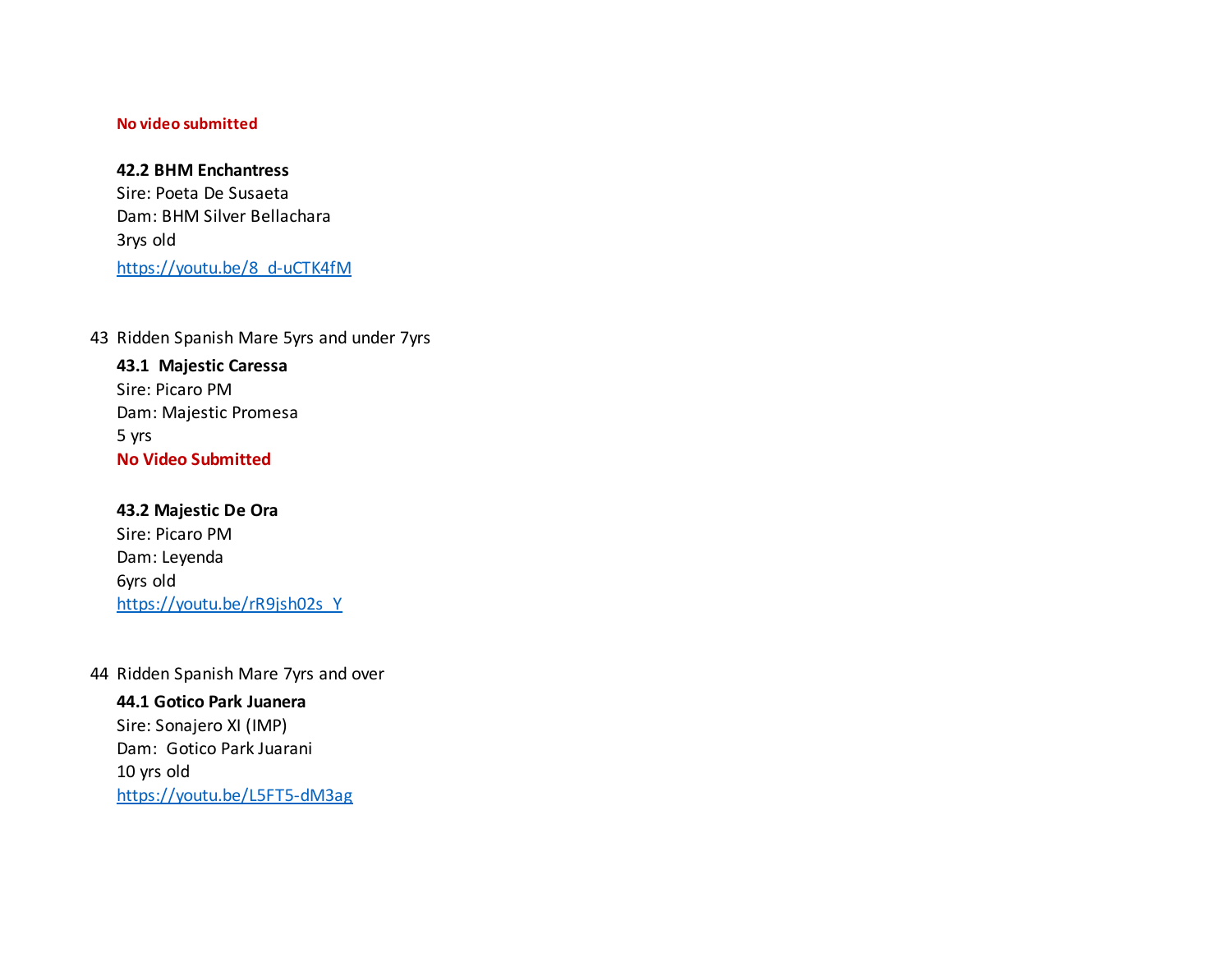#### **44.2 Gotico Park Ciela**

Sire: Sonajero XI (IMP) Dam: Gotico Park Cyanna 10 yrs old **No video submitted**

#### **10.1 Willtony Anastacia**

Sire: Necesario ll Dam: Castellano Arcadia 7 yrs old **No video submitted**

#### **44.4 Harmony Hills Astra**

Sire: Harmoney Hills Tamino Dam: Mayville Lodge Arian 9 yrs old https://youtu.be/phZd5qBkbgY

#### **44.5 LQ Pureza**

Sire: Infante XXXVII Dam: LQ Pamperita 11 yrs old

#### https://youtu.be/n1gZuHG8iwY

**44.6 Aura Star** Sire: Blue Blood Acoso Dam: Tempest MF 10 yrs old https://youtu.be/zgTmPlOp9v8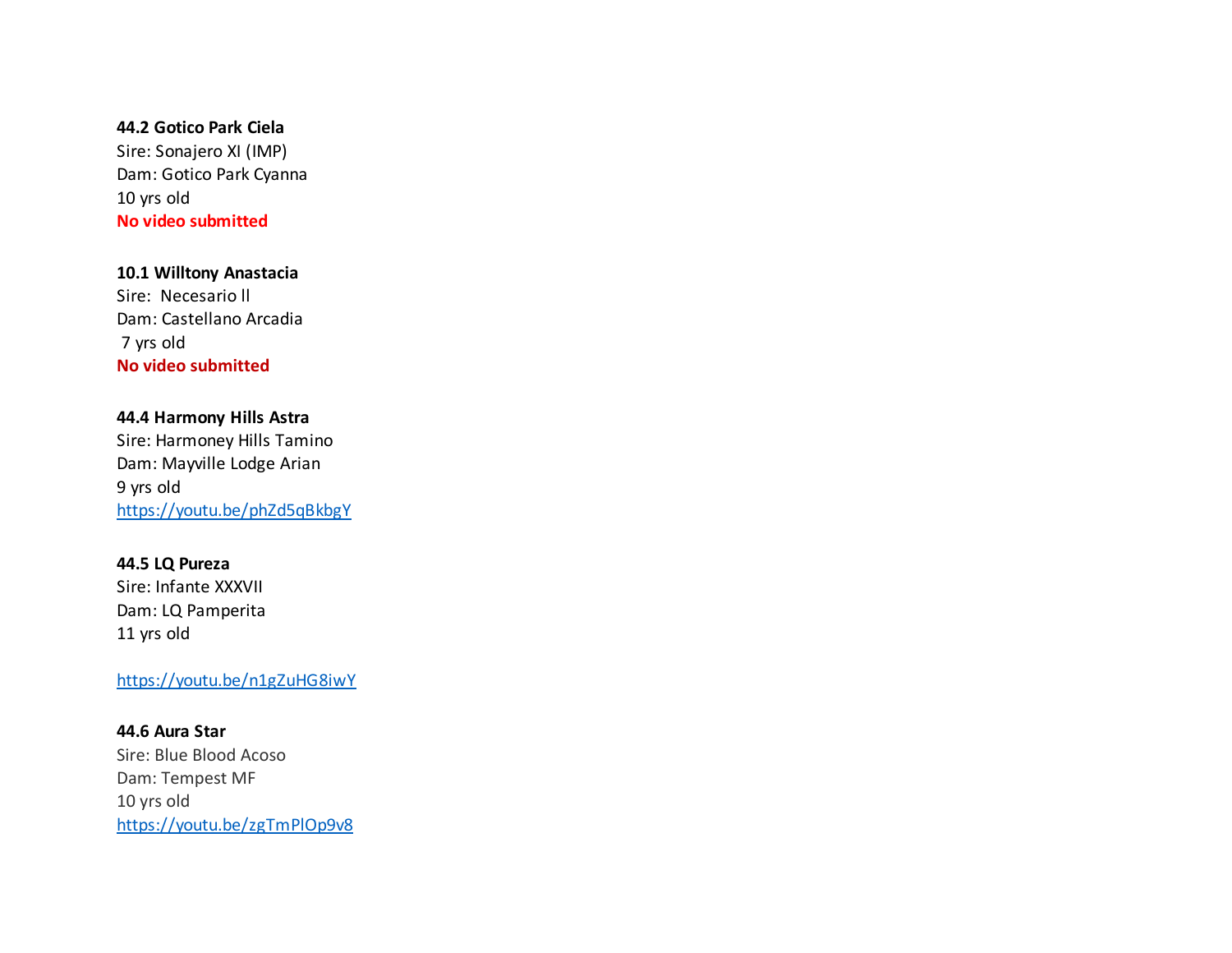#### Eligible for Champion

#### **Champion Ridden Spanish Filly/Mare**

Eligible for Reserve Champion **Reserve Champion Led Spanish Filly/Mare**

45 Ridden Spanish Gelding 3yrs and under 5yrs

#### **45.1 Harmony Hills Romero** Sire: Hatero De PB

Dam: Harmony Hills Romerita 3yrs old **No video submitted**

46 Ridden Spanish Gelding 5yrs and under 7yrs

**46.1 Pirata Lix** Sire: Kabul BRH Dam: Jaranita 5yr old https://youtu.be/RrjOrbumYvo

47 Ridden Spanish Gelding 7yrs and over

#### **47.1 Caballeriza Alegrado** Sire: Eco Dam: Mariposa Alegre 15 yrs old https://youtu.be/enT7IkzKlsA

## **Proudly Sponsored by Pinnacles Equestrian Centre**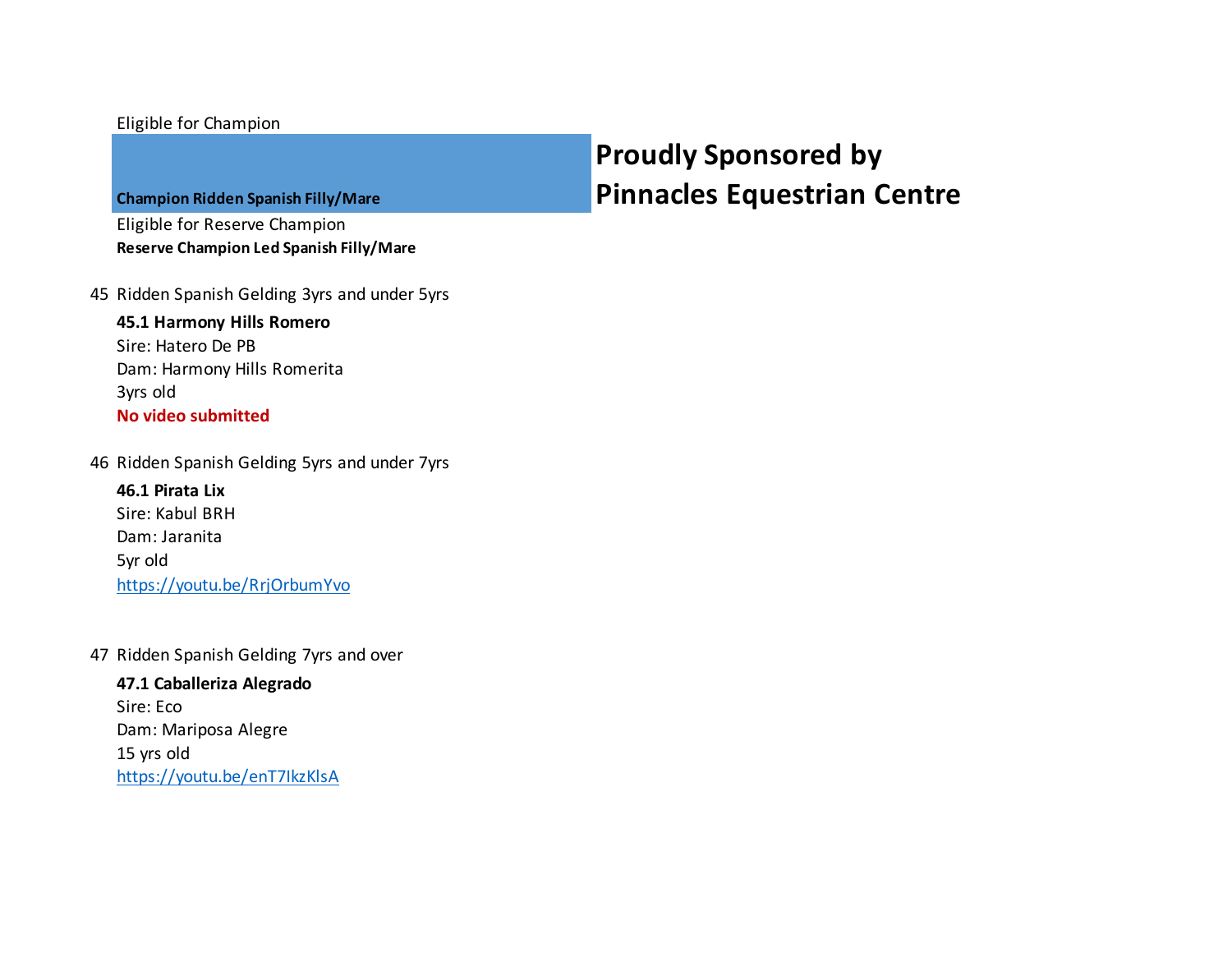**47.2 BHM Silver Jaguar** Sire: Galero XIV Dam: BHM Black Porscha 11 yrs old https://youtu.be/R94ppecPY6w

**47.3 Omaru Comeroso** Sire: Jovial S1(Imp) Dam: Remony Temerosa II 16 yrs old https://youtu.be/WegwswbfBJo

**47.4 Majestic Romano** Sire: Picaro PM Dam: Taniosa 7yrs old

https://youtu.be/ldDa2OFbiV4

**47.5 Ardiels Rainerio** Sire: Romerito Dam: Josepha 11yrs old https://youtu.be/puKjXWaN3Ks

Eligible for Champion

**Proudly Sponsored by - Simanda Park Stud**

**Champion Ridden Spanish Gelding**

Eligible for Reserve Champion **Reserve Champion Led Spanish Gelding**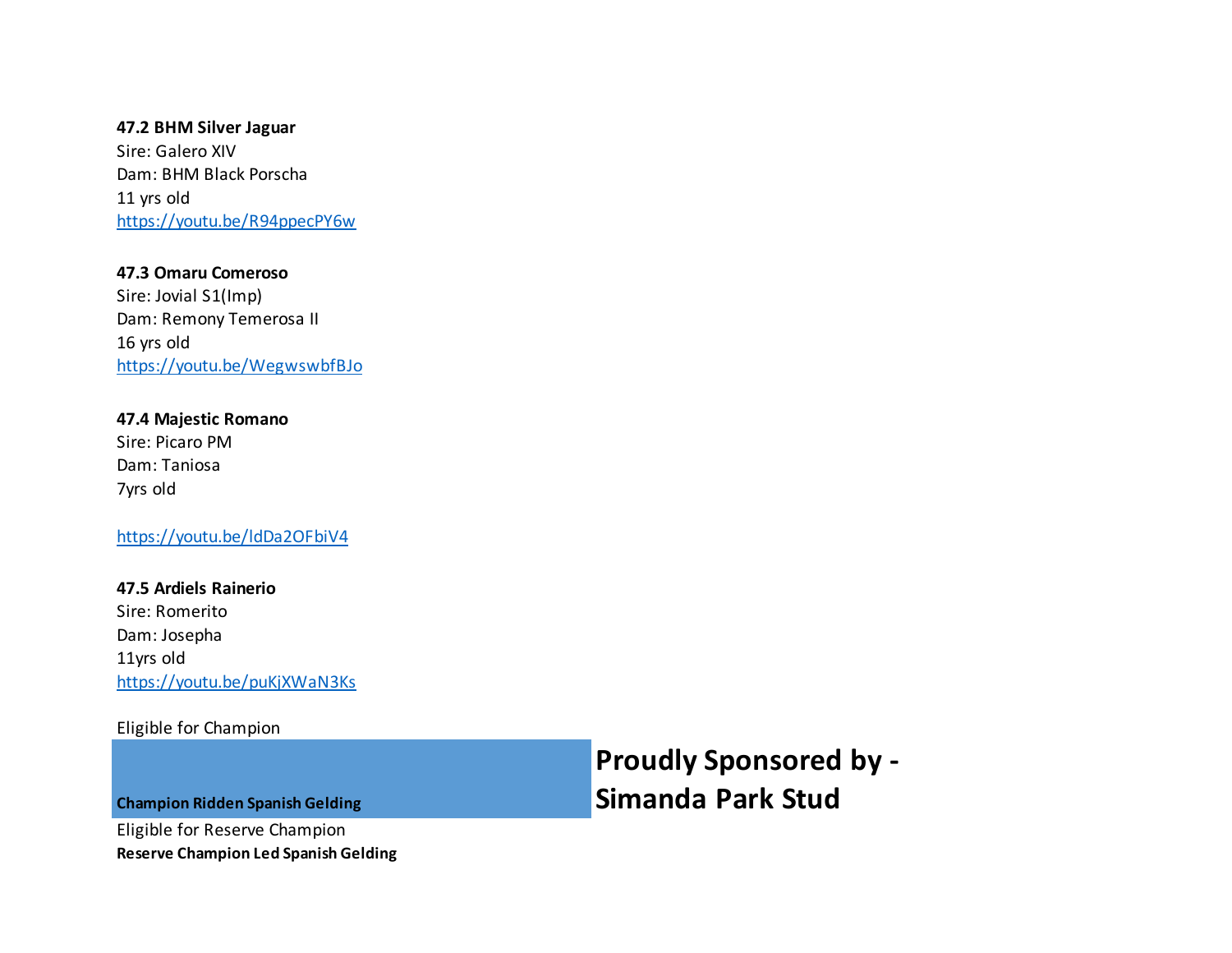All Spanish Ridden Champions are eligible

#### Eligible for Supreme

**Supreme Champion Ridden Spanish** 

## **Proudly Sponsored by - Majestic Spanish Horses**

#### 48 **Ridden Australian Andalusian**

Ridden Australian Andalusian Colt/Stallion over 3yrs

#### 49 **Nil entries**

Ridden Australian Andalusian Filly/Mare over 3yrs

#### 50 **Nil entries**

Ridden Australian Andalusian Gelding over 3yrs

#### **Nil entries**

Eligible for Champion

#### **Champion Ridden Australian Andalusian**

Eligible for Reserve Champion **Reserve Champion Ridden Australian Andalusian**

#### 51 **Ridden Lusitano**

Ridden Lusitano Colt/Stallion over 3yrs

#### **51.1 Jota OC**

Sire: Talio Dam: Samatra 7yrs old https://youtu.be/xHc-uhdhxJs

#### 52 Ridden Lusitano Filly/Mare over 3yrs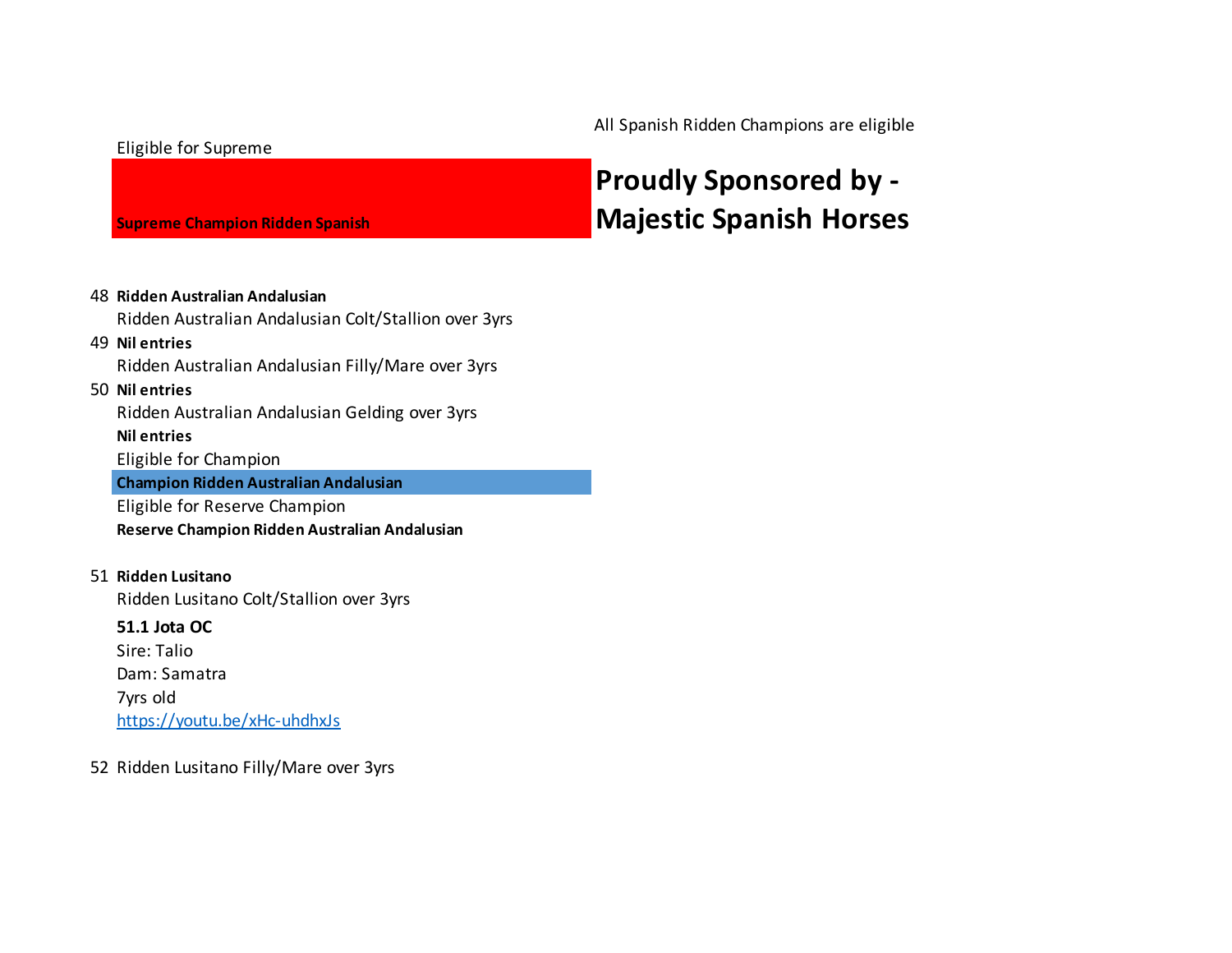#### **52.1 Lexadina Jasmine**

Sire: Chaplehouse Evento Dam: Chaplehouse Exquisite 6 yrs old https://youtu.be/Rv6YkUYRF8g

#### **52.2 Jeropiga Da Mina** Sire: Ruby

Dam: Santa Da Repoula 7yrs old **No video submited**

#### 53 Ridden Lusitano Gelding over 3yrs **Nil entries**

Eligible for Champion

| <b>Proudly Sponsored By -</b>        |  |  |  |  |
|--------------------------------------|--|--|--|--|
| <b>Lusitano Horse Association of</b> |  |  |  |  |

**Champion Ridden Lusitano**

Eligible for Reserve Champion

#### **Reserve Champion Ridden Lusitano**

#### 54 **Ridden Purebred Iberian**

Ridden Purebred Iberian Colt/Stallion over 3yrs

#### 55 **Nil entries**

Ridden Purebred Iberian Filly/Mare over 3yrs

#### 56 **Nil entries**

Ridden Purebred Iberian Gelding over 3yrs **Nil entries**

Eligible for Champion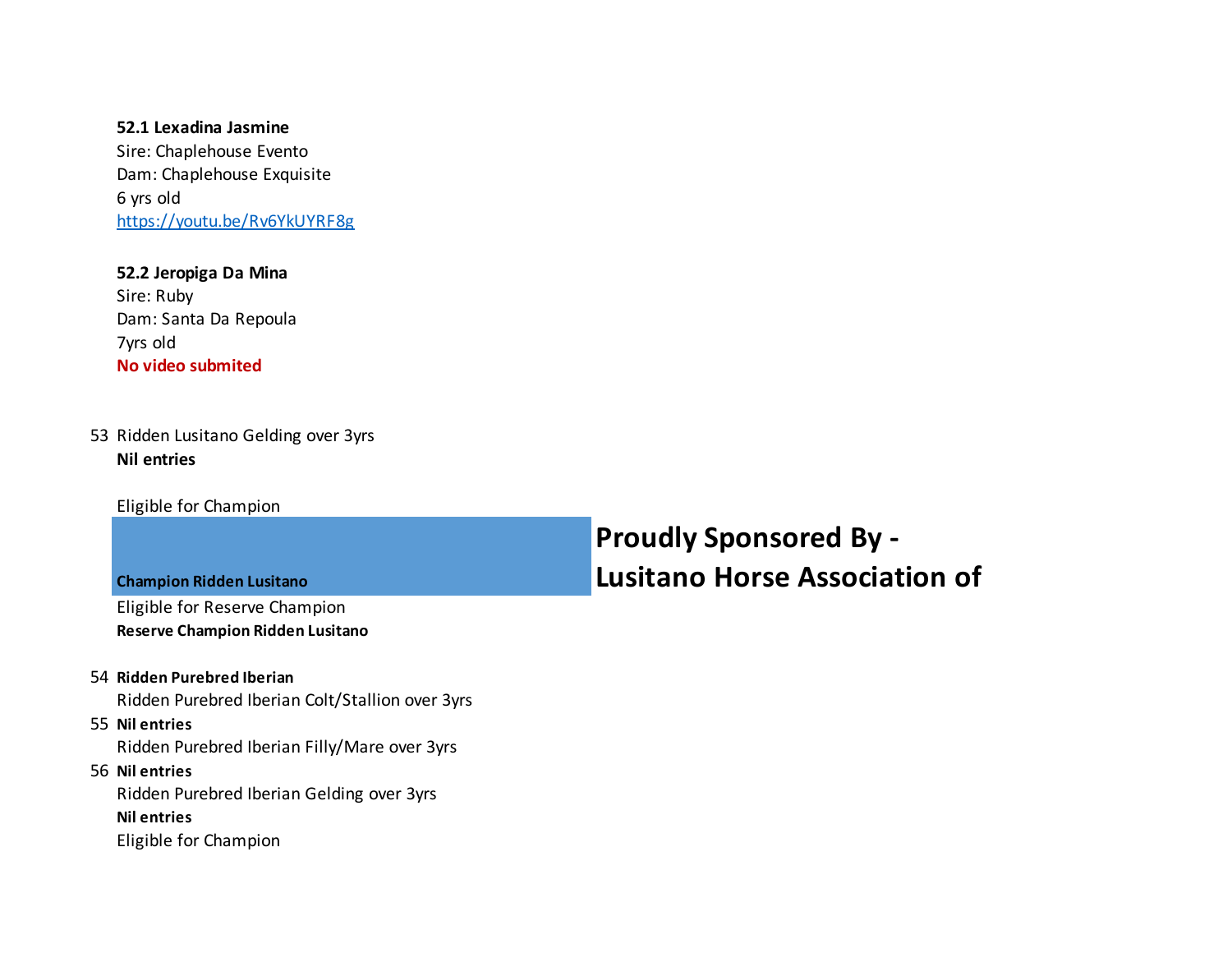#### **Champion Ridden Purebred Iberian**

Eligible for Reserve Champion **Reserve Champion Ridden Purebred Iberian**

#### 124 **Ridden Hispano-Arabe**

Ridden Hispano-Arabe Colt/Stallion over 3yrs old **Nil entries**

#### 125

Ridden Hispano-Arabe Filly/Mare over 3yrs old

#### **125.1 Zafiraah**

Sire: Harmony Hills Tamino (Spanish) Dam: Aloha Sashar (Arab) 6 yrs old https://youtu.be/nACvW8aknKs

#### 126

Ridden Hispano-Arabe Gelding over 3yrs old **Nil entries**

#### Eligible for Champion

**Champion Ridden Purebred Hispano-Arab**

Eligible for Reserve Champion

**Reserve Champion Ridden Purebred Hispano-Arab**

**Proudly Sponsored by Victorian Branch of the AHAA**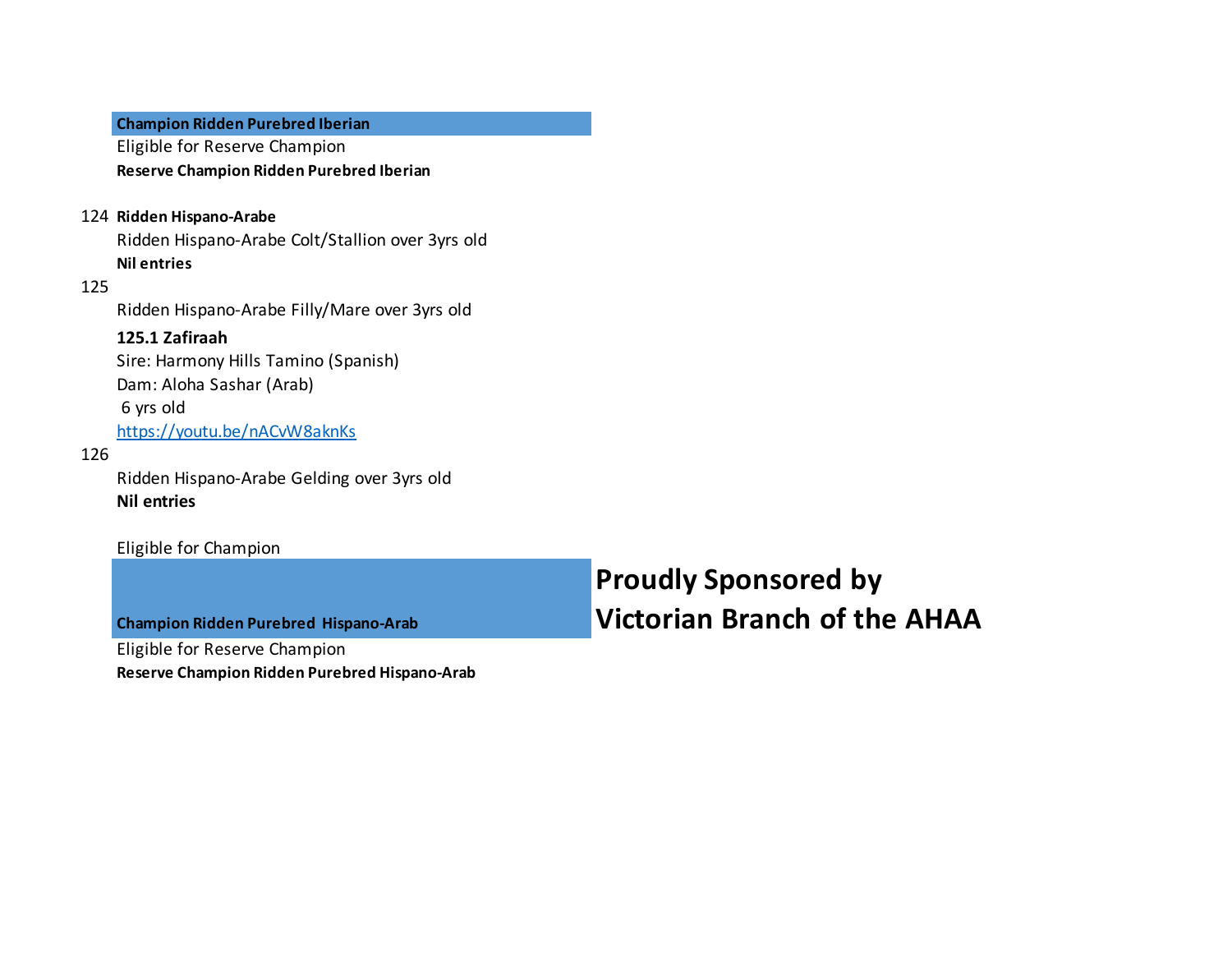#### **PARTBRED PROGRAM**

| <b>Led Partbred Andalusian</b>           |                                           |
|------------------------------------------|-------------------------------------------|
| 57 Led Weanling Partbred Colt            | Must be weaned. Must be under 12 months.  |
| <b>Nil entries</b>                       |                                           |
| 58 Led Yearling Partbred Colt            | Must be 12 months and under 24 months old |
| <b>Nil entries</b>                       |                                           |
| 59 Led Partbred Colt 2yrs and under 5yrs |                                           |
| <b>Nil entries</b>                       |                                           |
| 60 Led Partbred Stallion 5yrs and over   |                                           |
| <b>Nil entries</b>                       |                                           |
| Eligible for Champion                    |                                           |
| <b>Champion Partbred Colt/Stallion</b>   | <b>No Entries</b>                         |
| Eligible for Reserve Champion            |                                           |
| Reserve Champion Partbred Colt/Stallion  |                                           |
|                                          |                                           |
| 61 Led Weanling Partbred Filly           | Must be weaned. Must be under 12 months.  |
| <b>Nil entries</b>                       |                                           |
| 62 Led Yearling Partbred Filly           | Must be 12 months and under 24 months old |
| 62.1 Billie Salao                        |                                           |
| Sire: Bayalee Salao IX (PRE)             |                                           |
| Dam: Kiri (TB)                           |                                           |
| Yearling                                 |                                           |
| https://youtu.be/kwFGz7FbaGg             |                                           |
|                                          |                                           |
| 63 Led Partbred Filly 2yrs to 4yrs       |                                           |
| 63.1 PIK Angelic By Design               |                                           |
| Sire: BHM By Design (1x Andaluisan)      |                                           |
| Dam: Rhyndara Angelica (Pure Spanish)    |                                           |
| 3 yrs old                                |                                           |
| https://youtu.be/pl95WnujJiE             |                                           |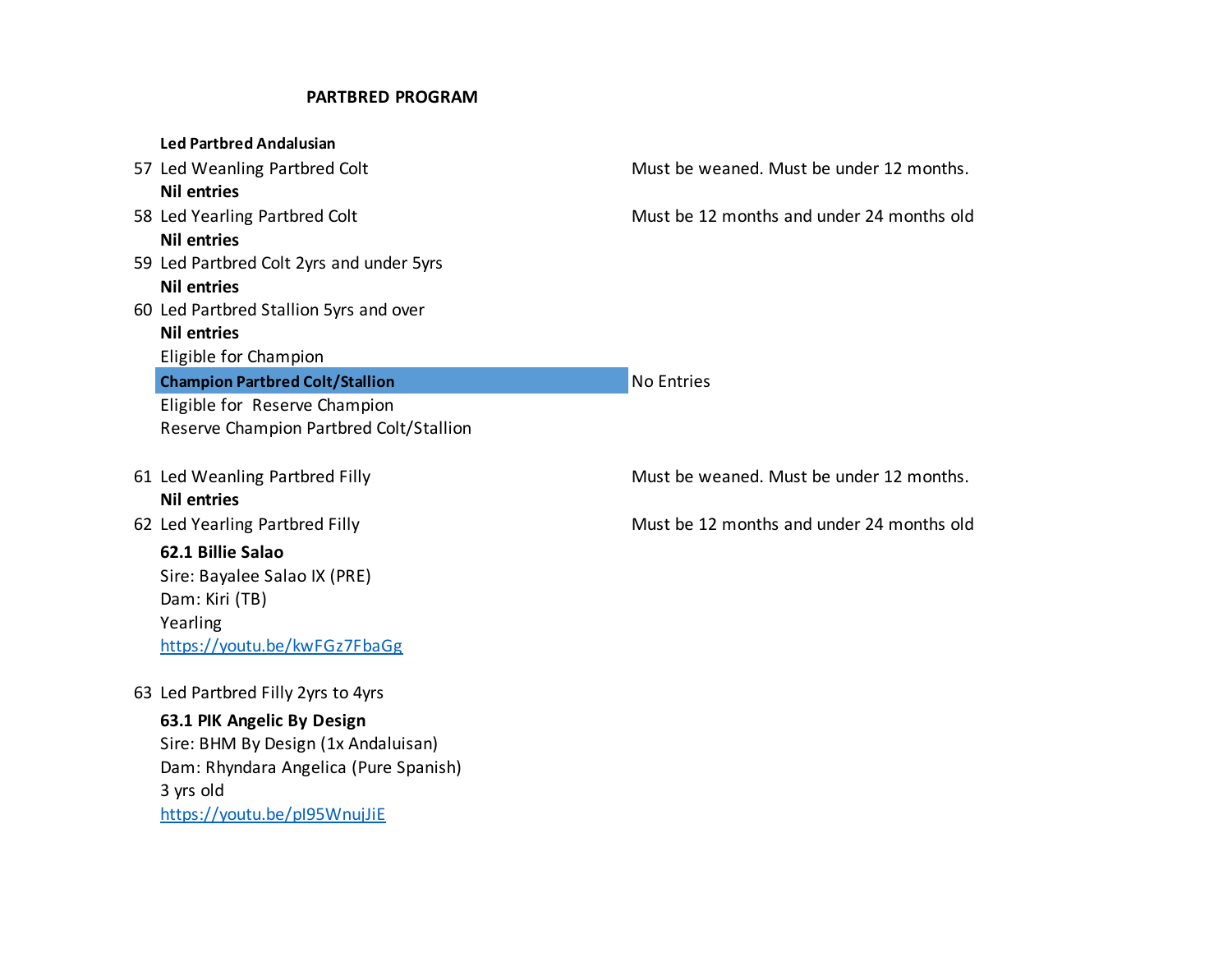**63.2 BHM Diana** Sire: Woronora Ninja (Section A Welsh) Dam: Koncheeta (PRE) 2yrs old https://youtu.be/jeUdYGRG5Zk

**63.3 Majestic Perlita** Sire: Picaro PM (PRE) Dam: Penton Repertorie (Warmblood) 2 yrs old **No video submitted**

**63.4 BHM Spanish Tolegra** Sire: Tolegro (Warmblood) Dam: CS Marieta (PRE) 4 yrs old https://youtu.be/Lo97KvyeOeI

**63.5 Lunar Star** Sire: Chapelhouse Centauro (Iberian) Dam: Black Belle 2yrs old https://youtu.be/RVcYqi7LVAc

Eligible for Champion

**Champion Partbred Filly**

Eligible for Reserve Champion **Reserve Champion Partbred Filly** **Proudly Sponsored by The Right Fit - Equine Bit Fitting**

64 Led Partbred Mare 5yrs to 8yrs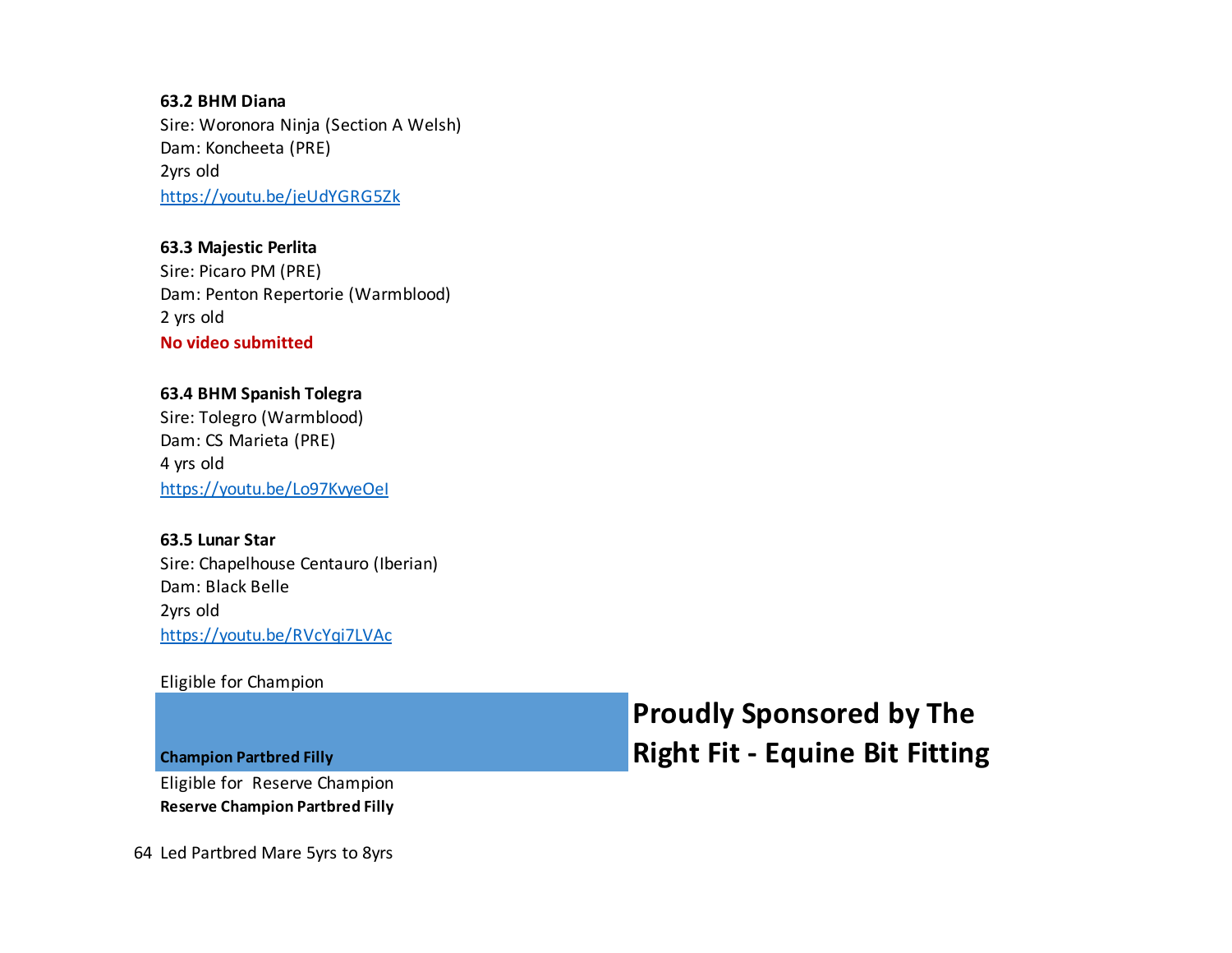#### **64.1 Mariquita**

Sire: Mateo (PRE) Dam: Oberne Park Giselle (Andalusian, TB, Welsh) 7yrs old https://youtu.be/kReowSHnQpQ

#### **64.2 Bartijn Maor Bella**

Sire: Harmony Hills Tamino (Spanish) Dam: Omaru Asterion (Spanish/TB/Warmblood) 8yrs old **No video Submitted**

#### **64.3 Thiacan Bonita**

Sire: Hatero De BP (PRE) Dam: Bellbrae Jorja (Welsh B) 6yrs old https://youtu.be/kO6AWhsmoiw

#### 65 Led Partbred Mare 9yrs to 12 yrs **Nil entries**

66 Led Partbred Mare over 12 yrs

#### **66.1 Tara Aztec Rose**

Sire: Almatelo (Andalusian) Dam: Aztec Jewel Age: 13 yrs https://youtu.be/-stq9bTcT9g

#### **66.2 Broadway Park Sarabande**

Sire: Brujo MF (Spanish) Dam: Sonata (Fresian) 16 yrs old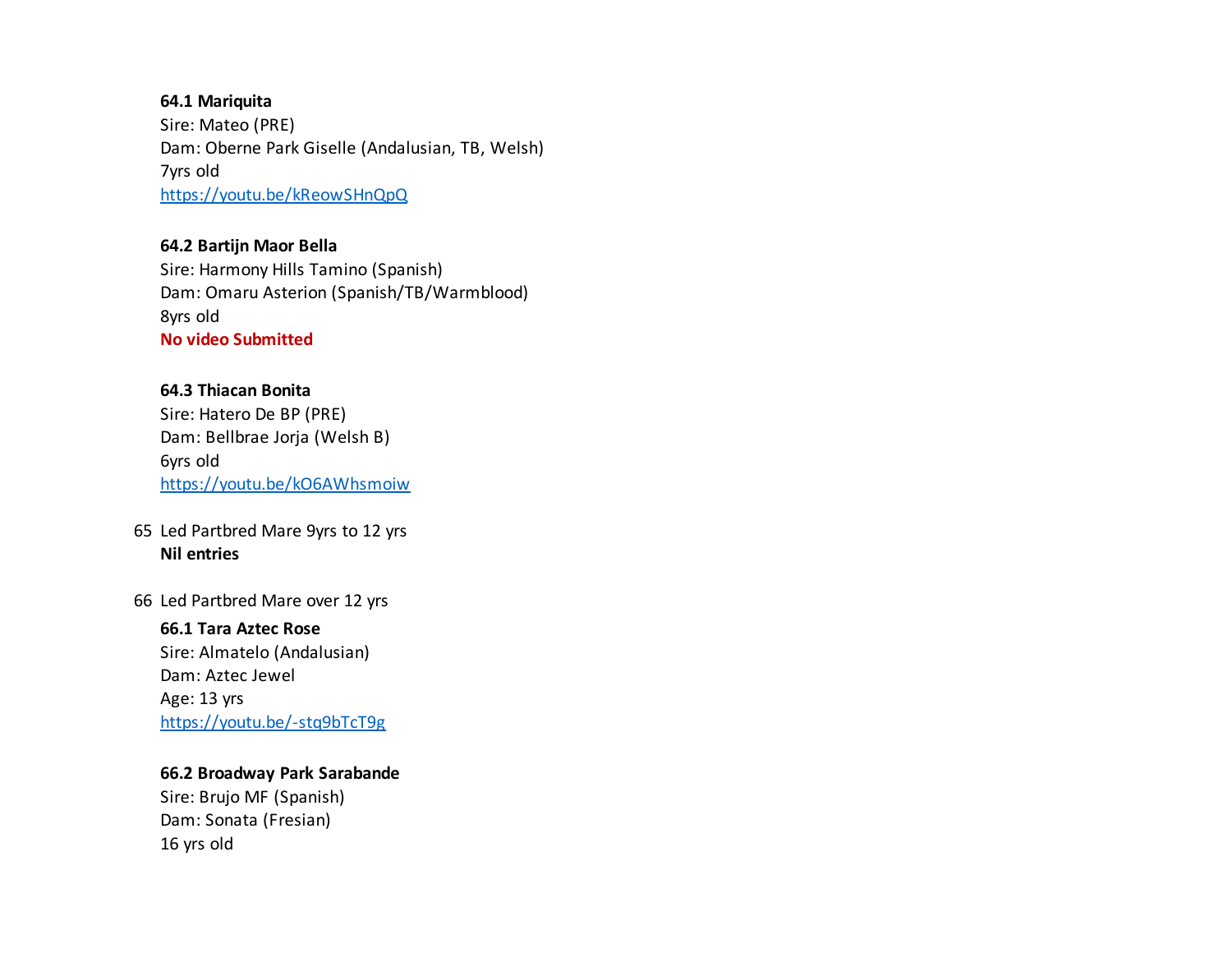#### **No video submitted**

#### **66.3 Tara Aztec Jade**

Sire: Almatelo ( PRE) Dam Alma Azec Jewel 15yrs old https://youtu.be/JcOH4GkKDgo

#### Eligible for Champion

**Champion Led Partbred Mare** Eligible for Reserve Champion

**Reserve Champion Mare**

- 67 Led Weanling Partbred Gelding **Nil entries**
- 68 Led Yearling Partbred Gelding

#### **BHM Spanish Ninja**

Sire: Woronora Ninja (Section A Welsh) Dam: Koncheeta (PRE) 1yr old https://youtu.be/3OwWEtQ3yoQ

69 Led Partbred Gelding 2yrs to 4yrs

#### **69.1 Gotico Park Belampago** Sire: GP Belladeo (Pure Spanish) Dam: Dreamcatcher (Wwarmblood) 3yrs old

## **Proudly Sponsored by Pinnacles Equestrian Centre**

Must be weaned. Must be under 12 months.

Must be 12 months and under 24 months old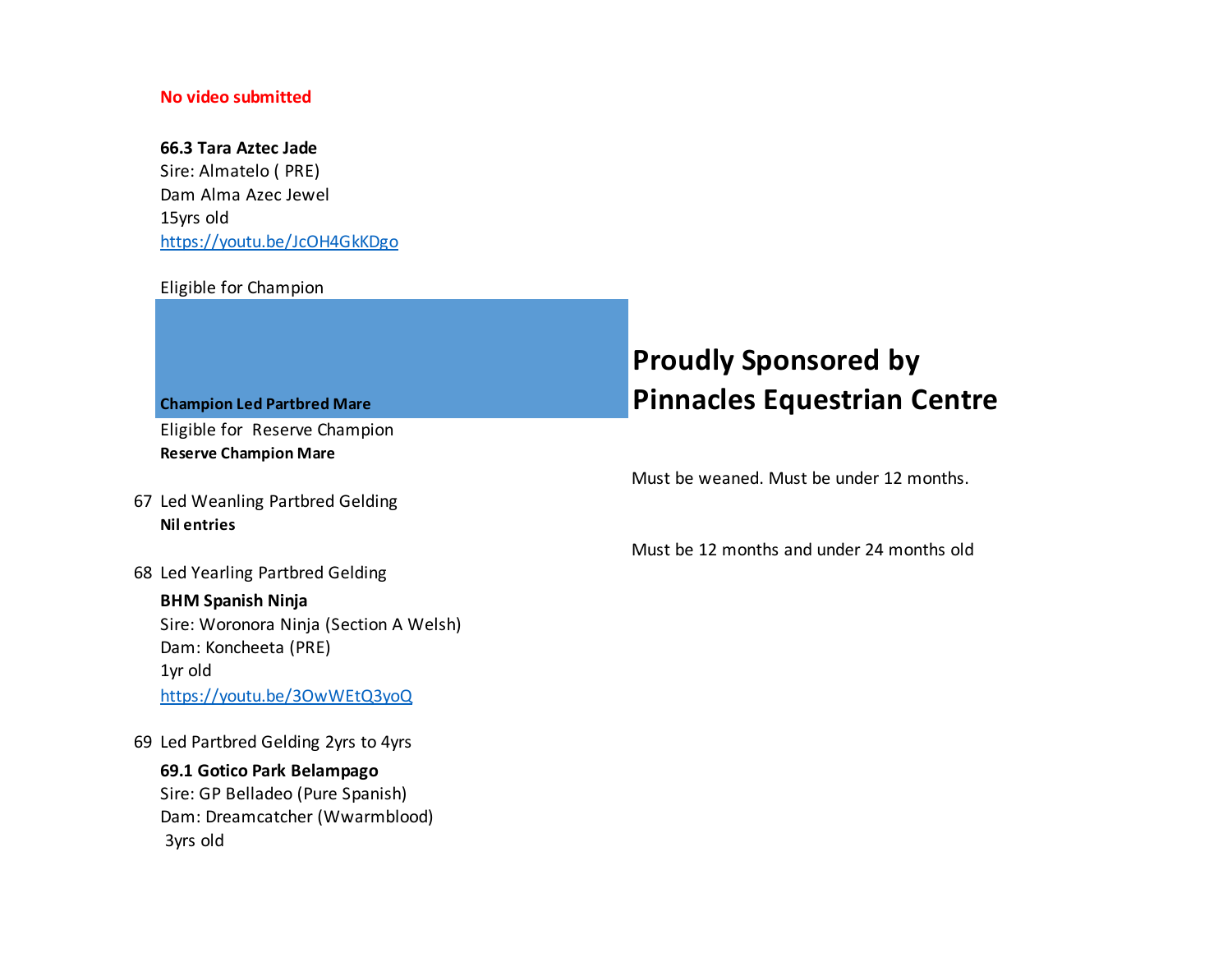Eligible for Champion

**Champion Led Junior Partbred Gelding**

Eligible for Reserve Champion **Reserve Junior Champion Partbred Gelding** **Proudly Sponsored by Simanda Park Stud**

70 Led Partbred Gelding 5yrs to 8yrs

**70.1 Yuri Star** Sire: Necesario II (PRE) Dam: Wiltony Bella (Percheron) 5 yrs old https://youtu.be/26qc3wk68YA

#### **70.2 Gotico Park Seguro**

Sire: Gotico Park Brahero (PRE) Dam: Gotico park Roleena (Andalusian/TB) 8 yrs old https://youtu.be/1cB07DdrFw0

#### **70.3 Kyilla' Bandilero**

Sire: Hatero De PB (PRE) Dam: Merool Steppin Out (Stockhorse) 6yrs old https://youtu.be/K2V3vsfr6is

#### **70.4 Teodoro**

Sire: Picaro PM (PRE) Dam: Shady Oak Night Wind (TB) 5 yrs old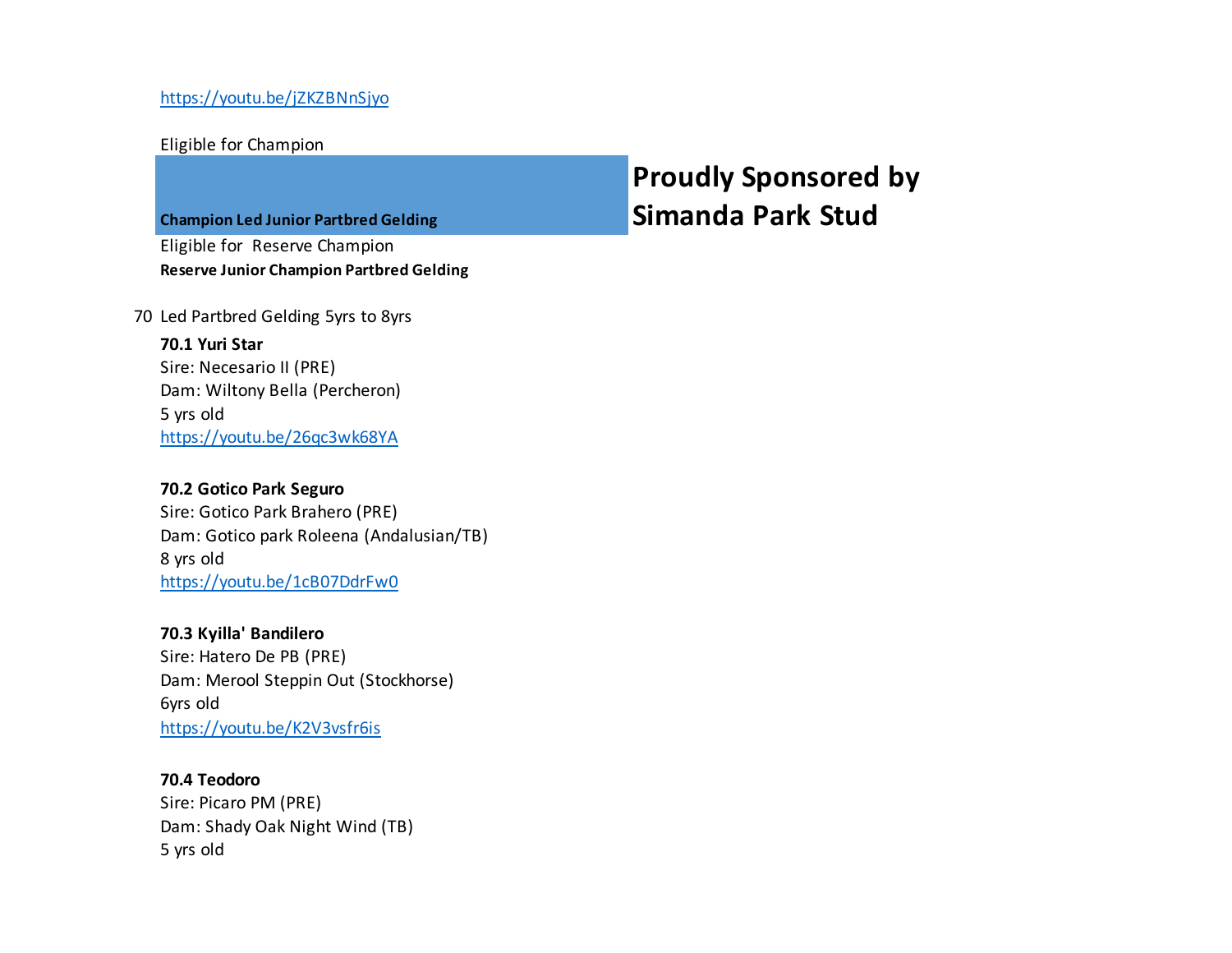https://youtu.be/X3v-HKjJf6o

#### **70.5 Broadway Parl Le-Renzo**

Sire: Galero XIV (IMP) PRE Dam: Smooth Kiss (TB) 6yrs old https://youtu.be/4DbweCIMzCY

#### **70.6 BHM By Design**

Sire: Kenlock Indian Sky (Pinto Warmblood) Dam: BHM Black Elegancia (PRE) 7 yrs old **No video submitted**

#### **70.7 TVS Spanish Storm**

Sire: Australis Danzarito (Spanish) Dam: TVS Moonshine Magic (Paint) 7 yrs old https://youtu.be/btQ1o3kP\_dl

#### **70.8 BNT Aztec Gold**

Sire: Picaro PM (PRE) Dam: SG Georgia (QH) 5 yrs old https://youtu.be/HnJD6b9-CYU

71 Led Partbred Gelding 9yrs to 12 yrs

#### **71.1 Gotico Park Belsueno**

Sire: Gotico Park Belladeo (Spanish) Dam: Dream Catcher (Warmblood) 11 yrs old https://youtu.be/7W9e23Jy4A4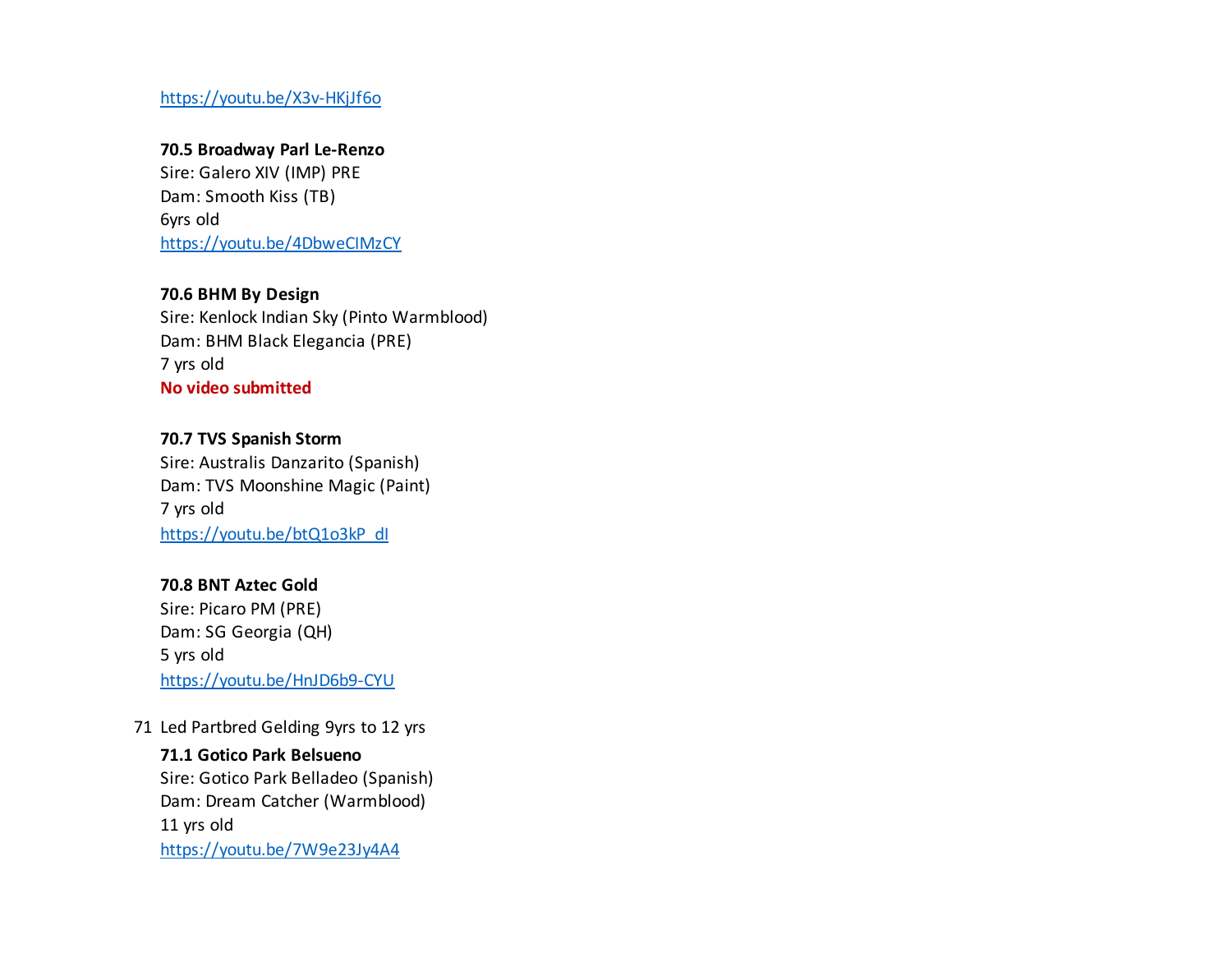72 Led Partbred Gelding over 12 yrs

**72.1 Gotico Park Estralo** Sire: Gotico Park Brahero (Spanish) Dam: Gotico Park Estrella (Spanish x SB Pony) 12 yrs old **No video submitted**

#### Eligible for Champion

| <b>Champion Senior Partbred Gelding</b>         | <b>Proudly Sponsored by</b><br><b>Victorian Branch of the</b><br><b>AHAA</b> |
|-------------------------------------------------|------------------------------------------------------------------------------|
| Eligible for Reserve Champion                   |                                                                              |
| <b>Reserve Senior Champion Partbred Gelding</b> |                                                                              |
|                                                 | All Partbred Led Champions are eligible                                      |
| Eligible for Supreme                            |                                                                              |
|                                                 | <b>Proudly Sponsored by</b>                                                  |
|                                                 | <b>Rimini Park Performance</b>                                               |
|                                                 |                                                                              |
| <b>Supreme Champion Led Partbred</b>            | <b>Horses</b>                                                                |

73 **Led Andalusian Derivative**

Led Andalusian Derivative Colt/Stallion **Nil entries**

74

Led Andalusian Derivative Filly/Mare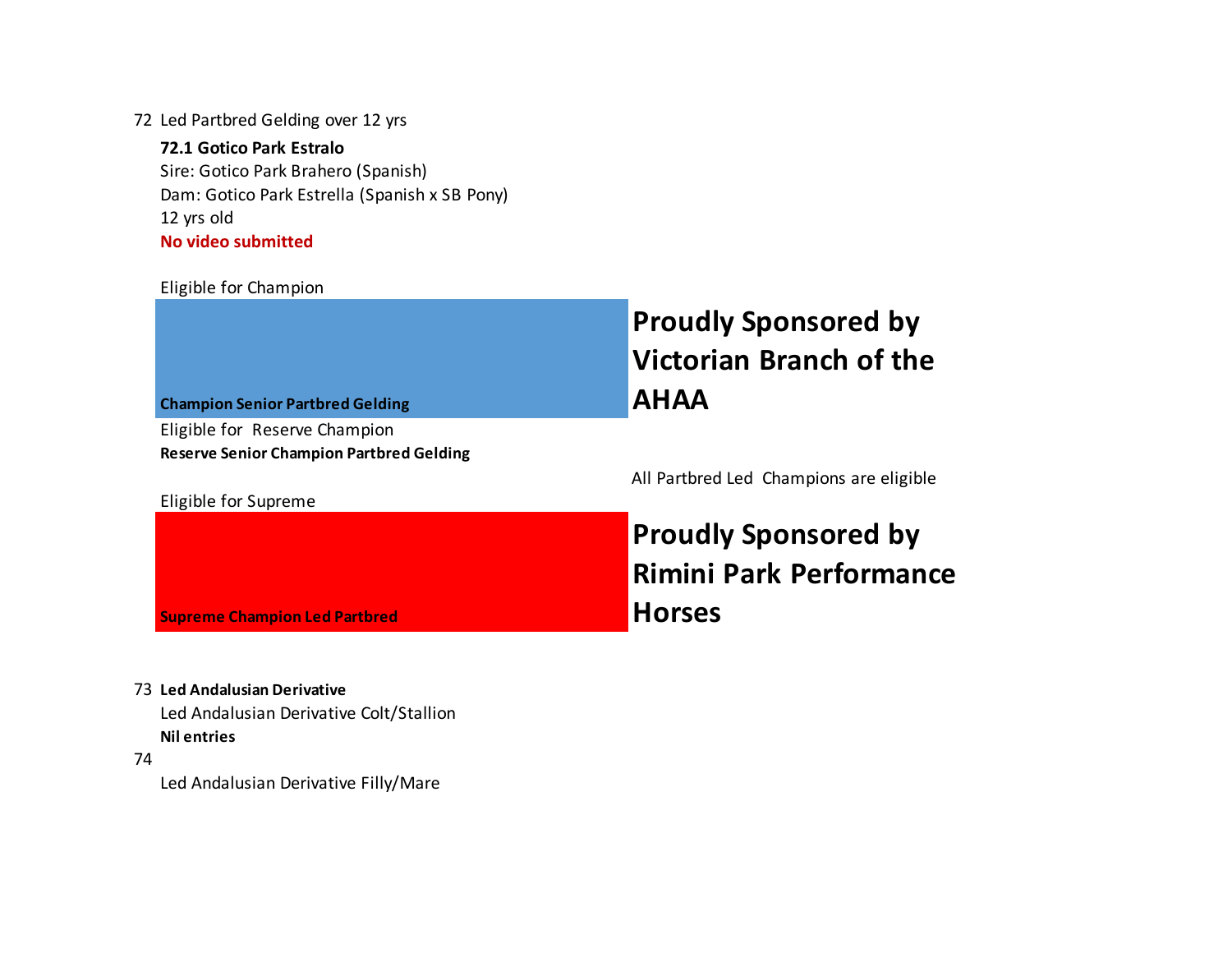#### **74.1 En Memoria**

Sire: Chapelhouse Centauro (Iberian) Dam: Santillana El Shiva (Andalusian) 4 yrs old https://youtu.be/x0wMICtrKFI

75 Led Andalusian Derivative Gelding

#### **75.1. Angel Del Diablo** Sire: High Pines Feanor (Pure Spanish) Dam: RM Harmony (Andalusian/TB) 5 yrs old

https://youtu.be/M-kIjEYw7xw

#### **75.2 Shalico Star**

Sire: Chapelhouse Centuro (Iberian) Dam: Smiths River Lilly (Gypsy) 2yrs old https://youtu.be/ETGm081v\_2I

#### **75.3 Kimaio Park Cookies N Cream**

Sire: Honky Tonk Wrangler (Appaloosa) Dam: Kimaio Park Furst Endeavour (Spanish Warmblood) Yearling **No viseo submitted**

#### Eligible for Champion

|                                           | <b>Proudly Sponsored by</b>   |
|-------------------------------------------|-------------------------------|
|                                           | <b>Margaret Cala and Nina</b> |
| <b>Champion Led Andalusian Derivative</b> | <b>Maher</b>                  |
| Eligible for Reserve Champion             |                               |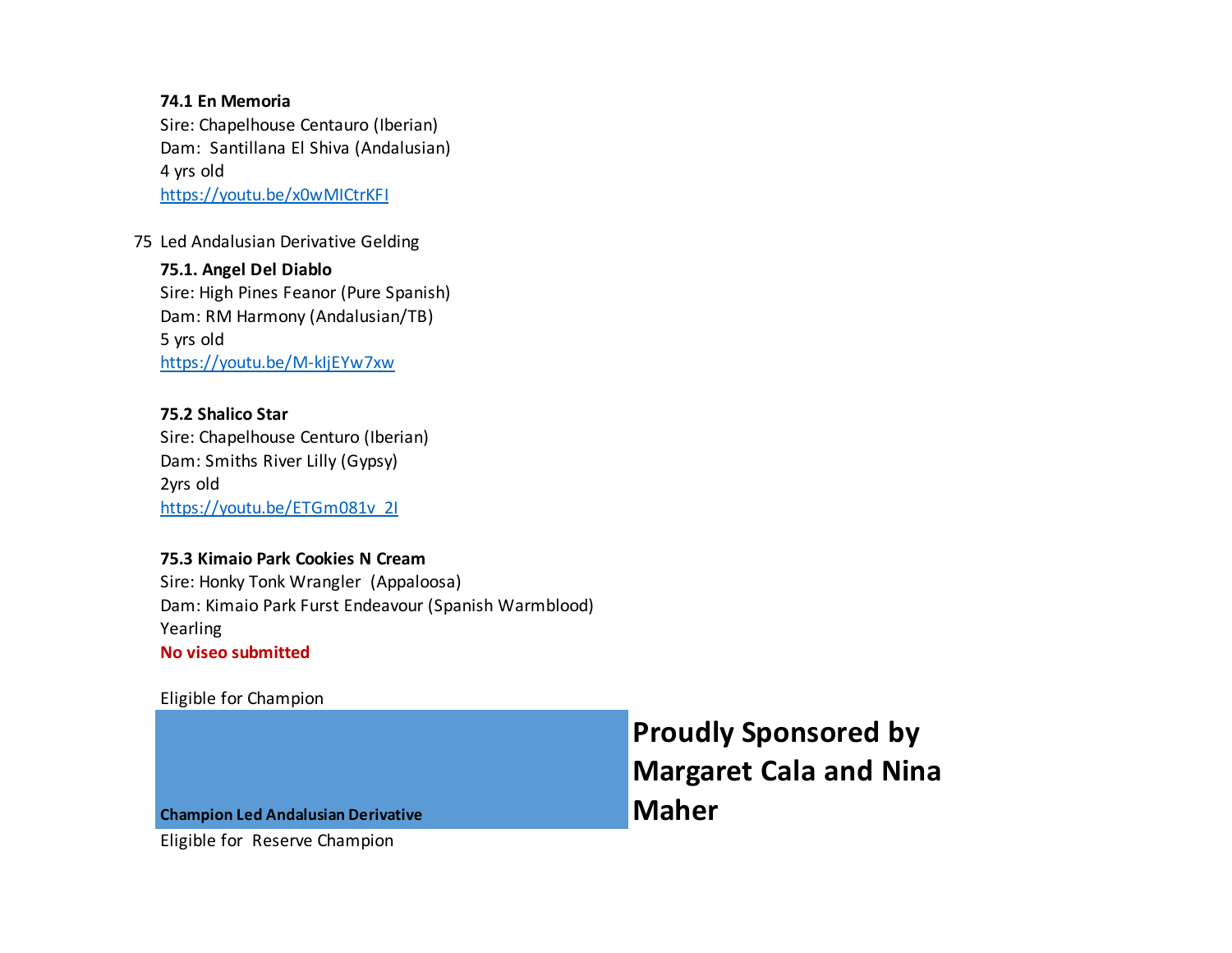#### **Reserve Led Andalusian Derivative Led Lusitano SportHorse** 76 Led Lusitano SportHorse Colt/Stallion **Nil entries** 77 Led Lusitano SportHorse Filly/Mare **Nil entries** 78 Led Lusitano SportHorse Gelding **Nil entries** Eligible for Champion **Champion Led Lusitano SportHorse Nil Entries Nil Entries** Eligible for Reserve Champion **Reserve Led Lusitano SportHorse**  79 Ridden Partbred Colt/Stallion over 3yrs **Nil entries** 80 Ridden Partbred Filly 3yrs and under 5yrs **Nil entries** 81 Ridden Partbred Mare 5yrd and under 7yrs **81.1 Thiacan Bonita** Sire: Hatero De BP (PRE) Dam: Bellbrae Jorja (Welsh B) 6yrs old https://youtu.be/NkkLYK0zsac 82 Ridden Partbred Mare 7yrs and over **82.1 Tara Aztec Rose** Sire: Almatelo (Andalusian) Dam: Aztec Jewel Age: 13 yrs

https://youtu.be/FeW4Oq6of44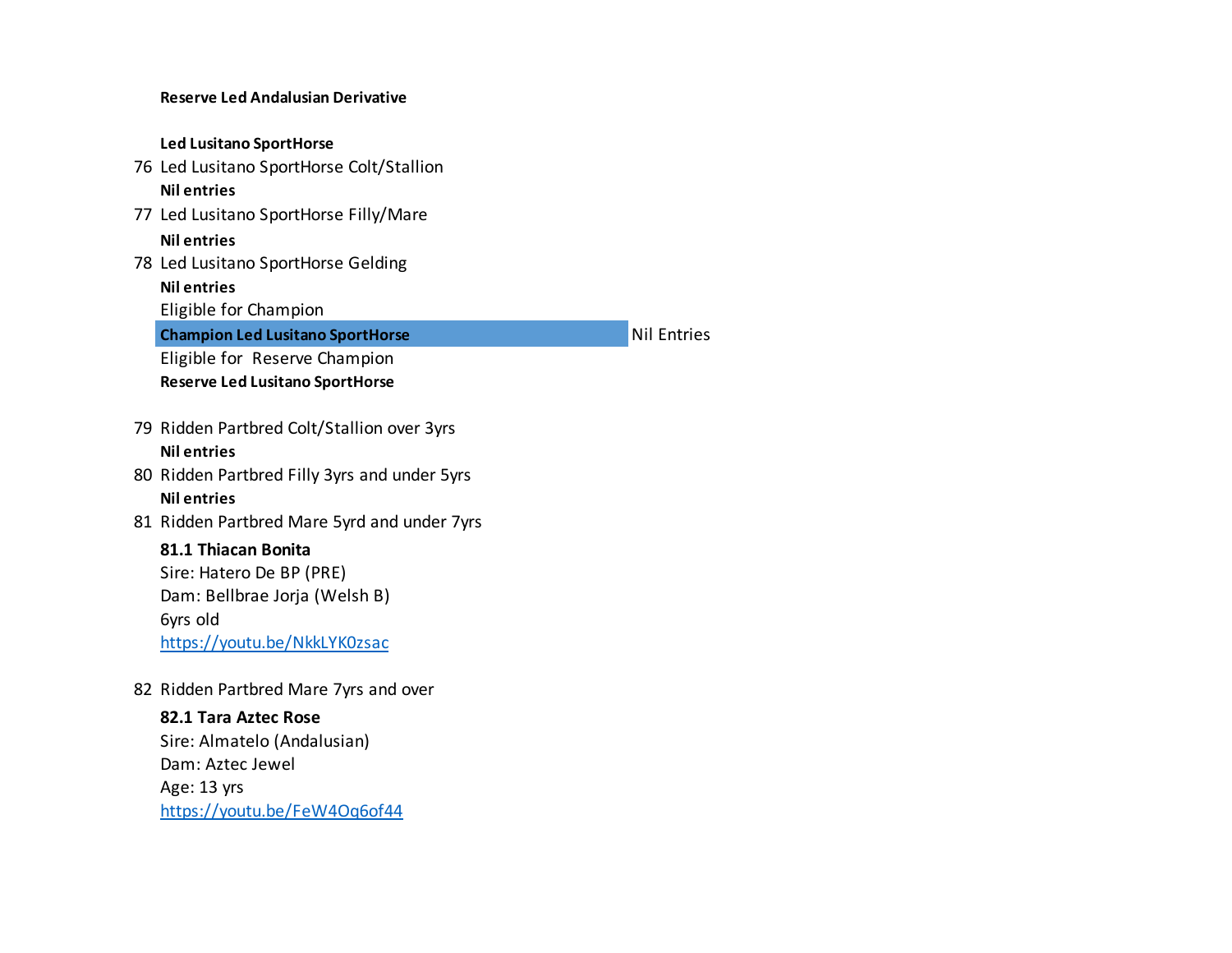#### **82.2 Bartijn Maor Bella**

Sire: Harmony Hills Tamino (Spanish) Dam: Omaru Asterion ( Spanish/TB/ Warmblood) 8yrs old **No video submitted**

#### **82.3 Broadway Park Sarabande**

Sire: Brujo MF (Spanish) Dam: Sonata (Fresian) 17 yrs old **No video submitted**

#### **82.4 Tara Aztec Jade**

Sire: Almatelo (PRE) Dam: Alma Azec Jewel 15 yrs old **No video submitted**

#### Eligible for Champion

#### **Champion Ridden Partbred Filly/Mare**

Eligible for Reserve Champion **Reserve Ridden Partbred Filly/Mare**

- 83 Ridden Partbred Gelding 3yrs and under 5yrs **Nil entries**
- 84 Ridden Partbred Gelding 5yrs and under 7yrs

## **Proudly Sponsored by Pinnacles Equestrian Centre**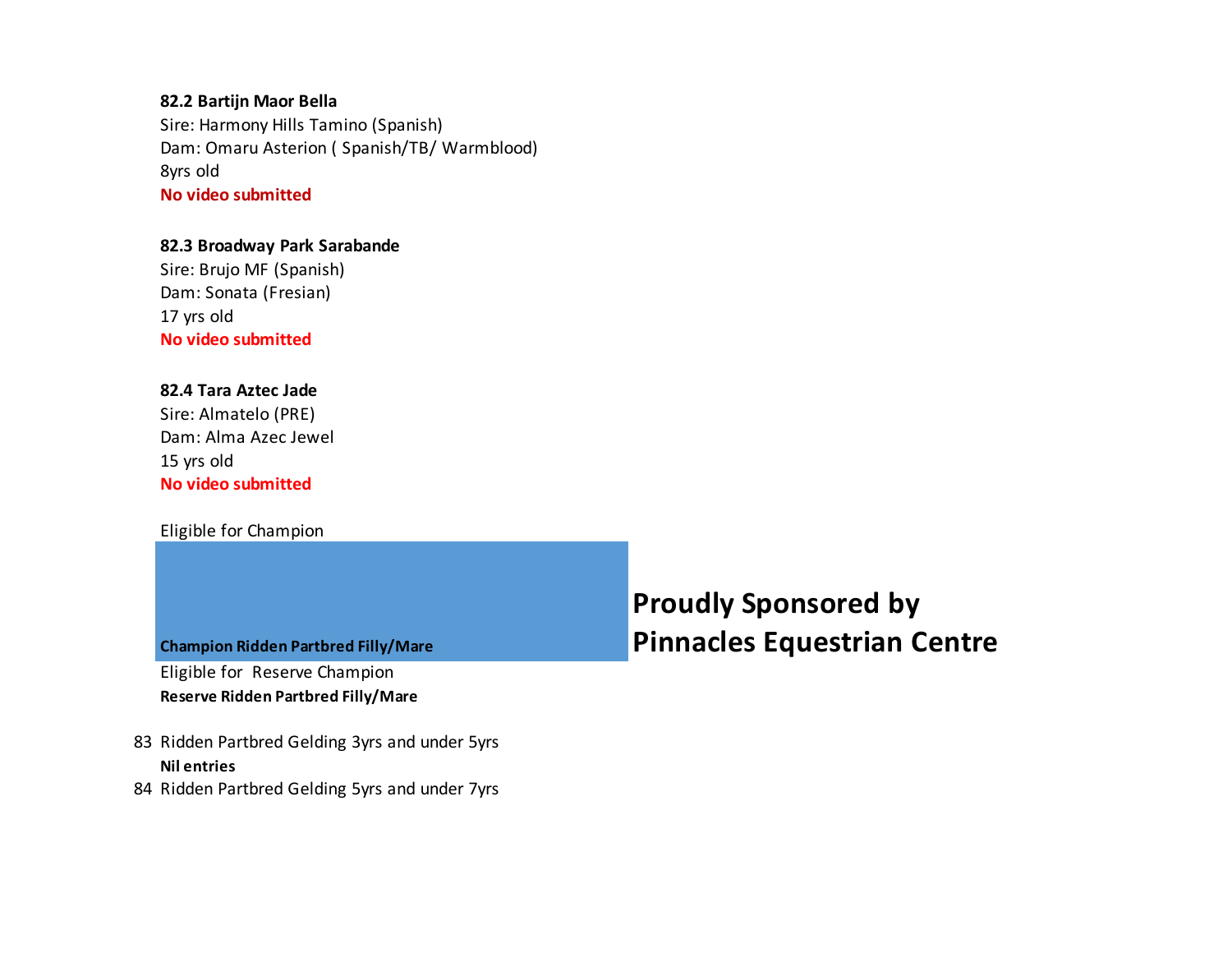**84.1 Yuri Star** Sire: Necesario II (PRE) Dam: Wiltony Bella 6yrs old https://youtu.be/DTeqzS5H-Wk

#### **84.2 Kyilla' Bandilero** Sire: Hatero De PB (PRE) Dam: Merool Steppin Out 6yrs old https://youtu.be/CQUR9DPm1SI

#### **84.3 Broadway Parl Le-Renzo**

Sire: Galero XIV (IMP) PRE Dam: Smooth Kiss (TB) 6yrs old **No video submitted**

#### 85 Ridden Partbred Gelding 7yrs and over

**85.1 Gotico Park Seguro** Sire: Gotico Park Brahero (PRE) Dam: Gotico park Roleena (Andalusian/TB) 8 yrs old https://youtu.be/eMRp0JvIrjk

#### **85.2 BHM Spanish Amor**

Sire: Furst Love (Warmblood) Dam: BHM Black Elegancia (PRE) 9 ys old https://youtu.be/G4S2RF\_bndl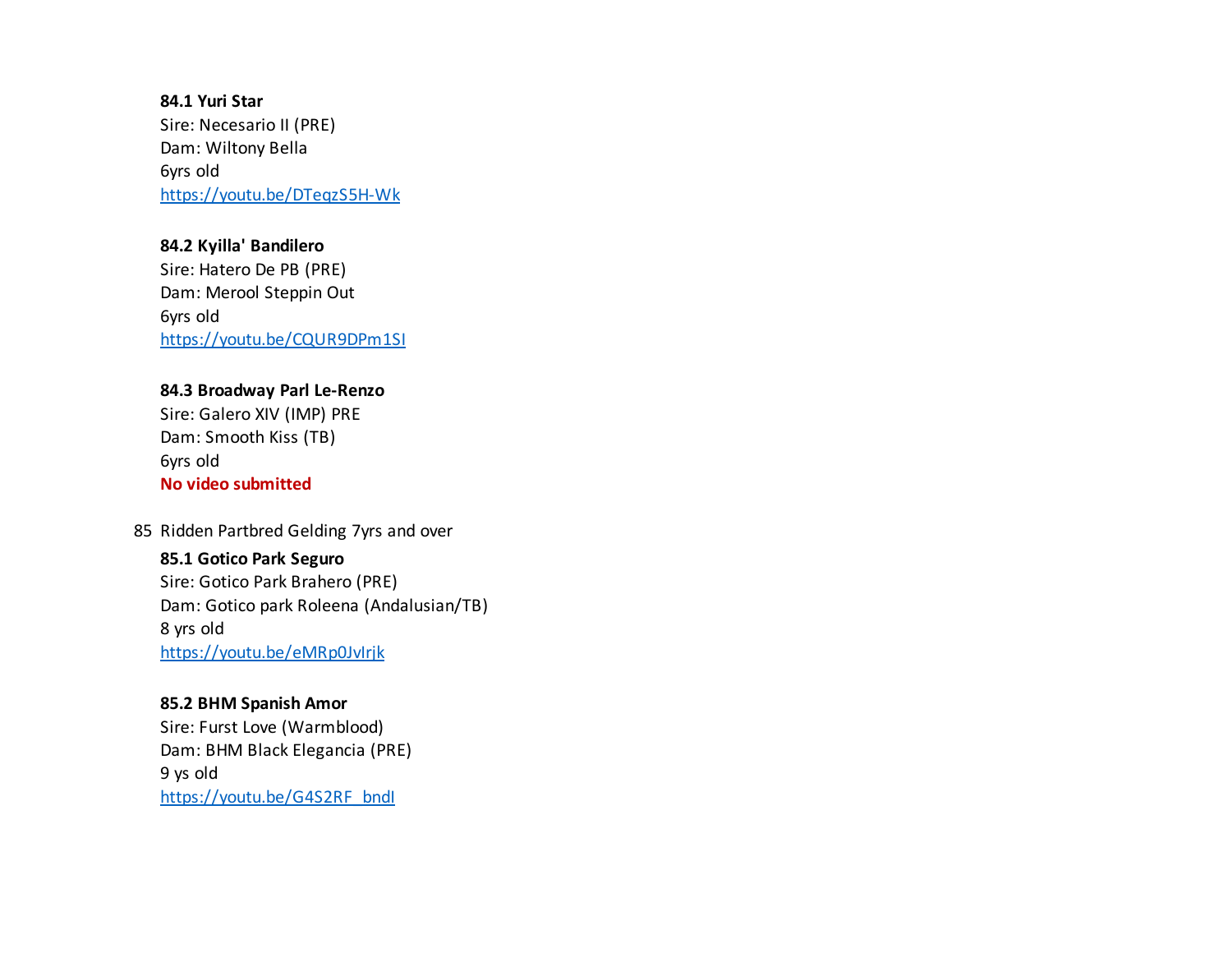#### **85.3 BHM By Design** Sire: Kenlock Indian Sky (Coloured Warmblood) Dam: BHM Black Elegancia (PRE) 7yrs old **No video submitted**

#### **85.4 Gotico Park Belsueno**

Sire: Gotico Park Belladeo (Spanish) Dam: Dream Catcher (Warmblood) 11 yrs old https://youtu.be/EnwMVGzUoWk

#### Eligible for Champion

**Champion Ridden Partbred Gelding** Eligible for Reserve Champion **Reserve Ridden Partbred Gelding**

## **Proudly Sponsored by Alice Hurley Dressage**

#### **Ridden Andalusian Derivative**

- 86 Ridden Andalusian Derivative Colt/Stallion 3yrs & over **Nil entries**
- 87 Ridden Andalusian Derivative Filly/Mare 3yrs & over

#### **87.1 En Memoria**

Sire: Chapelhouse Centauro (Iberian) Dam: Santillana El Shiva (Andalusian) 4 yrs old **No video submitted**

88 Ridden Andalusian Derivative Gelding 3yrs & over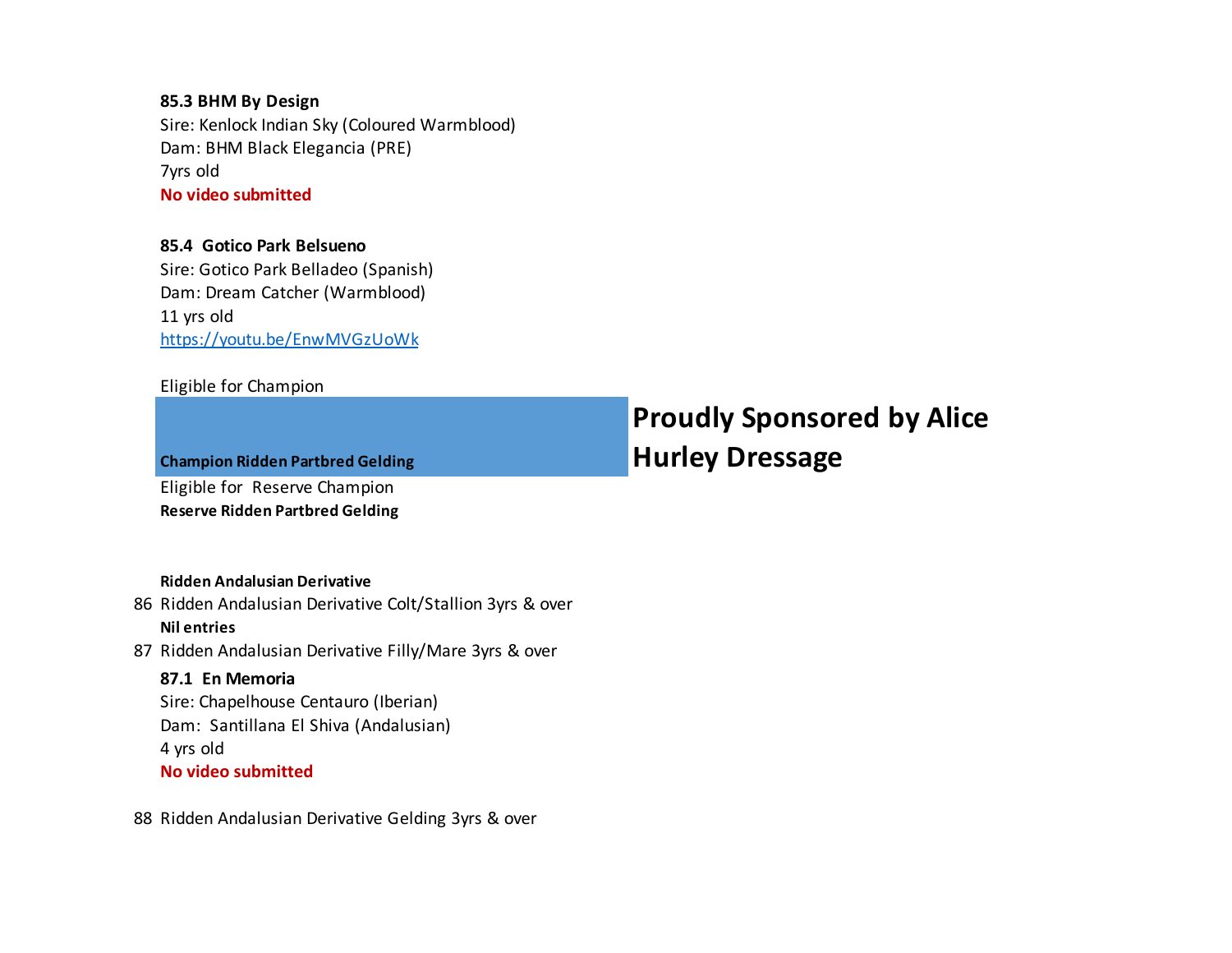#### **88.1 Angel Del Diablo**

Sire: High Pines Feanor (Pure Spanish) Dam: RM Harmony (Andalusian/TB) 5 yrs old https://youtu.be/QQBzds4z-lo

#### Eligible for Champion

| <b>Champion Ridden Andalusian Derivative</b>                                                                       | <b>Proudly Sponsored by The</b><br><b>Righ Fit - Equine Bit Fitting</b> |
|--------------------------------------------------------------------------------------------------------------------|-------------------------------------------------------------------------|
| Eligible for Reserve Champion<br>Reserve Ridden Andalusian Derivative                                              |                                                                         |
| <b>Ridden Lusitano SportHorse</b><br>89 Ridden Lusitano SportHorse Colt/Stallion 3yrs & over<br><b>Nil Entries</b> |                                                                         |
| 90 Ridden Lusitano SportHorse Filly/Mare 3yrs & over<br><b>Nil Entries</b>                                         |                                                                         |
| 91 Ridden Lusitano SportHorse Gelding 3yrs & over<br><b>Nil Entries</b><br>Eligible for Champion                   |                                                                         |
| <b>Champion Ridden Lusitano SportHorse</b><br>Eligible for Reserve Champion<br>Reserve Ridden Lusitano SportHorse  | <b>Nil Entries</b>                                                      |
|                                                                                                                    | All Parthred ridden Chamnions are eligible                              |

Eligible for Supreme

**Supreme Champion Ridden Partbred**

All Partbred ridden Champions are eligible (Partbred and Andalusian Derivative)

**Proudly Sponsored by Mal and Valerie Welsh**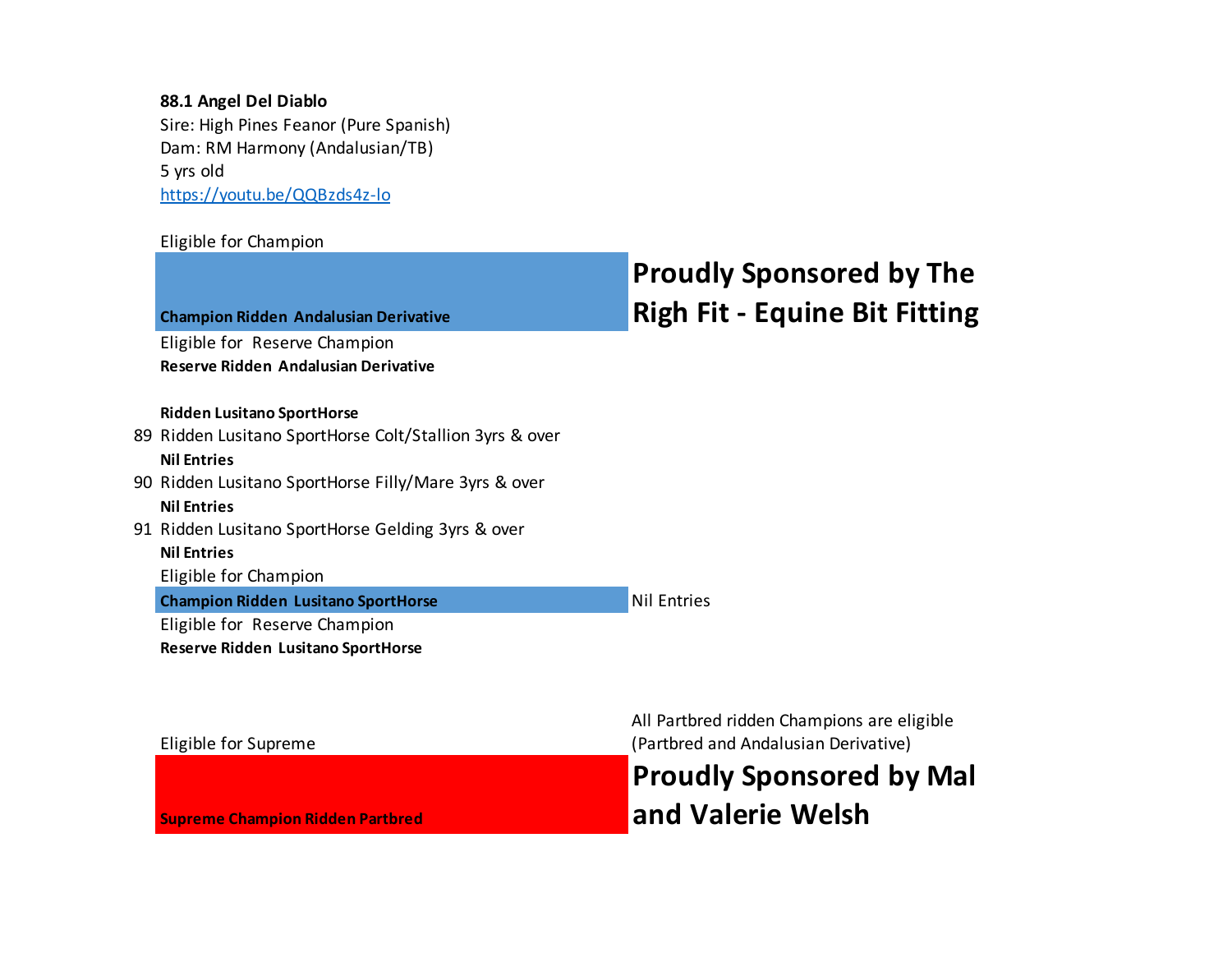#### **HACKS AND HUNTER PROGRAM**

**Hack Classes**

92 Led Hack Mare **92.1 Mariquita** https://youtu.be/E1GqiDgelrk

**92.2 En Memoria** https://youtu.be/kE8afb4GDAw

**92.3 Majestic Caressa** https://youtu.be/KG7D69\_9EmA

**92.4 BHM Spanish Tolegra** https://youtu.be/wEjTKCIOfus

**92.5 Thiacan Bonita** https://youtu.be/Cm5iytBe8DU

**92.6 Bartijn Manor Bella No video submitted**

**92.7 Majestic De Ora** https://youtu.be/LIhDAMjOXgY

**92.8 Tara Aztec Jade** https://youtu.be/e7-lWfKPwvw

93 Led Hack Gelding **93.1. Angel Del Diablo** https://youtu.be/wYyCiyMxWQo

**93.2 BHM Silver Jaguar**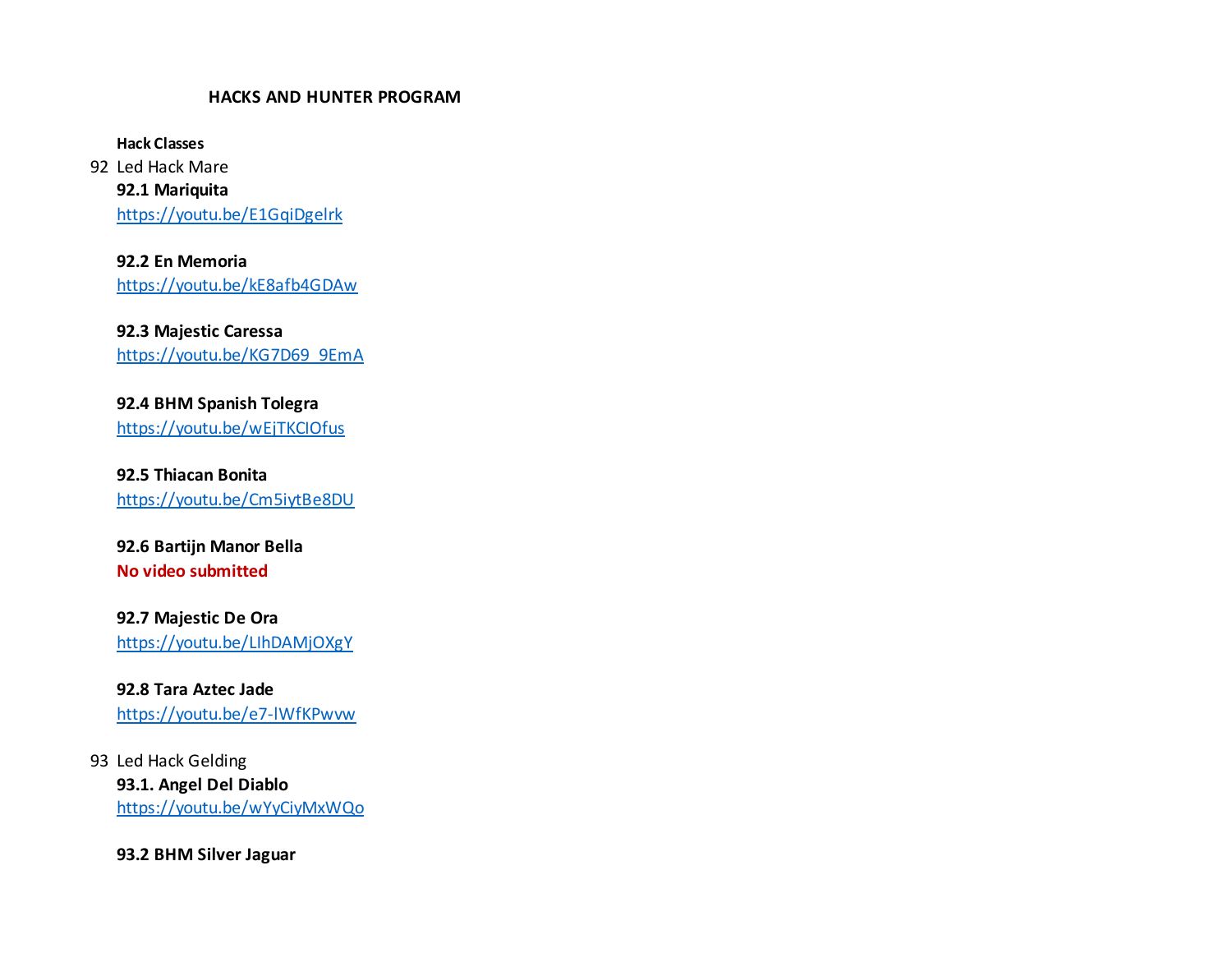https://youtu.be/vguKv2QGsLM

**93.3 Going Baroque in Style Bonito**  https://youtu.be/uy-hJQZ6aU0

**93.4 Gotico Park Estralo No video submitted**

**93.5 Broadway Park Le-Lorenzo** https://youtu.be/o-kIHXdJucg

**93.6 Ardiels Rainerio** https://youtu.be/nTc0k6jOvPw

**93.7 Omaru Comeroso** https://youtu.be/WljDTu7OLx8

94 Led Hack Stallion/Colt **Nil entries**

Eligible for Champion

**Champion Led Hack**

Eligible for Reserve Champion **Reserve Champion Led Hack**

95 Ridden Novice Hack **95.1 Blueblood Juno No video submitted**

## **Proudly Sponsored by the NSW Branch of the AHAA**

won a Blue Ribbon, or First Place, in a Novice or Open Hack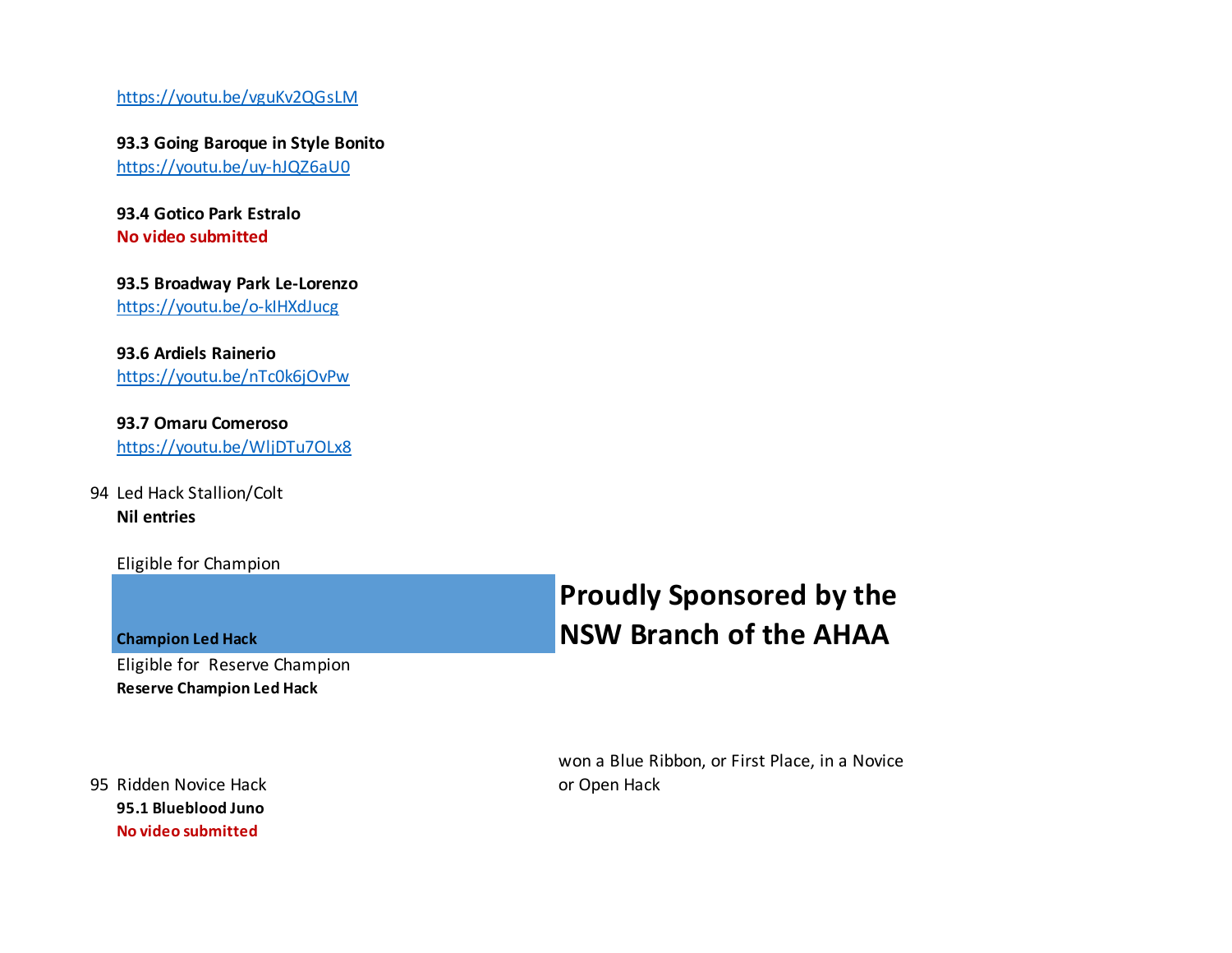**95.2 En Memoria No video submitted**

**95.3 Anastacia** https://youtu.be/0lzwsJ1edoQ

**95.4 BHM Silver Jaguar** https://youtu.be/pQSqZVESNR4

**95.4 Bartijn Manor Bella No video submitted**

**95.5 Willtony Sajonaro No video submitted**

**95.6 Gotico Park Estralo** https://youtu.be/yq30Hts9mSU

**95.7 BHM By Design No video submitted**

**95.8 Majestic De Ora** https://youtu.be/KFvNelQSLxU

**95.9 Tara Aztec Jade** https://youtu.be/6ouIFgBY0YE

96 Ridden Hack 15hh and under **96.1 Thiancan Bonita** https://youtu.be/-r\_81nQXvdo

**96.2 Majestic De Ora** https://youtu.be/v2cH6EqImKY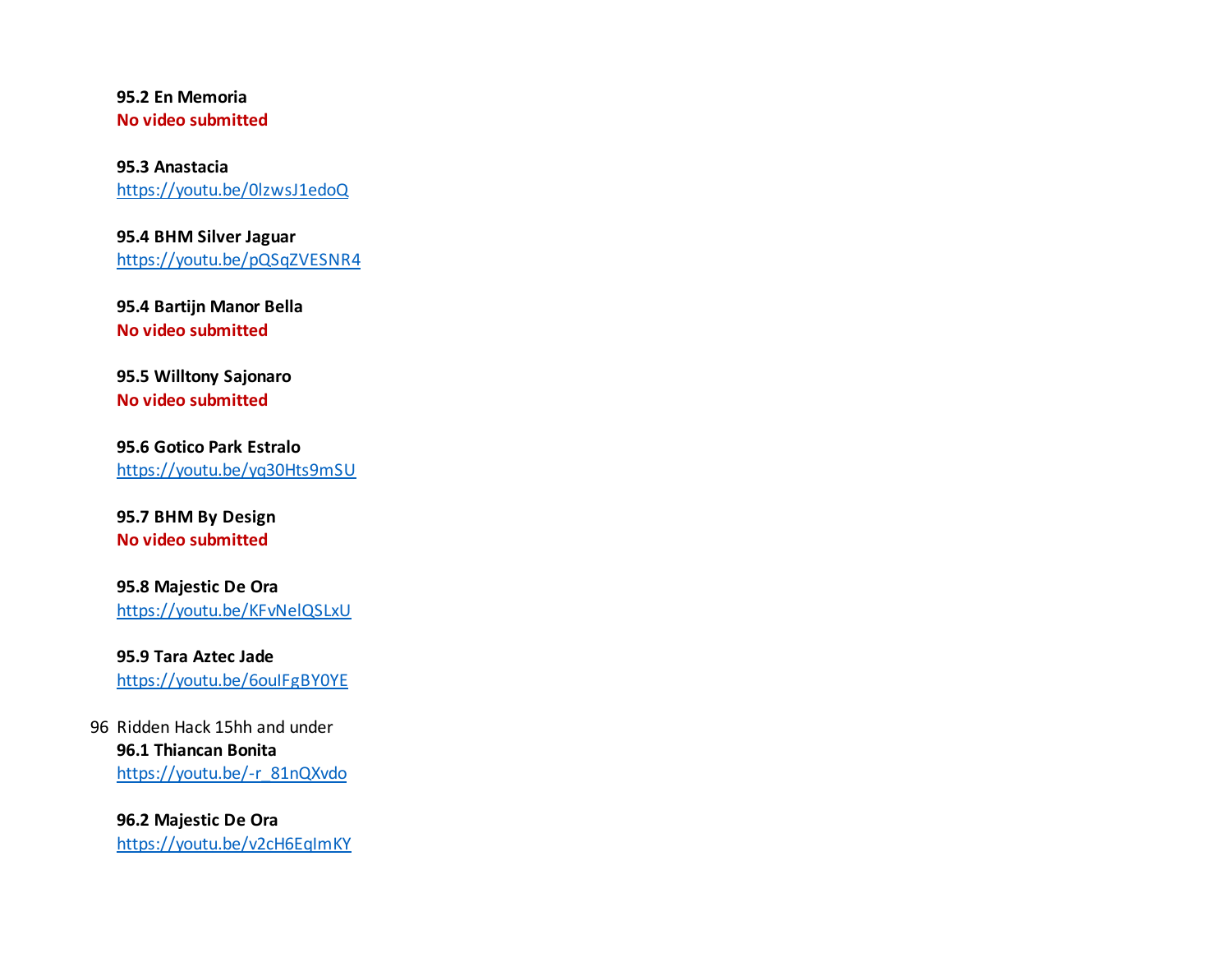97 Ridden Hack over 15hh not exceeding 16hh

**97.1 Yuri Star** https://youtu.be/Ig0qc4blB6g

**97.2 Aura Star** https://youtu.be/WNt3z08DZvM

**97.3 Angel Del Diablo** https://youtu.be/9TPrf6qlpuQ

**97.3 En Memoria**

**No video Submitted**

**97.4 Gotico Park Juanera** https://youtu.be/MkMhcmqa8mU

**97.5 BHM By Design No video submitted**

**97.6 Ardiels Rainerio** https://youtu.be/38GDTczI5MM

**97.7 Tara Aztec Jade** https://youtu.be/szsdg8kk-aY

**97.8 Omaru Comeroso** https://youtu.be/maH7adTc6YQ

**97.9 Gotico Park Estralo** https://youtu.be/7RCI3S3kVUA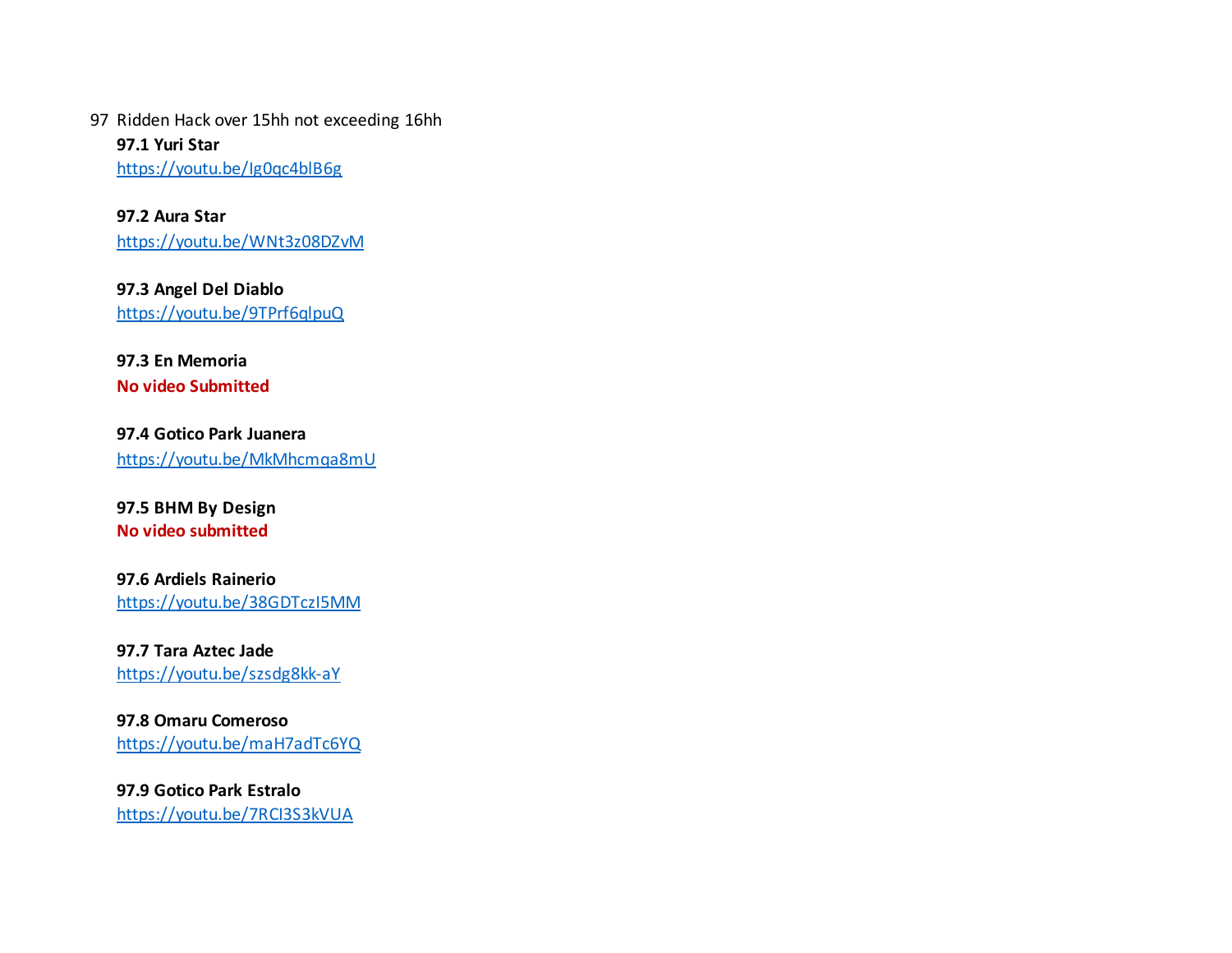98 Ridden Hack Over 16hh and under 17hh **98.1 Willtony Sajonaro No video submitted**

**98.2 Broadway Park Le-Lorenzo** https://youtu.be/xZHLhya3R-k

99 Ridden Hack 17hh and over **99.1 BHM Silver Jaguar** https://youtu.be/-4\_JAEsziYA

100 Ridden Childs Hack **Rider must be under 18yrs old 100.1 Thiacan Bonita** https://youtu.be/5gBKyK\_5Q7Q

**100.2 Gotico Park Juanera** https://youtu.be/IgdRtVA0mnU

**100.3 Tara Aztec Jade** https://youtu.be/vqNrf8LZMdw

101 Ridden Ladies Hack

**101.1 BHM Silver Jaguar** https://youtu.be/ljGqPUOpOhE

**101.2 Omaru Comeroso** https://youtu.be/LxP0who6ZzY

**101.3 Thiacan Bonita** https://youtu.be/6ACWZ1NuhNg

**Proudly Sponsored by Something Pretty - Bra**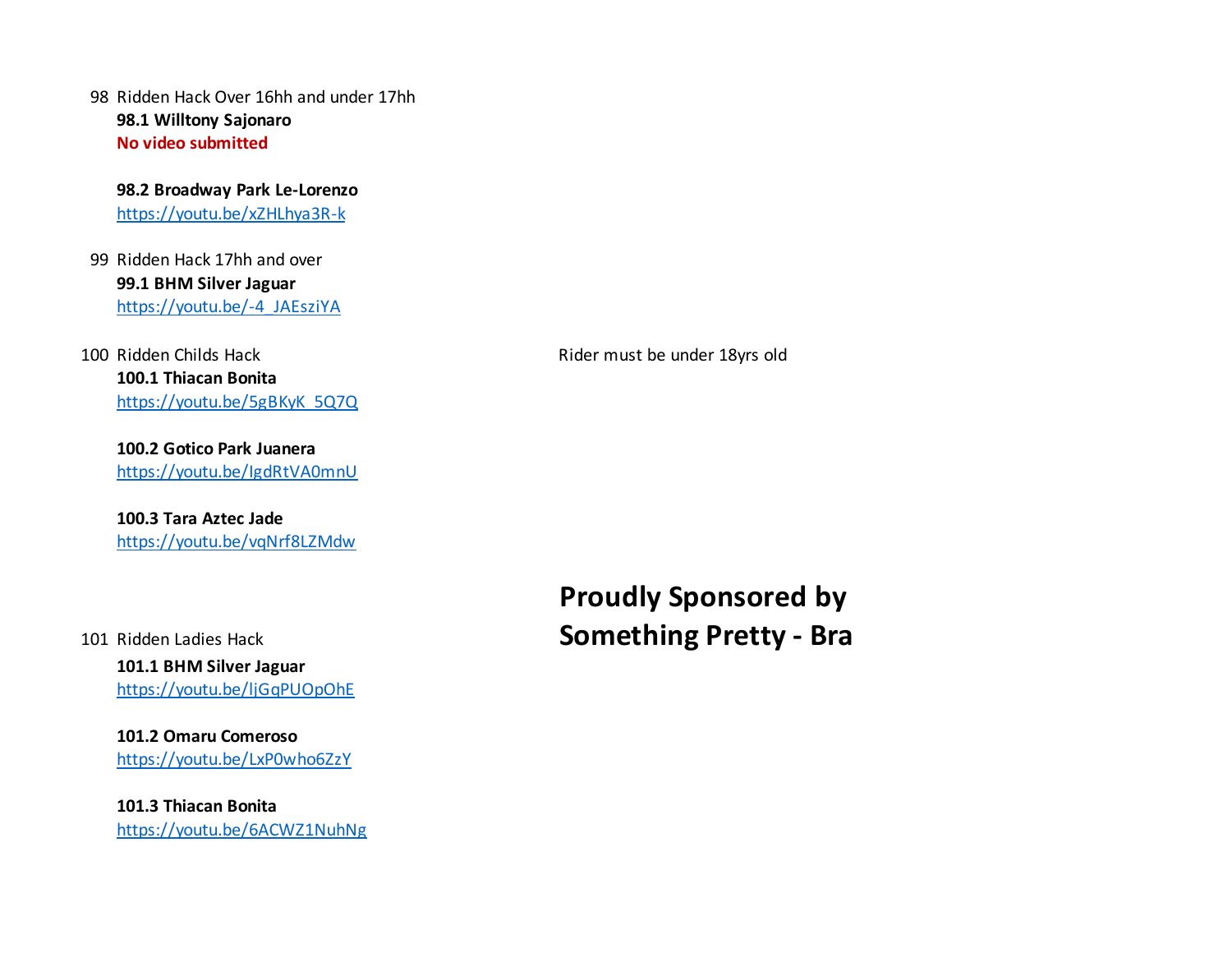#### **101.4 Gotico Park Juanera**

https://youtu.be/Y9Bqh6ibid4

#### **101.5 Gotico Park Estralo**

https://youtu.be/a3OhNaYow38

#### **101.6 Boradway Park Le-Renzo**

https://youtu.be/mgokO9Qrjss

**101.7 BHM By Design No video submitted**

#### 102 Ridden Gentlemans Hack **102.1 Angel Del Diablo** https://youtu.be/KQZ63hm8fdA

Eligible for Champion

**Champion Ridden Hack**

Eligible for Reserve Champion **Reserve Champion Ridden Hack**

#### **Show Hunter**

103 Led Show Hunter Mare/Filly **103.1 Thiacan Bonita** https://youtu.be/H9KZKRt-5g0

> **103.2 BHM Diana** https://youtu.be/SCWc2o4xo14

**103.3 Broadway Park Sarabande**

**Proudly Sponsored by Sonia Roberts**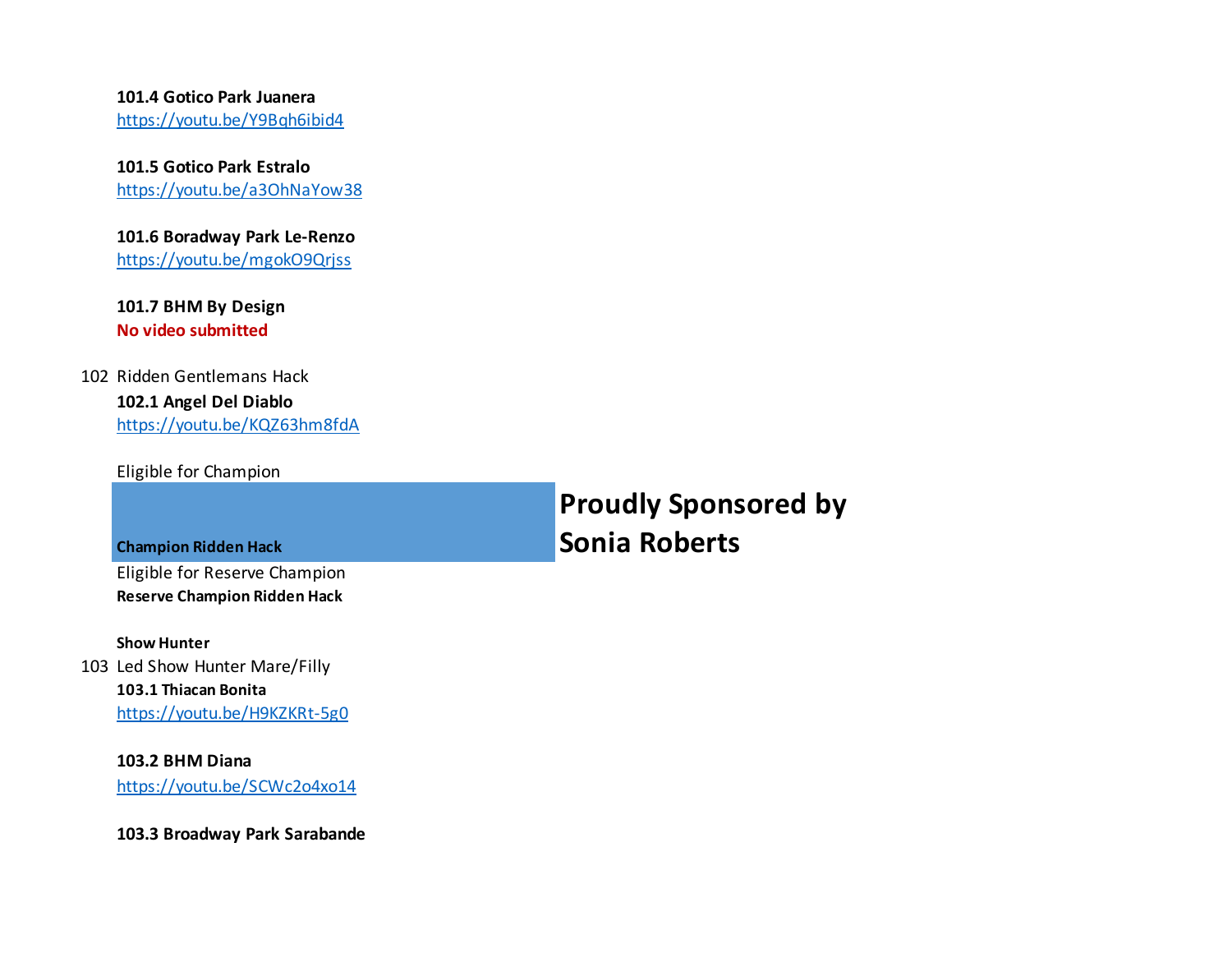#### **No video submitted**

**103.4 Majestic De Ora** https://youtu.be/b7UzITKPdXM

**103.5 Tara Aztec Jade** https://youtu.be/XhOoaiqhzOI

**103.6 Gotico Park Juanera** https://youtu.be/1hFQSW3vVOk

104 Led Show Hunter Gelding **104.1 Gotico Park Seguro** https://youtu.be/TLiCOqcBCNA

> **104.2 Angel Del Diablo** https://youtu.be/CzliplY\_Ja4

**104.3 BHM Silver Jaguar** https://youtu.be/TD9A6fB3j6s

**104.4 Going Baroque in Style Bonito**  https://youtu.be/Acq1SxFVE1o

**104.5 Broadway Park Le-Lorenzo** https://youtu.be/yAODEeycYuw

**104.6 BHM By Design No video submitted**

**104.7 Omaru Comeroso** https://youtu.be/ss-pzynhH\_U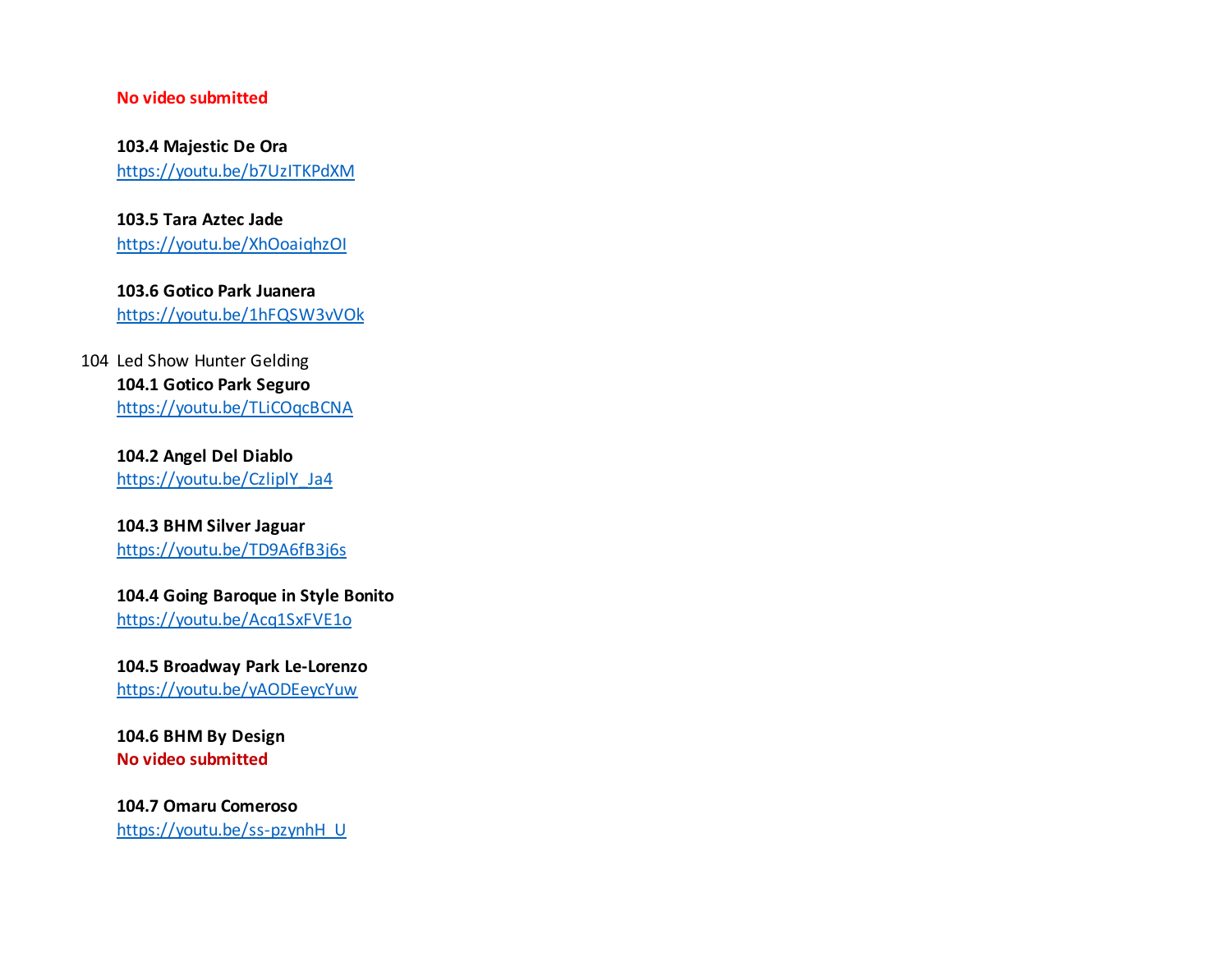#### 105 Led Show Hunter Stallion/Colt **Nil entries**

Eligible for Champion

**Champion Led Show Hunter Hack**

Eligible for Reserve Champion **Reserve Champion Led Show Hunter Hack**

## **Proudly Sponsored by the NSW Branch of the AHAA**

won a Blue Ribbon, or First Place, in a Novice or Open Hack

106 Ridden Novice Show Hunter **106.1 Bartijn Manor Bella No video submitted**

> **106.2 Willtony Sajonaro No video submitted**

**106.3 BHM Silver Jaguar** https://youtu.be/NSKkrEyuO08

**106.4 Broadway Park Le-Lorenzo** https://youtu.be/kQoArAPdsvo

**106.5 BHM By Design No video submitted**

**106.6 Majestic De Ora** https://youtu.be/KFvNelQSLxU

**106.7 Tara Aztec Jade** https://youtu.be/J4v4urwy6\_w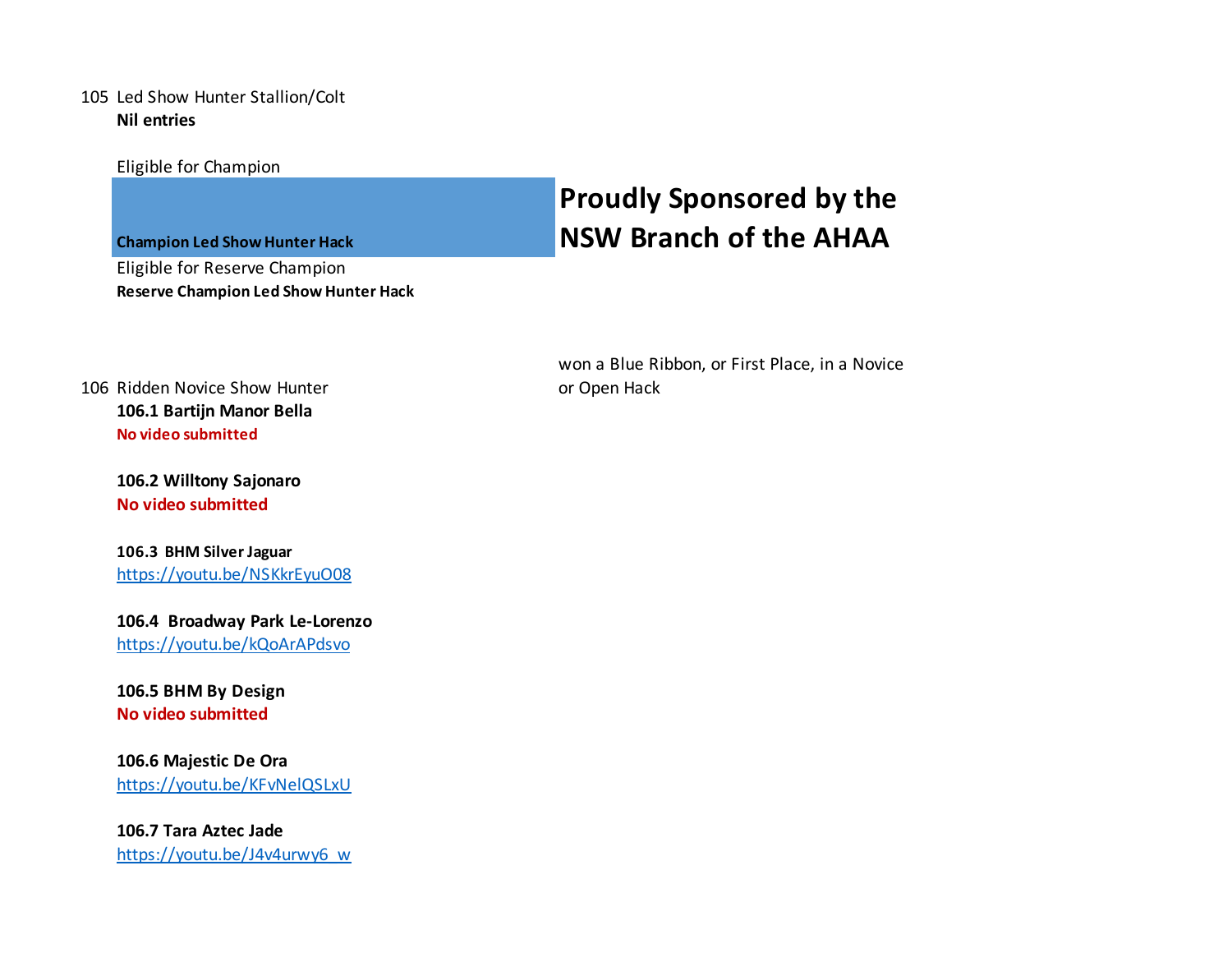107 Ridden Show Hunter 15hh and under **107.1 Broadway Park Sarabande No video submitted**

> **107.2 Majestic De Ora** https://youtu.be/gL36zSI9cvg

**107.3 Thiacan Bonita** https://youtu.be/rNBSbMSQdTI

108 Ridden Show Hunter over 15hh not exceeding 16hh **108.1 Aura Star** https://youtu.be/vbHvLMGhLgg

**108.2 Angel Del Diablo** https://youtu.be/0EUPBfonZHI

**108.3 Gotico Park Juanera** https://youtu.be/PvLn9JXpC1M

**108.4 Kyilla's Bandilero** https://youtu.be/fVzJzthp3Zw

**108.5 Tara Aztec Rose** https://youtu.be/LFvSI3h0uQM

**108.6 Omaru Comeroso** https://youtu.be/pNMRylBEU2Q

**108.7 BHM By Design No video submitted**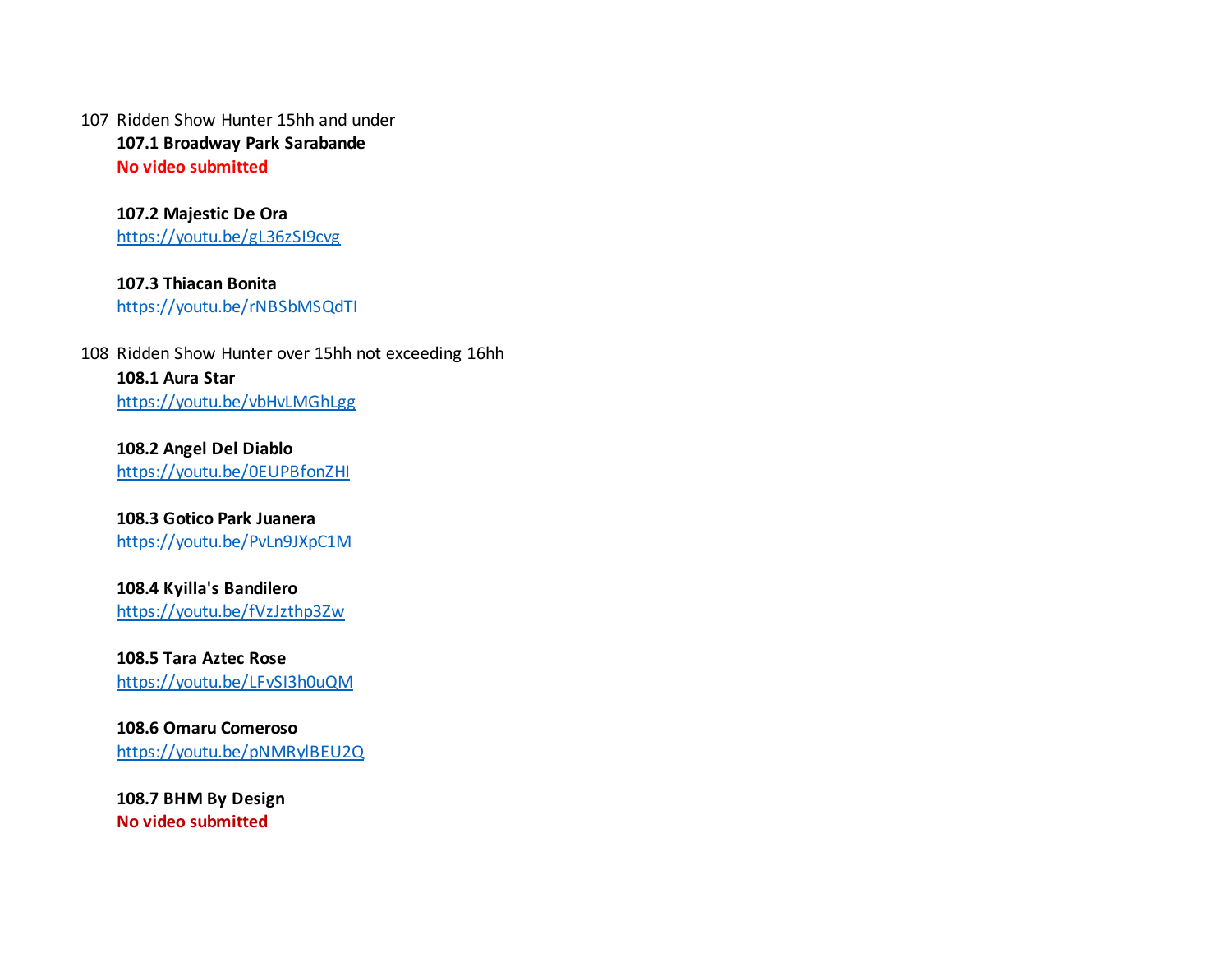#### **108.8 Tara Aztec Jade**

https://youtu.be/088fqRXbVc0

109 Ridden Show Hunter Over 16hh **109.1 BHM Silver Jaguar** https://youtu.be/yMOJFGwTkXo

> **109.2 Bartijn Manor Bella No video submitted**

**109.3 Boradway Park Le-Lorenzo** https://youtu.be/zJn6tBV0Q9k

**109.3 BHM Spanish Amor No video submitted**

#### 110 Ridden Childs Show Hunter Hack **110.1 Gotico Park Juanera** https://youtu.be/cj2M6aSNZ5I

**110.2 Thiacan Bonita** https://youtu.be/QCmckXMvo58

**110.3 Tara Aztec Rose** https://youtu.be/3rcHp\_VUII0

**10.4 Tara Aztec Jade** https://youtu.be/8vWRvwmgod0

Eligible for Champion

## **Proudly Sponsored by NSW Branch of the AHAA**

Rider must be under 18yrs old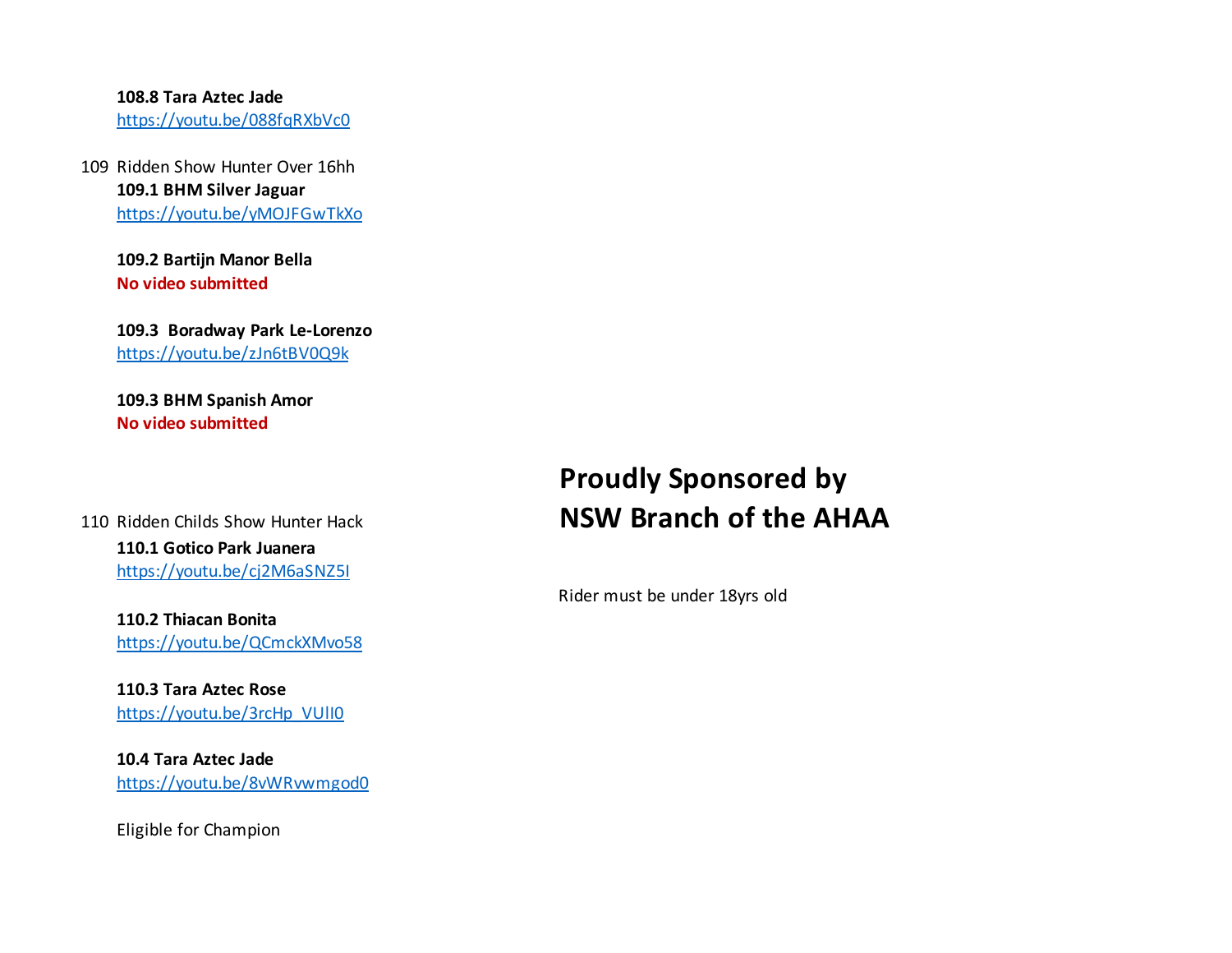#### **Champion Ridden Show Hunter Hack**

Eligible for Reserve Champion **Reserve Champion Ridden Show Hunter Hack**

**Supreme Champion Led Show Hunter/Hack**

**Supreme Champion Ridden Show Hunter/Hack**

## **Proudly Sponsored by Simanda Park Stud**

Eligible Supreme Led **All Led Champions are eligible Proudly Sponsored by Star Andalusians**

Eligible Supreme Ridden All Ridden Champions are eligible **Proudly Sponsored by Margaret Cala and Nina** 

111 Ridden Open Working Hunter Class **111.1 Yuri Star** https://youtu.be/pf4T4sWl90w

> **111.2 Angel Del Diablo** https://youtu.be/EHOx1SU3yIM

> **111.3 Omaru Comeroso** https://youtu.be/BNKRd9AVYEI

**111.4 Bartijn Manor Bella No video submitted**

**111.5 Willtony Sajonaro No video submitted**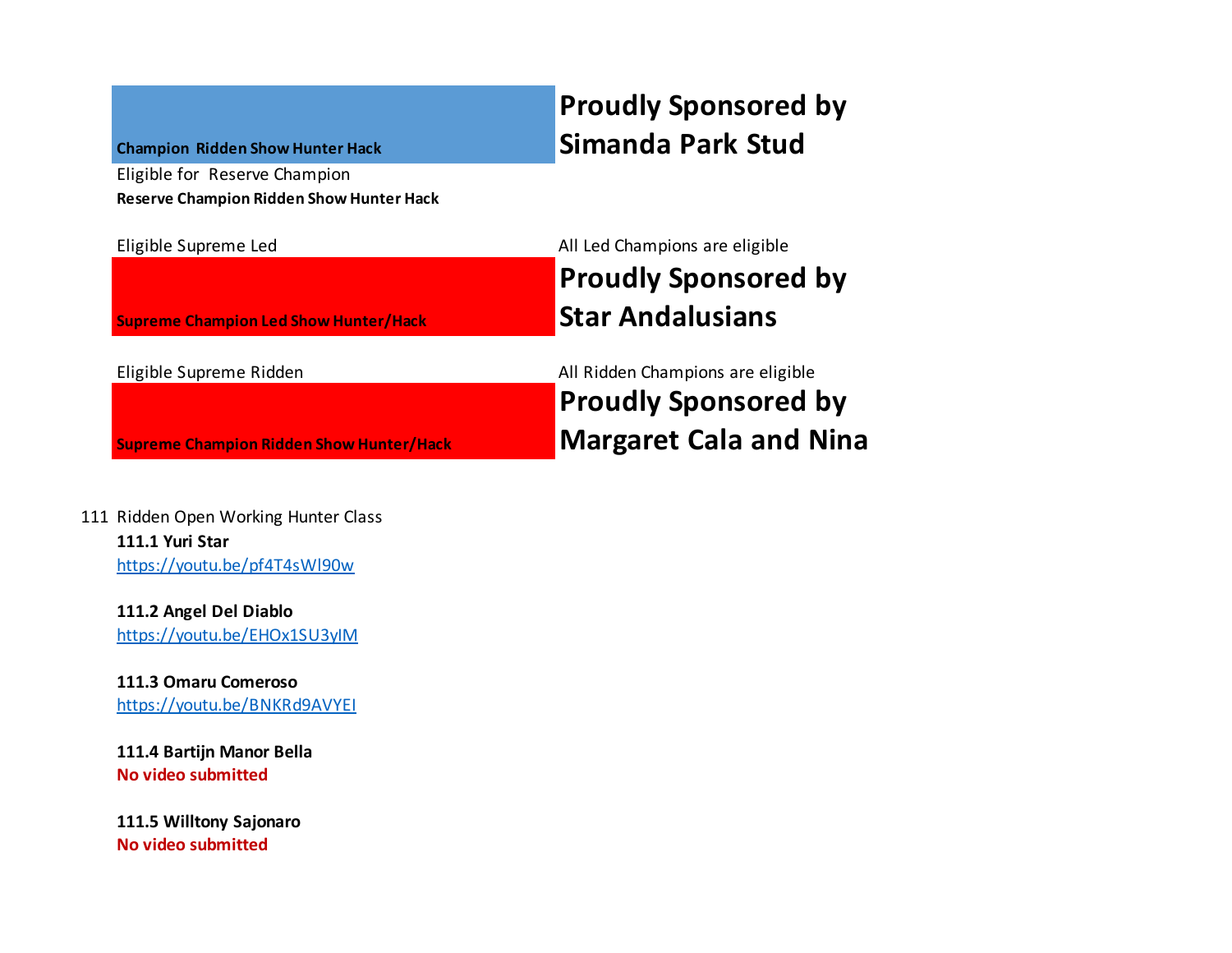**111.6 Thiacan Bonita** https://youtu.be/1mo7ddvb9ds

**111.7 BHM By Design No video submitted**

**111.7 Majestic De Ora** https://youtu.be/rVhdmxjiG08

112 Ridden Junior Working Hunter Class **112.1 Gotico Park Juanera** https://youtu.be/CSSolIuDixU Rider must be under 18yrs old

**112.2 Thiacan Bonita** https://youtu.be/vtaCg-qFajY

**112.3 Tara Aztec Jade** https://youtu.be/hBNFTvgYgkc

## **Proudly Sponsored by NSW Branch of the AHAA**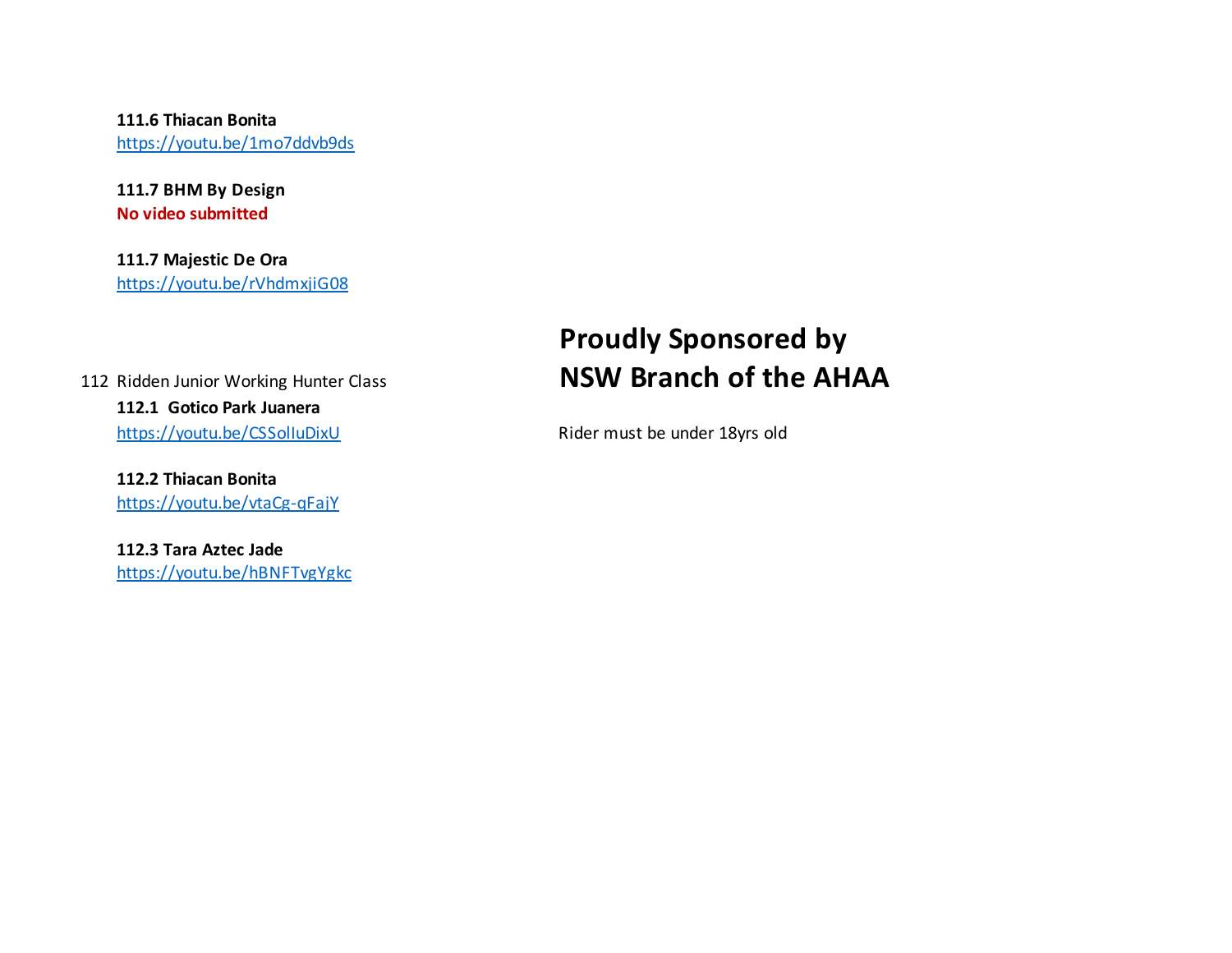**Fiesta Costume Classes**

113 Fiesta Costume Class - Rider under 13yrs old **113.1 Thiancan Bonita and Skyla Cox** https://youtu.be/XjMXQRBCR4Y

**Epona Equine Massage and Laser Therapy**

114 Fiesta Costume Class - Rider 13yrs old and under 18yrs old **Proudly Sponsored by NSW Branch of the AHAA 114.1 Gotico Park Juanera and Amelia Wells** https://youtu.be/uJQ\_wD8WkyU

**114.2 Tara Aztec Jade and Maggie Herring** https://youtu.be/E5FdlojmD8c

> **Proudly Sponsored by Something Pretty - Bra**

115 Fiesta Costume Class - Rider 18 yrs old and over **115.1 Mariquita and Annie Wagner** https://youtu.be/FZrICp9pK28

**115.2 Blueblood Juno and Andrea Harold** https://youtu.be/lppGPHP8JPY

**115.3 Majestic Caressa and Juanita Burt** https://youtu.be/WSoIjr4lmaM

**115.4 LQ Pureza and Christine Selby** https://youtu.be/dS2YMO9rjEM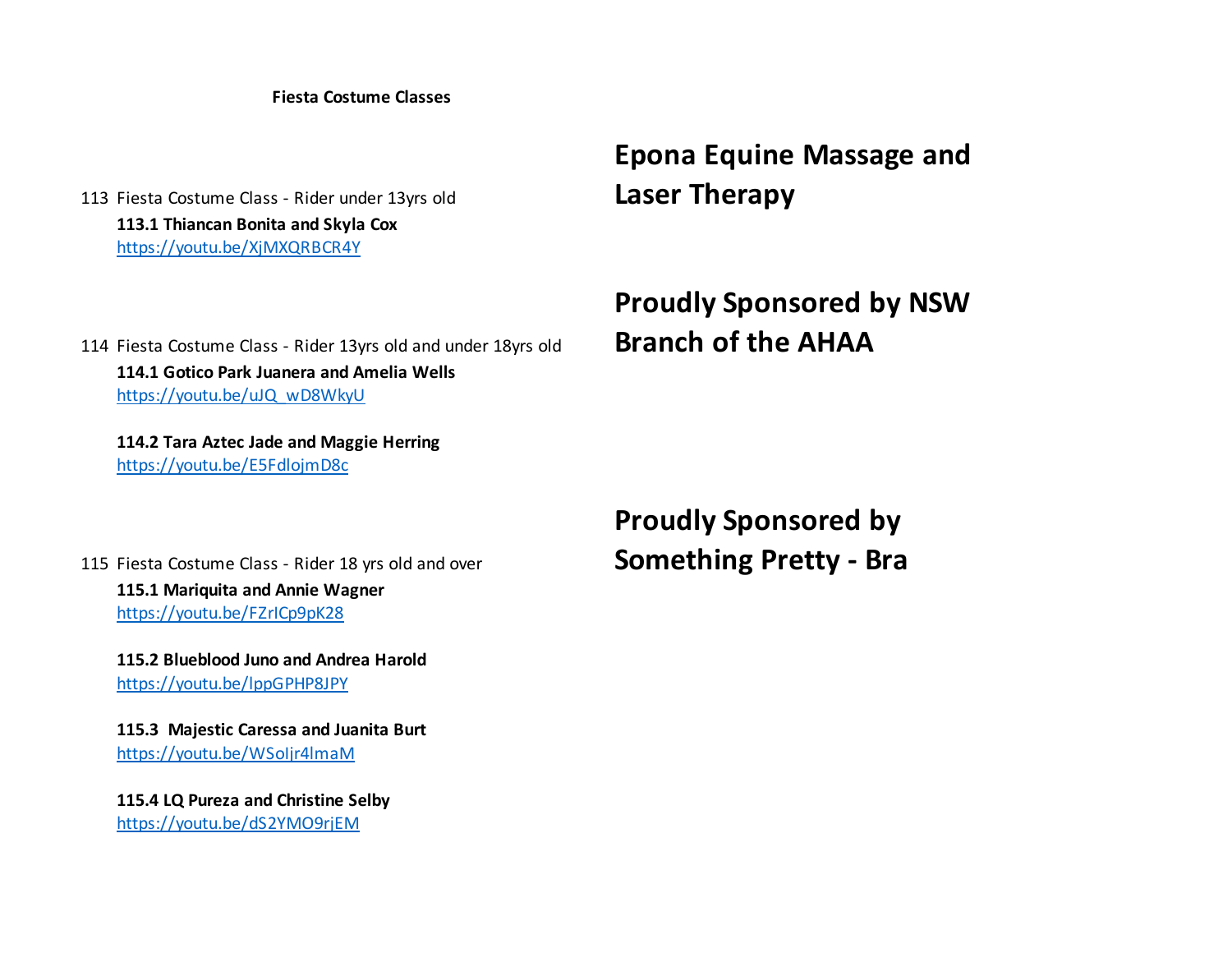**115.5 Broadway Park Le-Lorenzo and Diana Harris No video submitted**

**115.6 Esperanza and Elizabeth Owen No video submitted**

**115.7 Ardiels Rainerio and Melanie Griffiths** https://youtu.be/Y-6LjtPIcdw

**115.8 TVS Spanish Storm and Karene Matthews** https://youtu.be/povOwyB-v7k

116 Horse & Handler - Handler under 13yrs old **Nil entries**

117 Horse & Handler - handler 13yrs and under 18yrs **117.1 Gotico Park Juanera and Amelia Wells** https://youtu.be/69pzmIHfllM

**117.2 Tara Aztec Jade and Maggie Herring** https://youtu.be/daDKsh9-Hkk

118 Horse and Handler - Horse under 4yrs **118.1 PIK Angelic By Design and Kerrie Payne No Video submitted**

**118.2 Harmoney Hills Romero and Sonia Roberts No video sbmitted**

**118.3 Pinnacles El Milagro and Angela Magnan No video sbmitted**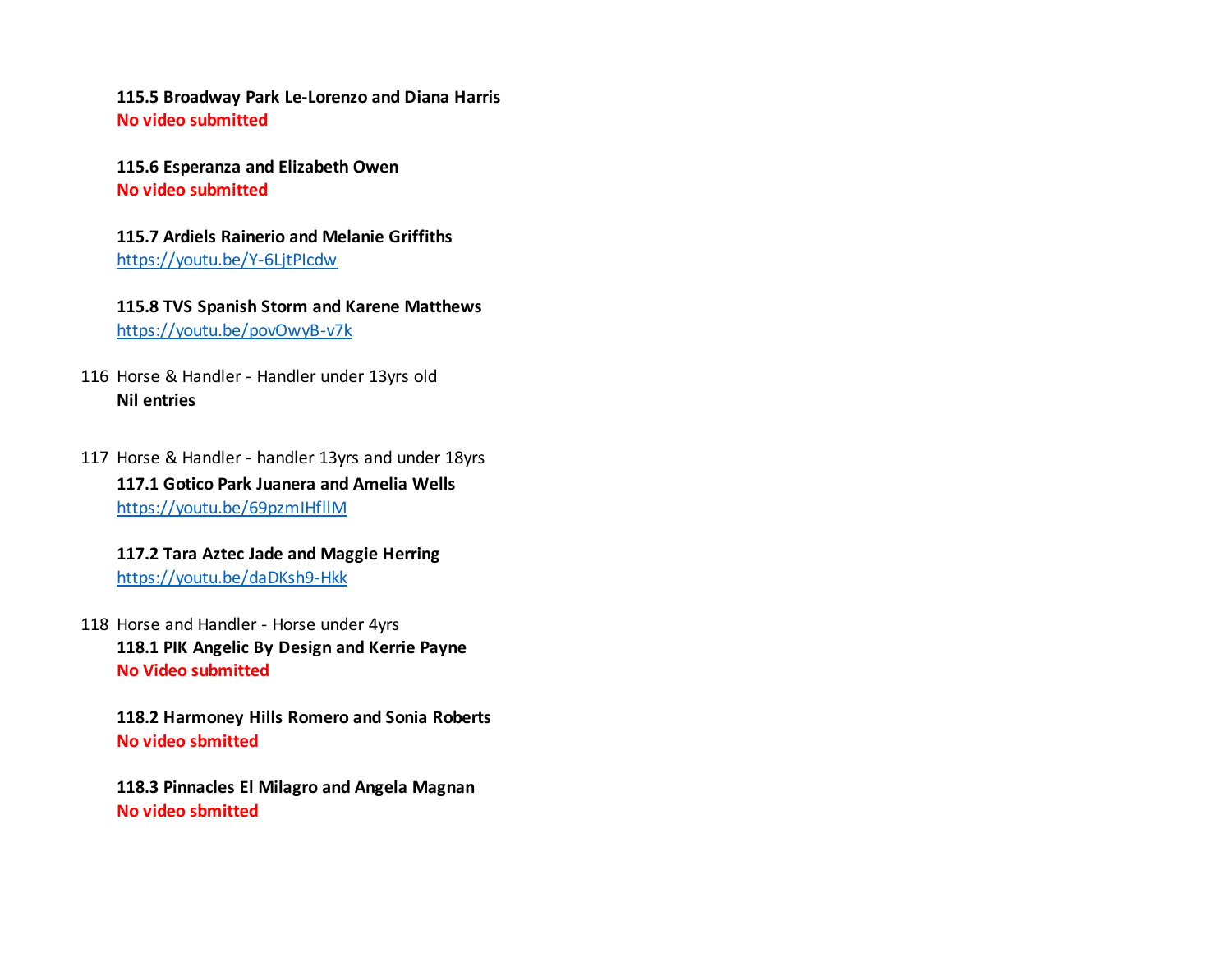119 Horse and Handler - Horse 4yrs and over **119.1 Anastacia and Ilka Chapman** https://youtu.be/sC8UFyphjhU

> **119.2 Majestic Caressa and Juanita Burt** https://youtu.be/ys0a\_x3d0mg

#### **119.3 Going Baroque in Style Bonito and Andrea Waller** https://youtu.be/ov12u0jfhDQ

**119.4 Pinnacles Arturo and Angela Magnan No video sbmitted**

**119.5 Omaru Comeroso and Amanda Bartyn** https://youtu.be/MuDLH0oQ8XI

**119.6 Gotico Park Nevetto and Connie Kovas No video submitted**

**119.6 BHM By Design and Fiona Elliott No video submitted**

**119.7 Ardiels Rainerio and Melanie Griffiths** https://youtu.be/gvd3gW\_ERyY

**119.8 Majestic De Ora and Helen Byrne** https://youtu.be/PEKjWKwneFU

120 Lunging Class - Handler under 13yrs **Nil entries**

121 Lunging Class - Handler 13yrs and under 18yrs **121.1 Gotico Park Juanera and Amelia Wells**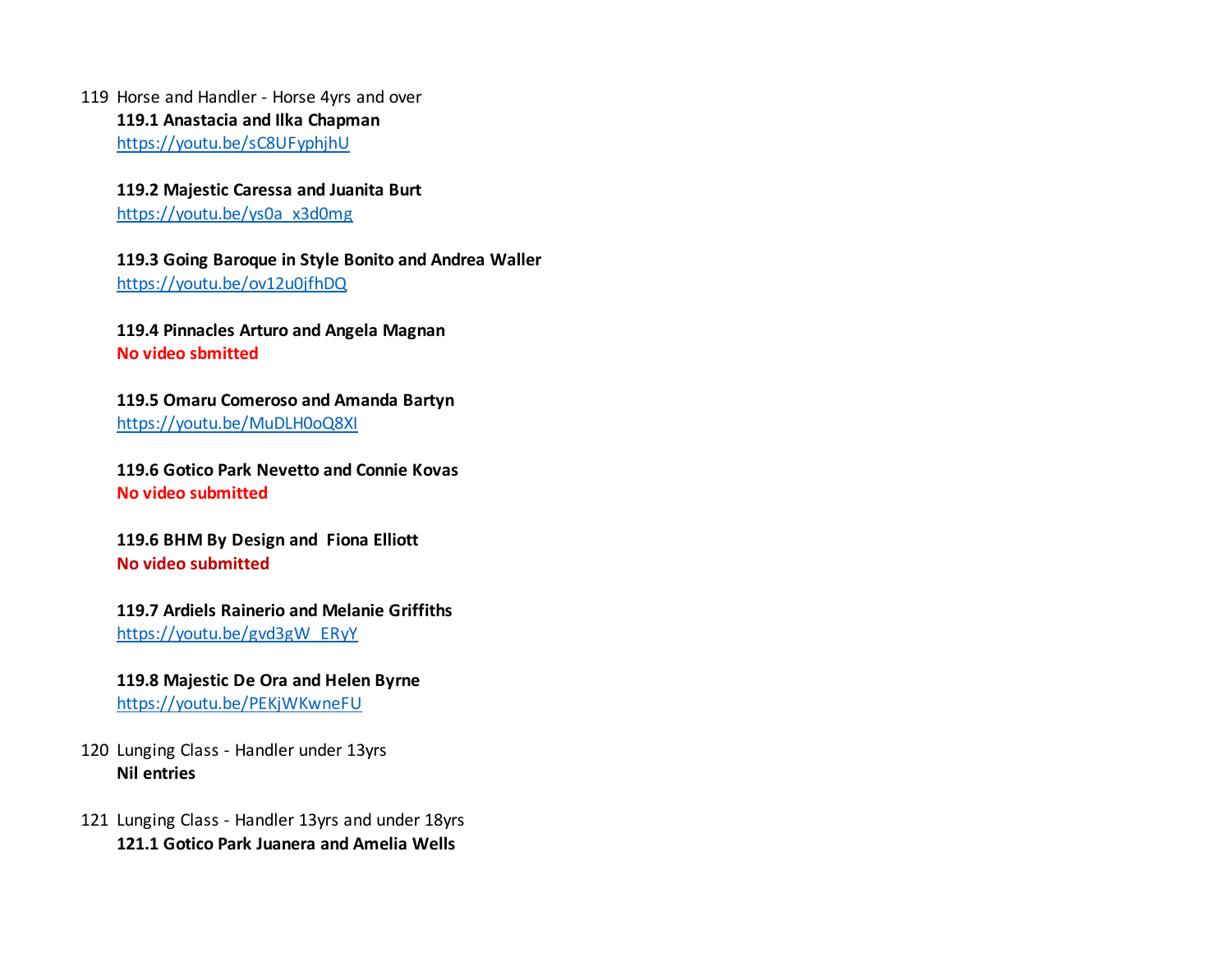#### **No video submitted**

122 Lunging Class - Horse over 2yrs and under 4yrs **122.1 PIK Angelic By Design**  https://youtu.be/PgFuyxjWUYw

**122.2 Harmony Hills Romero No video submitted**

**122.3 Pinnacles El Milagro No video submitted**

#### **122.4 Gotico Park Belampago**  https://youtu.be/KO5hYZEsi0E

123 Lunging Class - Horse 4ys and over **123.1 Gotico Park Juanera No video submitted**

### **123.2 Majestic Caressa**

https://youtu.be/J96yy-q3fPg

#### **123.3 Going Baroque in Style Bonito**  https://youtu.be/b6ZbictPc4E

#### **123.4 Pinnacles Arturo No video submitted**

#### **123.5 Pirata Lix** https://youtu.be/UZHzQ2UJmEE

**123.6 Bartijn Manor Bella No video submitted**